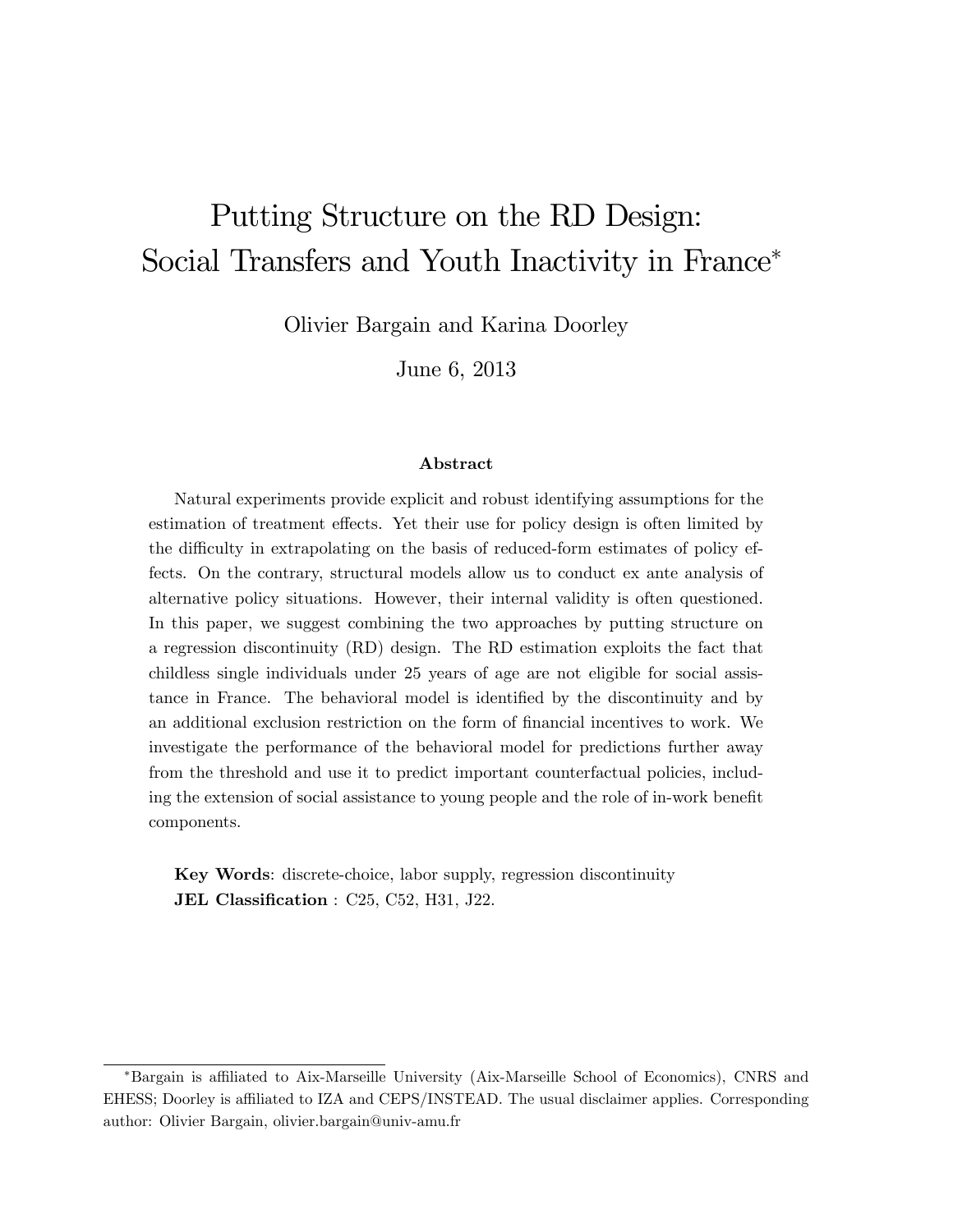### 1 Introduction

The recent debates in the economic literature tend to compare the different approaches existing for policy evaluation (Angrist and Pischke, 2010, Deaton, 2009, Heckman and Urzua, 2010). It seems more reasonable to try to combine them optimally (Blundell, 2012). In particular, the economic literature should attempt to reconcile the approach based on randomized or natural experiments (ex post policy evaluation) with that relying on structural, behavioral models (ex ante evaluation). As stated by Imbens (2010), "much of the debate ultimately centers on the weight researchers put on internal validity versus external validity". For causal inference of actual policy effects, it is hard to dispute that the experimental and quasi-experimental approaches are preferable. Critics of the structural approach generally argue that it is difficult to identify all primitive parameters in an empirically compelling manner because of selection effects, simultaneity bias and omitted variables. In fact, most studies using structural models are identified on the basis of strong or unclear assumptions. As a result, their internal validity is often questioned (Angrist and Pischke, 2009). In contrast, ex post evaluation methods provide credible identifying assumptions. However, their external validity is often limited given the reduced-form nature of the estimated statistics and the fact that these statistics are not policy invariant parameters of economic models. That is, ex post evaluation cannot be used systematically to make predictions about future or alternative policies (Rosenzweig and Wolpin 2000, Heckman and Vytlacil  $2005$ .<sup>1</sup> This explains why structural models are still broadly used by policy analysts  $-$  they allow us to perform ex ante policy analyses and, hence, are extremely useful for policy advice and policy design. By modeling the complete objective functions (e.g. utility functions), the ex ante approach can also be used to perform welfare analysis.<sup>2</sup> Against this background, it is clear that cross-fertilization between ex post and ex ante methods is needed. Experiments or quasi-experiments could be used to improve the identification of structural models. In turn, in ex ante evaluations, channels of causal effects and mechanisms are derived from theory and the estimated parameters have a clear economic meaning. Hence, (well identified) structural models can be seen as a convenient framework to interpret and decompose policy effects as well as to check the external validity of the identifying assumptions provided by quasi-experiments.

 $1<sup>1</sup>A$  recent literature in public economics combines the advantages of reduced-form strategies – transparent and credible identification – with the ability of structural models to make predictions about counterfactual outcomes and welfare. This recent work has developed "sufficient statistics", i.e. formulas for the welfare consequences of various policies that are functions of high-level elasticities rather than deep primitives (see the overview by Chetty, 2008).

<sup>&</sup>lt;sup>2</sup>For instance the recent development of collective models and their ability to shift welfare analysis from the household to the individuals level (cf. Vermeulen, 2001).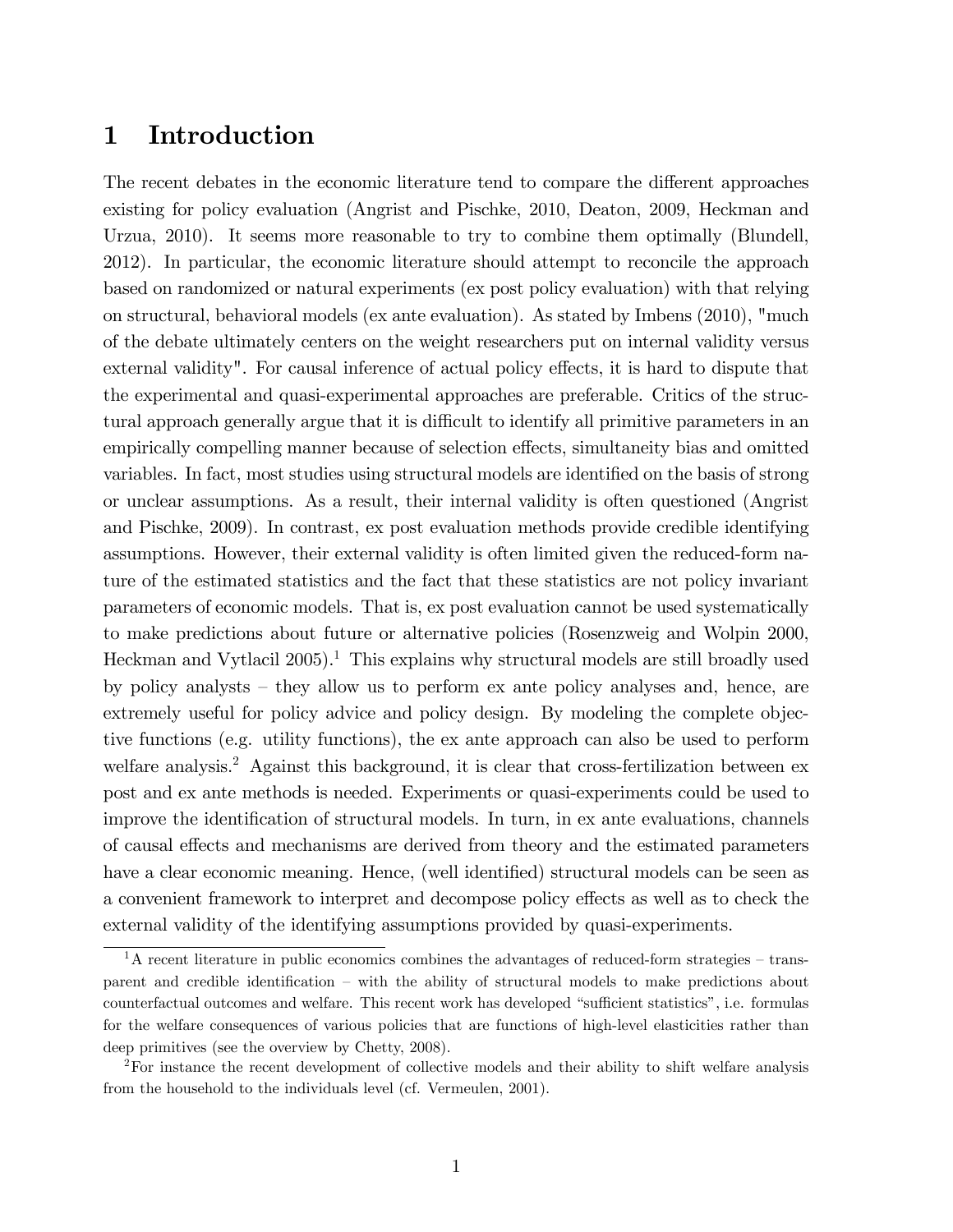In this study, we combine the two approaches, focusing on the labor supply effect of taxbenefit policies. We first rely on an age condition leading to a discontinuity in eligibility for the main social assistance program in France. We focus on the welfare program in place before 2009, a transfer to the workless poor (the Revenue Minimum d'Insertion, RMI). We exploit the fact that childless single individuals under 25 years of age are not eligible for this transfer. Estimates of the negative employment effect of social assistance are identified at the threshold using an RD design. To extrapolate further away from the discontinuity and perform counterfactual simulation, we add structure to the model. The structural labor supply model makes the underlying interpretation of the RD design explicit, i.e. optimizing agents in a static framework make participation decisions based on financial incentives to work. The age discontinuity affects these financial gains and is used to identify the model. An additional exclusion restriction allows us to make predictions of participation responses at ages further away from the threshold.

This framework provides an illustration of how valuable it is to combine structural and reduced-form evaluation methods. While the RD design guarantees the internal validity of this natural experiment ("as good as random" around the discontinuity), it does not allow extrapolation further away from the cutoff or the simulation of alternative welfare systems. Combined with the structural model, however, it allows us to answer some of the questions at the core of the political debate: Does an extension of welfare programs to under-25 year-olds generate greater unemployment and, possibly, long-term poverty among the youngest workers? What is the effect of an EITC-type of reform that extends RMI payments to the working poor (the *Revenue de Solidarité Active*, RSA, introduced in 2009)? The first question is of particular importance in the present context of very high youth unemployment. The  $16 - 24$  year olds have been hit particularly hard by the crisis and face the highest rate of unemployment in France. The youth also have limited access to welfare programs, which results in a poverty rate twice as large as that of the 25-30 years-old (almost  $11\%$  when the poverty line is half the median income).<sup>3</sup> Studying the discontinuity on age eligibility for welfare transfers is not only relevant for France, as they exist in several EU countries (e.g. Spain, Luxembourg, Denmark) and in Canada (see Lemieux and Milligan, 2008). The second question relates to recent debates on the optimal design of tax-benefit systems and on the efficiency of in-work transfers such as those in place in the UK and the US (see Immervoll et al., 2007). We simulate several counterfactual policies to answer these questions, notably the extension of social assistance to the under-25 year-olds and the introduction of the 2009 welfare system.

<sup>&</sup>lt;sup>3</sup>Basically one youth out of four is unemployed. France has the largest youth unemployment in Europe after the four Southern European countries. Youth unemployment and youth poverty are also suspected to have additional external effects like increasing crime (cf. Fougère et al.,  $2009$ ).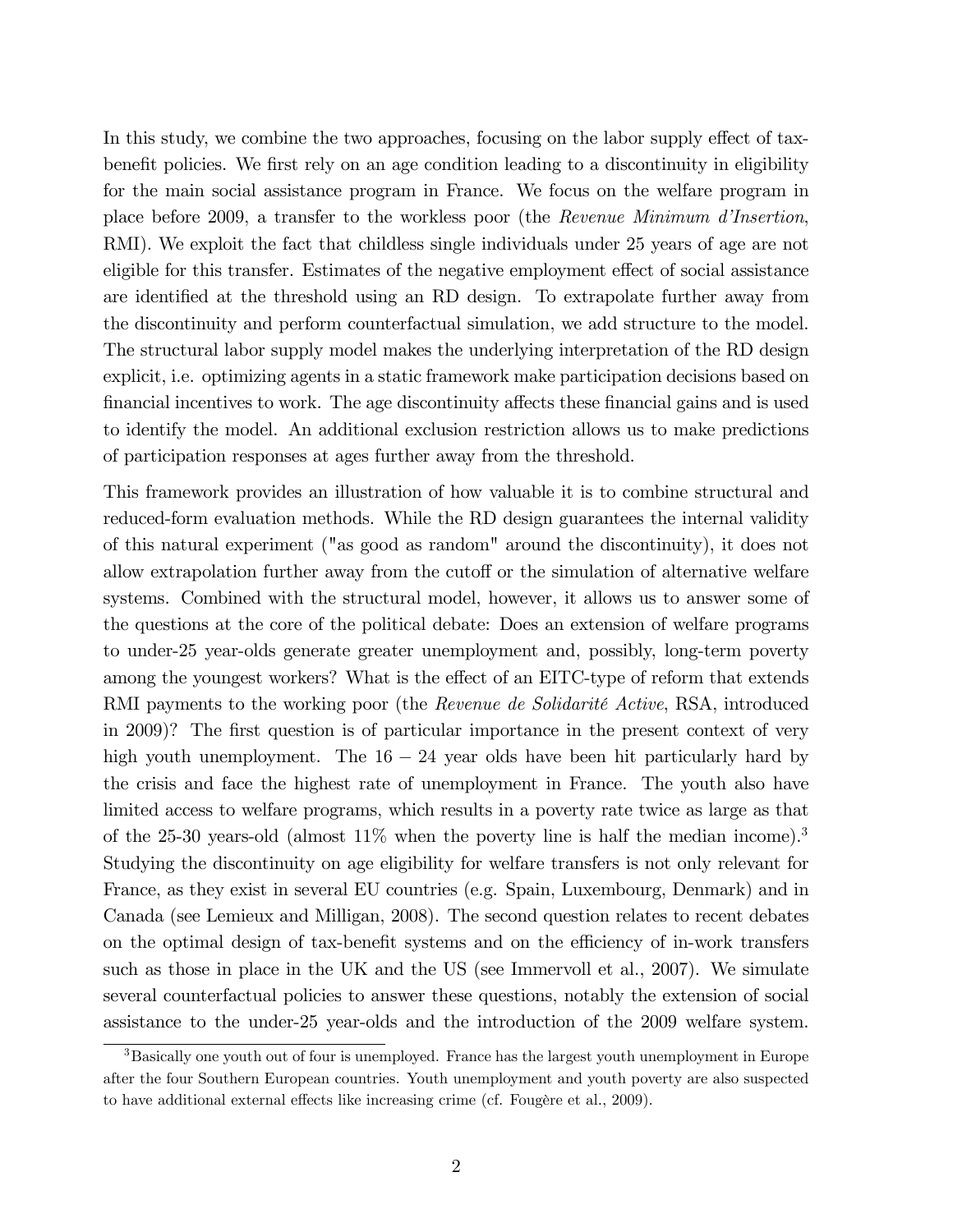We find that the 2009 system restores incentives among the over-25 year olds, which is confirmed by an ex post analysis of what actually happened in 2009. We also find that extending the new welfare program to those under 25 years of age should not reduce participation significantly. Hence, it may help to reduce poverty in this group without further weakening their attachment to the labor market.

The paper is structured as follows. Section 2 reviews the limited literature comparing or integrating structural and quasi-experimental approaches. Section 3 presents the institutional background and the data while section 4 explains the empirical strategy in detail. Section 5 reports and analyzes the results while section 6 concludes.

### 2 Literature

### 2.1 Structural Labor Supply Models and (Quasi-)Experiments

A very large number of policy studies have relied on cross-sectional or panel data and structural models to analyze existing fiscal and social policies, to compare them to optimal designs or to help policy making of future redistributive systems (see Blundell and MaCurdy, 1999). As argued in the introduction, the internal validity of their predictions to policy changes is not, however, guaranteed. Maybe the main identification issue concerns the endogeneity of wages and preferences. That is, omitted variables (being a "hard working" person) could positively affect gross wage rates and consumption-leisure preferences simultaneously. In the older generation of labor supply models (Hausman, 1981), identification is provided by exclusion restrictions and hinges on the validity of instruments. More recently, discrete choice models have been used. Contrary to the Hausman approach, which could only handle piece-wise linear budget constraints (or convexified budget sets, e.g. Bourguignon and Magnac, 1991, for France), they allow us to account for the effect of the complete tax-benefit system on individual budget constraints (e.g. Laroque and Salanié, 2002, and Gurgand and Margolis, 2008, for France). Identification relies, in this case, on the nonlinearities and discontinuities in tax-benefit rules, together with variation in demographic characteristics (van Soest, 1995), i.e., two persons with the same gross wage but different family composition may face different effective tax schedules.<sup>4</sup> Identification may also be obtained from exogenous variation in tax-benefit rules

 $4$ This type of identification is parametric since demographics themselves affect labor supply. It must rely on some implicit assumption of preference stability across demographic groups, and tax-benefit functions must be assumed to be sufficiently nonlinear to provide credible identification. Interestingly, the discontinuity under investigation in this study plays a similar role. Yet the effect we identify is local, i.e. around age 25, and we require only that people just under 25 are, other things being equal, identical to people just above 25.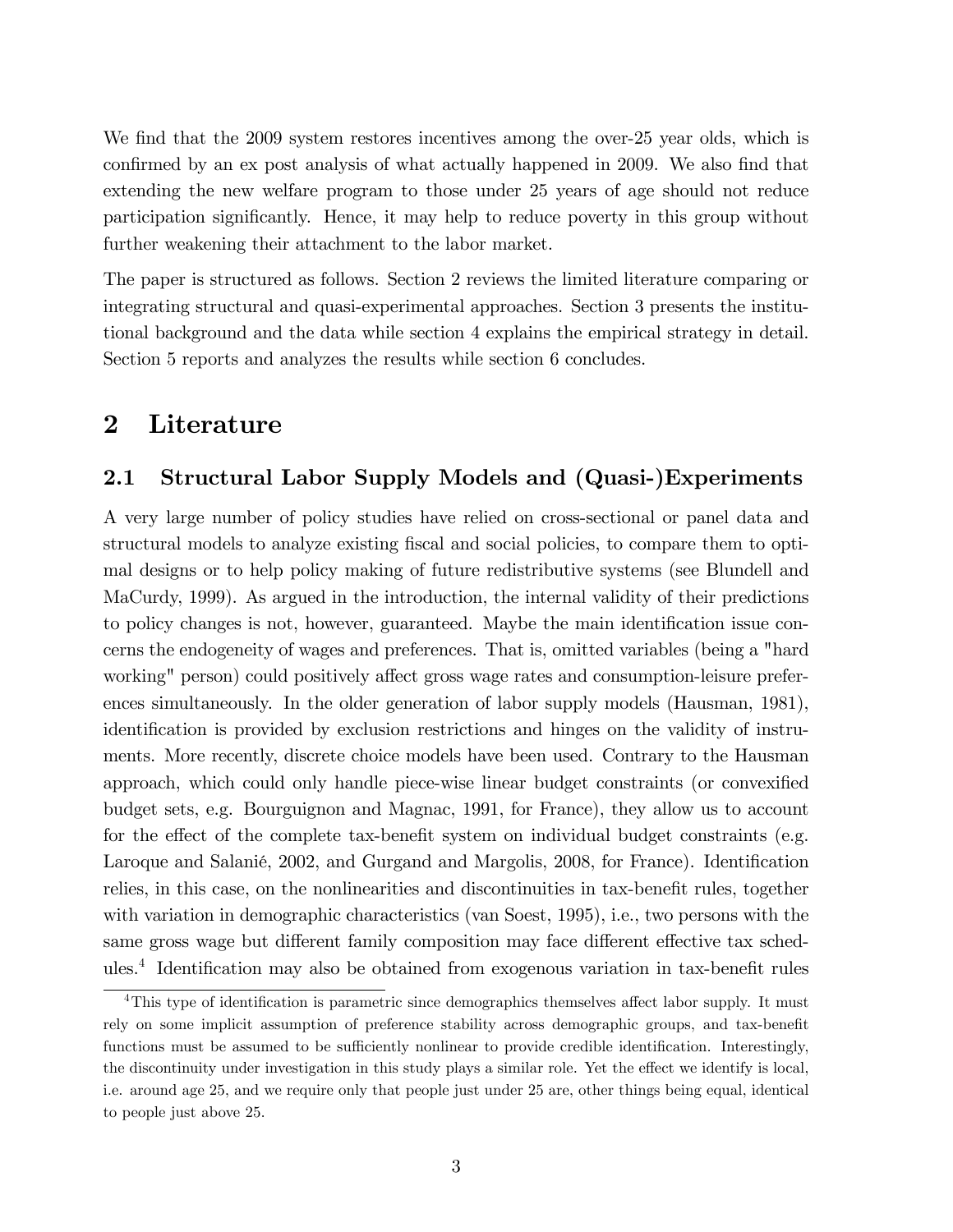across regions (e.g., across US states in Hoynes, 1996) or over time (e.g., Blundell et al., 1998). Time or spatial variation in tax-benefit rules bring the identification of structural models closer to the quasi-experimental approach. Yet the usual concerns about the validity of the control group arise (are the states with higher taxation similar enough to those with low taxation?). When policy reforms are used, identification must rely on many years of policy changes while, at the same time, the assumption of constant preferences of agents over the middle or long run can be difficult to uphold.<sup>5</sup>

Relatively independently from this, there is a strong history of using natural experiments to quantify labor supply. Notably, natural experiments that exploit important US/UK tax-benefit reforms have been extensively used to identify labor supply responses. For example, Eissa and Liebman (1996) use a difference-and-difference approach to identify the impact of the US Earned Income Tax Credit (EITC) reform on the labor supply of single mothers. They Önd compelling evidence that single mothers joined the labor market in response to this incentive. Francesconi and Van der Klaauw (2007) use changes in the generosity of the UK Working Family Tax Credit (WFTC) for the same purpose. Using an RD design and a difference-in-difference approach, Lemieux and Milligan (2008) exploit the fact that prior to 1989, in Quebec, unattached persons younger than 30 years old received substantially less in welfare payments than similar individuals 30 years of age or older. They find that more generous transfers reduce employment. We exploit a similar discontinuity here, drawing on the RD design detailed in Bargain and Doorley (2011) for the year 1999. It pertains to the fact that childless single individuals under 25 years of age were not eligible for the main social assistance program. Interestingly, this policy feature addresses the question of a group which is rarely studied in the literature. Childless singles are seldom concerned by welfare reforms in the US or the UK (changes in the EITC or the WFTC most often concerned households or single individuals with children). It is, however, important to infer policy responses for this group. Indeed, youth unemployment is a recurrent problem in many OECD countries and in France in particular. It is therefore crucial to evaluate the potential increase in inactivity that may follow an extension of social transfers to the under 25's, as motivated in the introduction. In the same line of research, Wasmer and Chemin (2012) use the French labor force survey (LFS) and a triple-difference approach to exploit the fact that the Alsace region in France already had a system of social assistance before the RMI was introduced all over the country. Their estimates of the disincentive effect corroborate those in Bargain and Doorley (2011).

<sup>&</sup>lt;sup>5</sup>Similar identification strategies relying on tax reforms over time are used in the more reduced-form approach, consisting of the estimation of the elasticity of taxable income (see Saez et al., 2012, for an overview). Yet, in this case, estimated parameters are treatment effects on the treated so that, in principle, they cannot be used to extrapolate policy advice at the population level.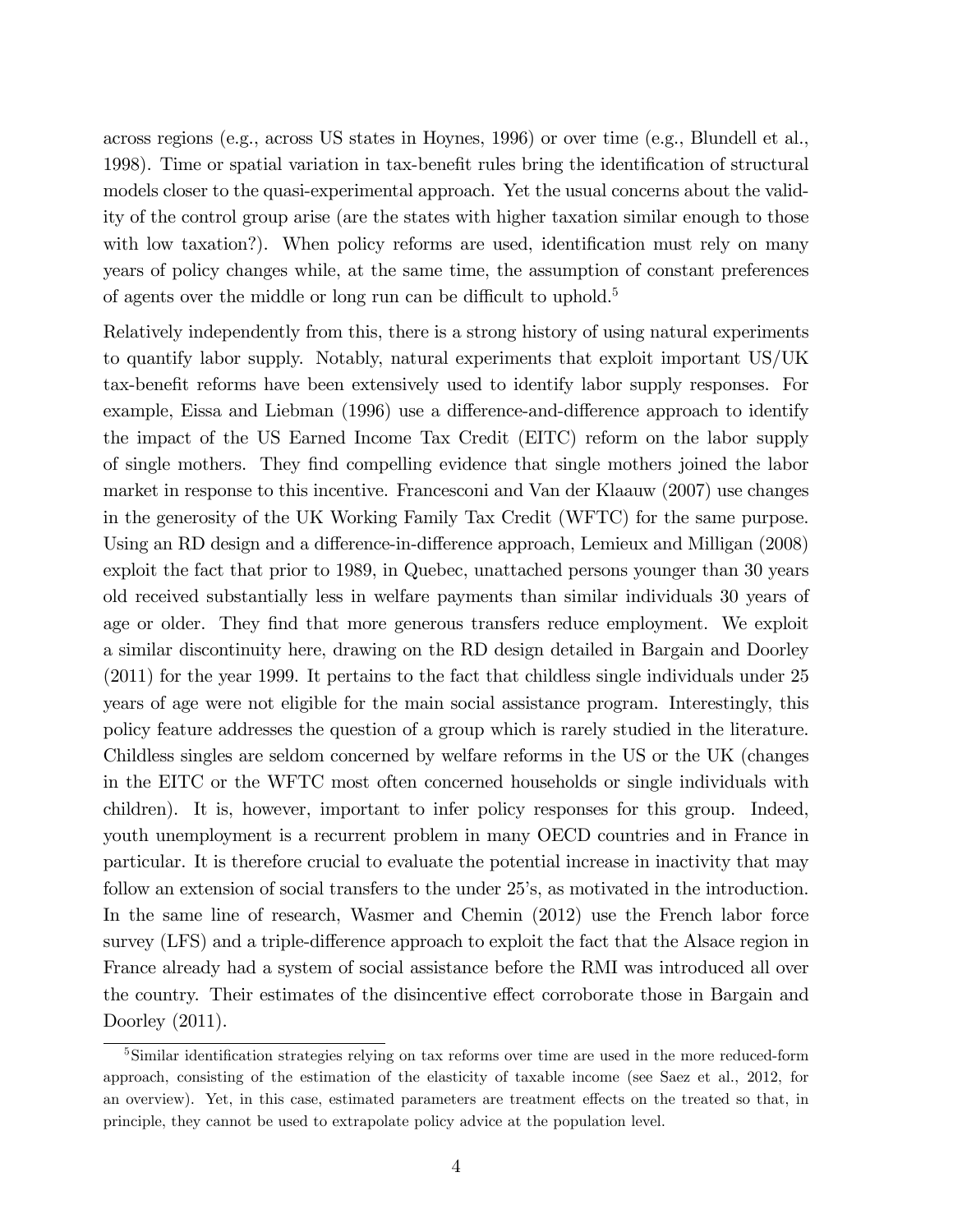#### 2.2 Comparison

Comparing methods is a first important step. Lalonde's (1986) landmark paper studied the ability of a number of econometric methods, including Heckman's selection model, to replicate the results from an experimental evaluation of a labor market program, on the basis of non-experimental data. He concluded that they could not do so systematically. A more systematic comparison of the employment effect of tax-benefit policies, as measured by ex post evaluation techniques, with those predicted using structural models is not present in the literature. A few studies have nonetheless recently pursued this comparison, carrying out ex post evaluations using either natural experiments (Blundell, 2006, Pronzato, 2012, Lise et al., 2005, Cai et al., 2007, Hansen and Liu, 2011, Geyer et al., 2012, Thoresen et al., 2012) or randomised experiments (Todd and Wolpin, 2006). While most of these studies point to the satisfying performance of structural models, others do not (especially Choi, 2011 and Keane and Wolpin, 2007). Most of these studies tend to put structural model predictions beside an ex post evaluation of the same policy effect, and conclude from the comparison on the quality or flaws of the structural approach. This is an important and useful exercise. Yet such comparaisons run the risk of treating one or other of the approaches in a biased way. More fundamentally, ex post and ex ante evaluation approaches rely on different identification assumptions which may be competing  $\sim$  with clear advantages in favor of (quasi) experiments as previously discussed  $\sim$  but also complementary. Acknowledging this fact, our approach follows a different path. Rather than a mere comparison, we suggest using natural experiments to directly identify structural models.

#### 2.3 Using (Quasi) Experiment to Identify Structural Models

This attempt is not new. A few studies have explored the benefits of randomization or quasi-experiments for identification, estimation and assessment of structural models. Imbens (2010) cites an early example, Hausman and Wise (1979), who estimate a model for attrition with data from a randomized income maintenance experiment. Recent examples include Card and Hyslop (2005), who estimate a structural model of welfare participation using experimental data from Canada; Todd and Wolpin (2003), who analyze data from Mexico's Progresa program; Attanasio et al., 2011 who also analyze the effect of Progresa on education choices; Imbens, Rubin and Sacerdote (2001) who estimate labor supply models, exploiting random variation in unearned income using data from lottery winners; Duflo, Hanna, and Ryan  $(2007)$  who look at the effect of monitoring and financial incentives on teacherís absences, and Athey, Levin and Seira (2004) who use randomized assignment of auction formats to estimate structural models of bidding behavior. There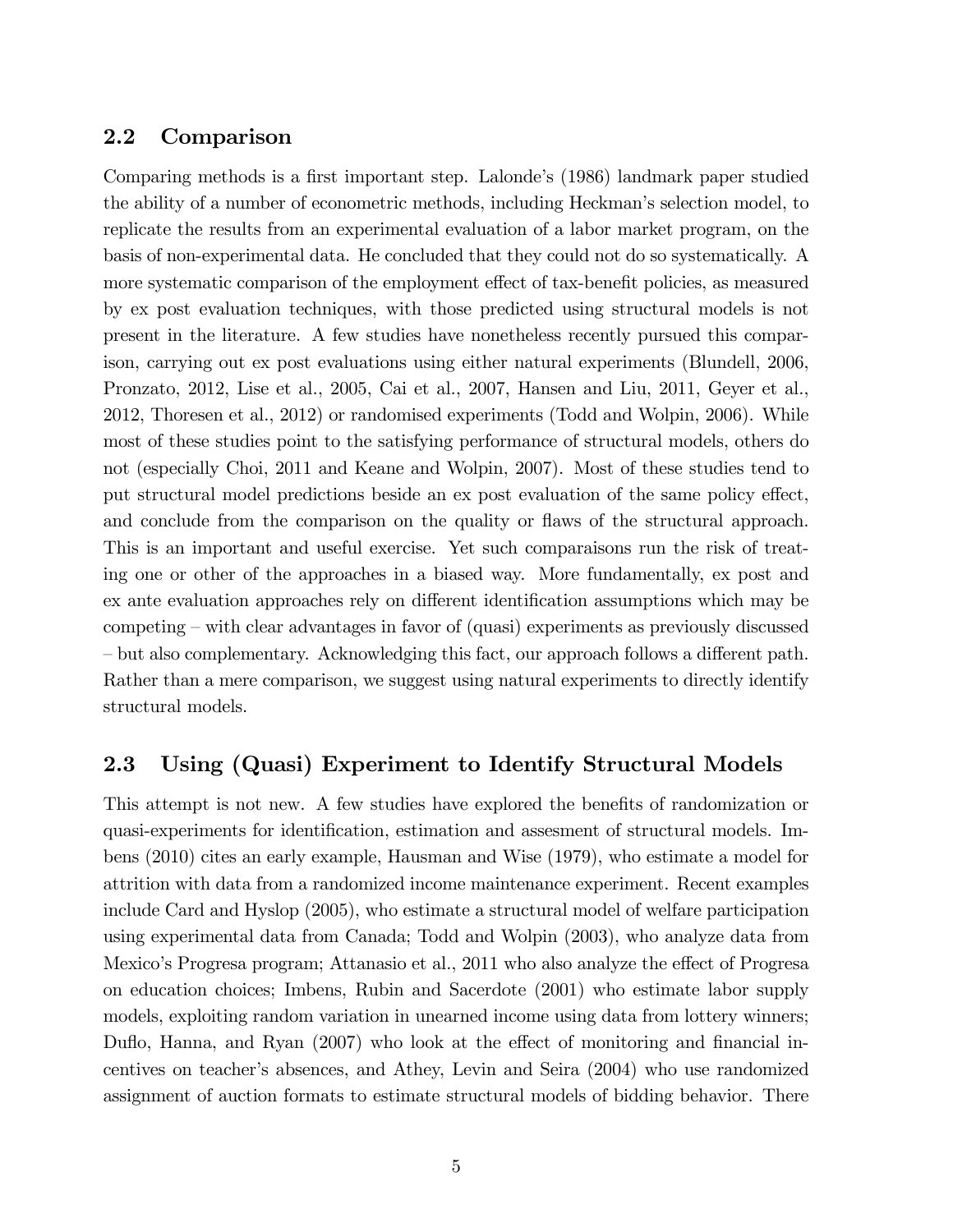is more room for such work where (quasi) experimental variation is used to improve the identification of the structural models. $6$ 

In the absence of experimental data, the question of which type of natural experiment would be suitable to identify behavioral models arises. In this paper, we suggest using RD as one of the simplest and "cleanest" form of natural experiments. Using RD designs is, unsurprisingly, popular in the labor supply literature as this strategy provides assignment to treatment that is 'as good as random' in the neighborhood of the discontinuity (Lee and Lemieux, 2010). Additionally, studying specific policy discontinuities, such as the age discontinuity in the RMI, provides a more clear-cut assessment than natural experiments based on policy changes over time, which must control for simultaneous changes in the economic environment (Hahn et al., 2001). Lemieux and Milligan (2008) actually find that commonly used difference-in-differences estimators may perform poorly with inappropriately chosen control groups, notably, groups not placed in the same labor market as the treated. RD analyses provide an advantageous alternative when available, although they must verify if other policies could generate similar discontinuities. These considerations are guiding our approach. We also acknowledge that, even though RD designs may have the highest degree of internal validity among quasi-experiments, they also have a limited degree of external validity. Without strong assumptions justifying extrapolation to other subpopulations (e.g., homogeneity of the treatment effect), RD designs do not allow the researcher to estimate the overall or global average effect of the treatment. We show that combining RD with a structural behavioral model under minimalist assumptions allows us to make important extrapolations for answering policy questions.

## 3 Institutional Background and Data

**Institutional Background.** The policy we study, the RMI, acted until 2009 as a 'last resort' benefit for those who are ineligible for (or have exhausted their right to) other benefits in France. We describe here the situation relevant for the year studied, 1999, but the situation for the workless poor is almost unchanged by the 2009 reform that we describe and simulate below. The RMI can be claimed by any French resident, aged at least 25 (or aged under 25 with a dependent child) and not in education. The RMI is often complemented by means-tested housing subsidies which, together with the RMI, almost lift a workless poor person to the poverty line (defined at  $40\%$  of the median of

 $6$ The field of labor supply is an interesting domain to integrate both approaches. Indeed, the practical difficulty in identifying, and precisely estimating the full array of structural parameters appeared primarily in this Öeld. According to Heckman and Urzua (2010), Hausman (1981) is one of the papers that "fueled the flight of many empirical economists away from structural models".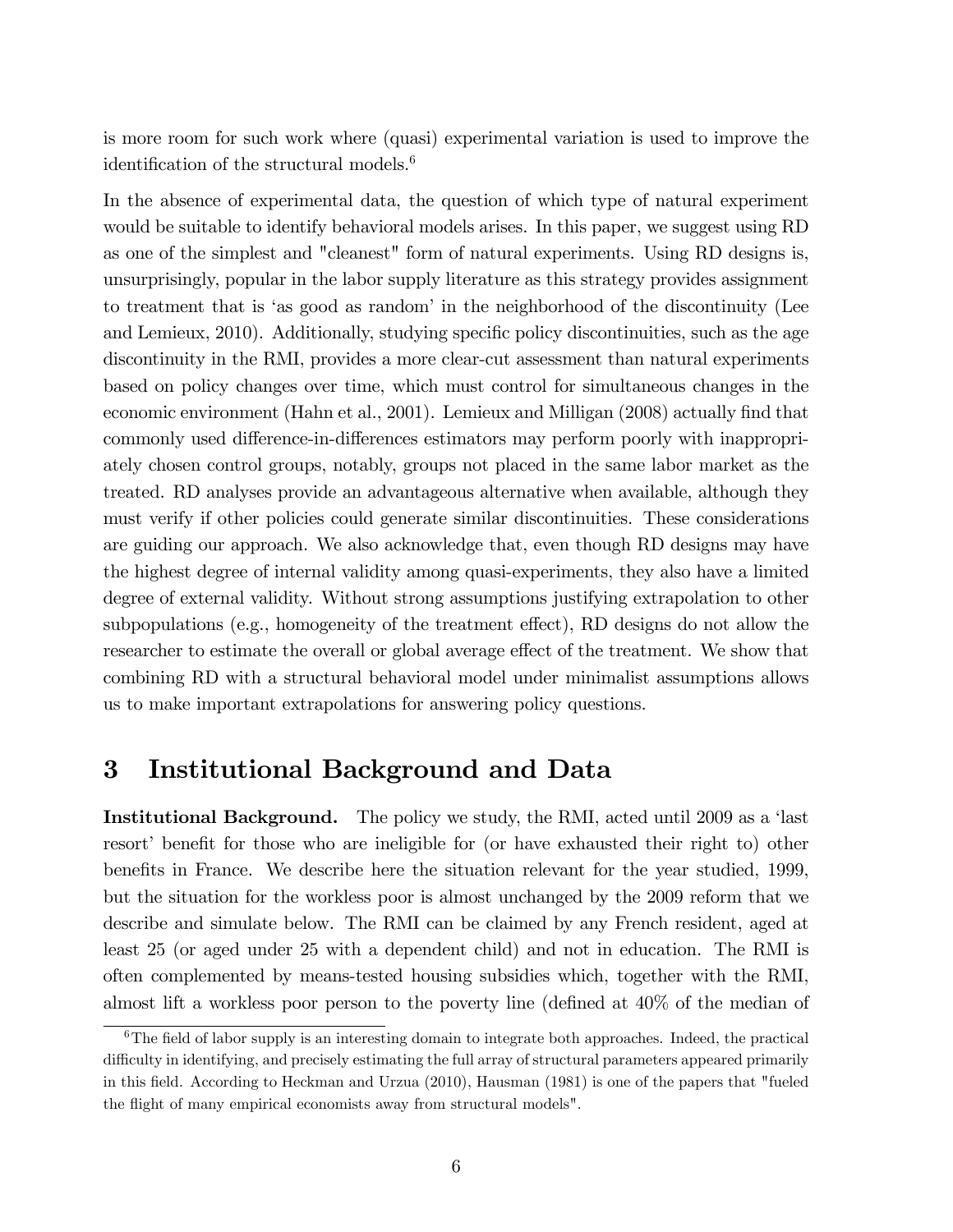equivalized incomes). In practice, entitlement to the RMI does not include any obligation to actively seek work and is time unlimited. Denote  $R$  the maximum amount of RMI that a single individual can obtain and  $S(E)$  the amount of housing subsidy she can obtain as a function of her earnings  $E$ . As a simplification, we can define this person's disposable income as  $C(E, A) = S(E) + max(0, R - t.E).1(A_i \ge 25)$  with A denoting age in years. Specifically around the age cut-off and for someone out of work, we have  $C(0, 24) = S(0)$ and  $C(0, 25) = S(0) + R$ . With 1999 figures,  $C(0, 25)$  is around EUR 540 per months and  $162\%$  more than  $C(0, 24)$ . For RMI recipients who have just taken up a job, it is possible to cumulate earnings and some RMI for a short period. After this period, the withdrawal rate  $t$  becomes 100%. This confiscatory implicit taxation on earnings is expected to discourage participation, especially among those with weak attachment to the labor market and low wage prospects (see Gurgand and Margolis, 2008, Bargain and Doorley, 2011, Wasmer and Chemin, 2012). The system prevailing after 2009, the RSA, introduces an in-work transfer by permanently reducing the taper rate  $t$  from 100% to 38%. The age condition is maintained.

Data. RD estimations must rely on very large samples. With standard survey data, age cells would become too small for meaningful analysis. For this reason, we pursue both the RD analysis and the structural model estimation using the French Census Data for the year 1999. Its coverage is universal and samples of  $1/4$  of the population are publicly available from INSEE, corresponding to around 14:5 million people. The Census provides data on age (in days), employment, type of contract, work duration, marital status and household type. Data on income and receipt of RMI or other benefits is, unfortunately, not available. Wage estimations are therefore conducted using the French Labor Force Survey (LFS), a panel survey conducted on an annual basis for the periods 1982-1989 and 1990-2002. For cross-sectional use, the annual LFS is a representative sample of the French population, with a sampling rate of  $1/300$ , providing information on employment, net income, education and demographics. Hence, it is possible to calculate hourly wages and estimate wage equations on key variables like age and detailed education categories, as explained below.

Selection. The selection is applied to both Census and LFS data. We retain individuals aged 20-30 who are potential workers, i.e., not in education, in the army or living on a (disability) pension. Our analysis focuses on *singles without children who live alone*. First, childless single individuals represent the main group of RMI claimants. Contrary to couples, whose joint labor supply decision is a relatively complicated problem, they also allow for clear interpretations of the potential labor supply effects. Discarding individuals with children is due to the fact that a parent is eligible for the RMI regardless of age.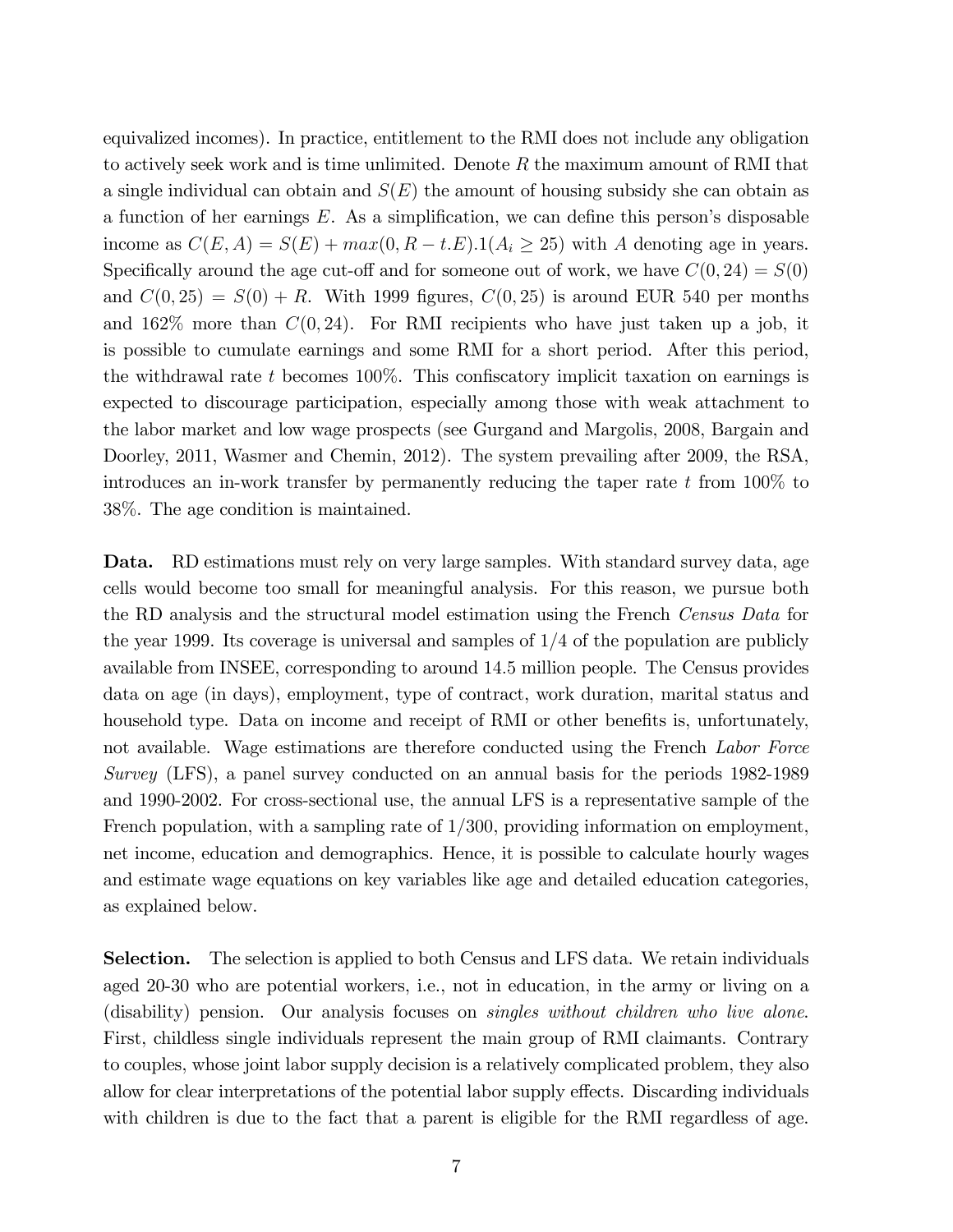Finally, and differently from Bargain and Doorley (2011), we consider both female and male singles, as well as all education categories. We, nonetheless, also present results for a specific group, the high school  $(HS)$  dropouts, who have the lowest financial gains to work in the short term and, possibly, weaker attachment to the labor market. They represent  $22\%$  of the population of young singles aged  $25-30$  but are over-represented among single RMI recipients in this age range, accounting for 52\% of this group.

Descriptive Statistics. Both Census and LFS data have comparable definitions of education categories, which is crucial for wage imputations.<sup>7</sup> Table 1 provides descriptive statistics. We show that the two selected samples are comparable in terms of demographic and education structures, which gives confidence in the wage imputation we conduct hereafter. Additional material available from the authors  $-\text{see}$  also Bargain and Vicard (2012) – precisely compares the employment-age patterns within the two data sources, using the ILO deÖnition in both cases, for people aged 20-30. The LFS shows larger employment rates (as reflected in the average employment figures in Table 1), a discrepancy that becomes smaller for older age groups. Given the smaller sample size of the LFS, employment levels by age also show a slightly more erratic pattern in these surveys. The overall trends are, however, very similar which is important in this study.

**Simulation.** For both samples, we also calculate disposable income  $C(E; A)$  for each individual in the data, as a function of gross earnings  $E$  and age  $A$ <sup>8</sup>. This function accounts for social contributions and taxes paid on labor income as well as benefits received, which we approximate by numerical simulation of the French tax-benefit rules. Simulated transfers consist of the RMI and housing benefits, the two main transfers for which our selection of childless single individuals without disability are eligible. Function C depends on age, denoted  $A$ , since benefits, like the RMI, are conditional on age. Importantly, Table 1 shows that the levels of disposable income are consistent across the two data sources. Disposable income can also be simulated for alternative labor supply choices, as used hereafter. That is, we can simulate disposable income when an individual is not working,  $C(0; A)$ , or when she is working H hours per week, paid at the wage rate w,  $C(wH; A)$ .

<sup>&</sup>lt;sup>7</sup>Both datasets provide detailed information on qualifications: junior school diploma (Diplôme National du Brevet, BEPC, or lower secondary level diploma), junior vocational qualification certificates (Certificat d'Aptitude Professionnelle, CAP, and Brevet d'Etudes Professionnelles, BEP), high school diploma (Baccalauréat, or upper secondary level diploma), first college degree or advanced vocational degree, higher degrees from universities or business/engineer "Grandes Ecoles".

<sup>8</sup>Capital income is ignored as very small amounts are reported in this age group, especially for the low-educated youths that we focus on.

<sup>&</sup>lt;sup>9</sup>As explained later, we shall focus on the participation margin and, hence, set H to 39 hours per week, the institutionally set full time option in France in 1999.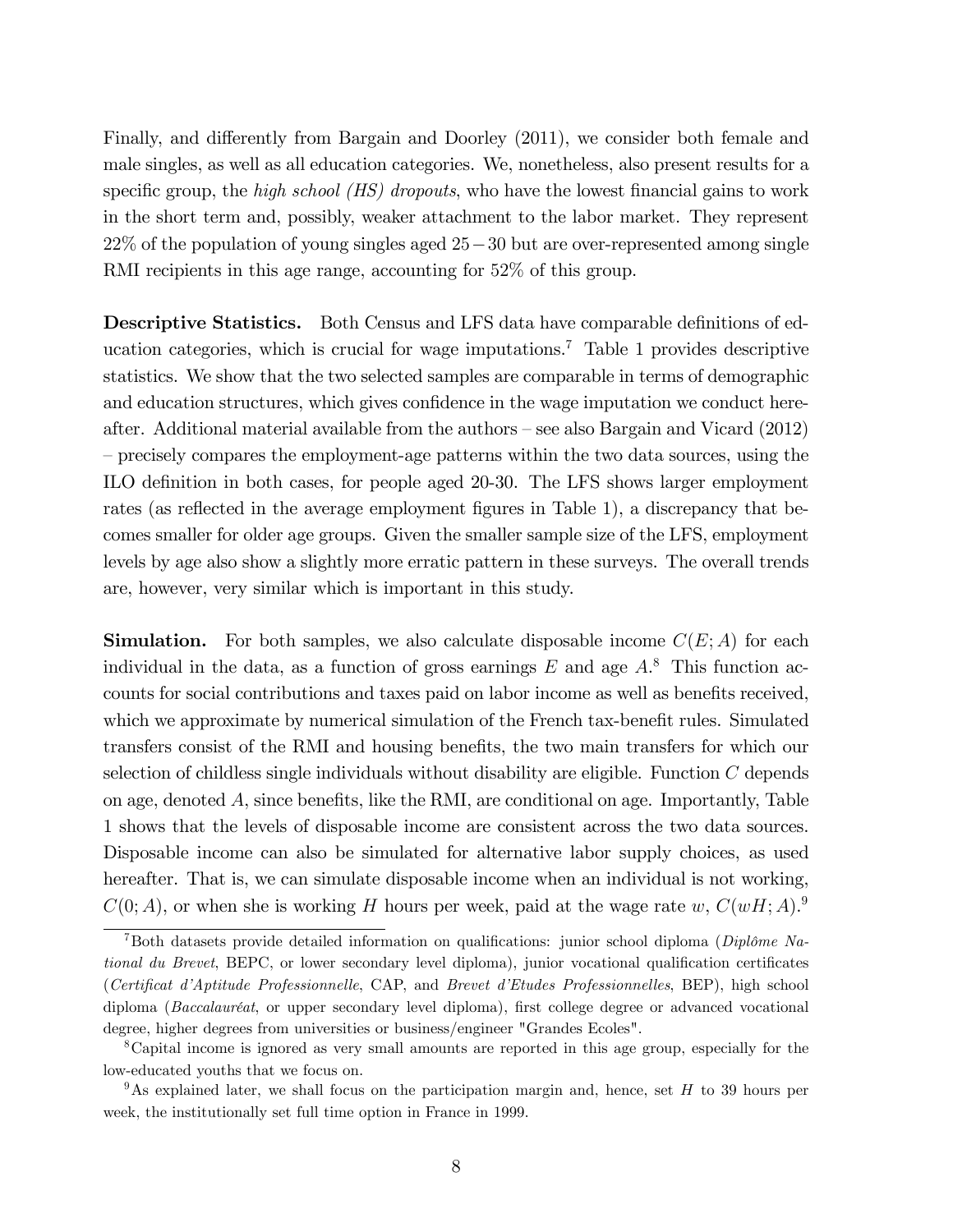Finally, we can also calculate disposable income under hypothetical, counterfactual scenarios where (i) RMI is completely withdrawn from the French social system,  $C^0$ ; (ii) the age condition for eligibility is removed,  $C^{11}$ ; or (iii) RMI is replaced by the 2009 RSA system which includes an in-work benefit but maintains the age condition,  $C^{02}$ ; (iv) RMI is replaced by the 2009 RSA but extended to all,  $C^{22}$ , as described in section 5.3.

|                                 |         | All                  |            |        | Under 25             |            |         | Over 25              |            |
|---------------------------------|---------|----------------------|------------|--------|----------------------|------------|---------|----------------------|------------|
|                                 | Census  | <b>LFS</b><br>(pool) | <b>LFS</b> | Census | <b>LFS</b><br>(pool) | <b>LFS</b> | Census  | <b>LFS</b><br>(pool) | <b>LFS</b> |
| Proportion of men               | 0.56    | 0.58                 | 0.57       | 0.51   | 0.54                 | 0.51       | 0.58    | 0.60                 | 0.60       |
| Age                             | 26      | 26                   | 27         | 23     | 23                   | 23         | 27.5    | 27                   | 27         |
| Junior vocational qualification | 0.26    | 0.25                 | 0.25       | 0.29   | 0.25                 | 0.26       | 0.24    | 0.25                 | 0.24       |
| Highschool                      | 0.06    | 0.07                 | 0.07       | 0.07   | 0.08                 | 0.08       | 0.05    | 0.07                 | 0.06       |
| Vocational highschool           | 0.13    | 0.13                 | 0.13       | 0.17   | 0.16                 | 0.17       | 0.12    | 0.11                 | 0.11       |
| Graduate qualification          | 0.39    | 0.37                 | 0.38       | 0.28   | 0.32                 | 0.29       | 0.43    | 0.39                 | 0.41       |
| Dropouts                        | 0.16    | 0.18                 | 0.17       | 0.19   | 0.19                 | 0.19       | 0.15    | 0.18                 | 0.17       |
| Work hours                      | 30      | 32                   | 26         | 29     | 31                   | 31         | 31      | 33                   | 32         |
| Employment rate                 | 0.81    | 0.83                 | 0.81       | 0.79   | 0.83                 | 0.81       | 0.82    | 0.83                 | 0.81       |
| Employment income               | 1,534   | 1,440                | 1,429      | 1,392  | 1,267                | 1,228      | 1,583   | 1,510                | 1,510      |
| Disposable income               | 1,032   | 1,132                | 1,136      | 893    | 983                  | 926        | 1,081   | 1,190                | 1,217      |
| Sample size                     | 202,093 | 9,986                | 2,040      | 53,048 | 2,833                | 570        | 149,045 | 7,153                | 1,470      |

Table 1: Summary statistics for single childless 20-35 year olds in the Census and LFS

*Note: selection of single individuals between 20-35 years old without children. Data sources are the 1999 French Census, the pooled 1997-2001 Labor Force Survey (LFS) and the 1999 LFS. Disposable income calculated using employment income and the EUROMOD tax-benefit simulator on the data. All monetary variables in EUR/month. Employment income excludes zeros, disposable income >0 f or all. Statistics f rom the Census are also very comparable to a third data source, the Household Budget Survey (for all, employment rate of 0.80, mean disposable income of 851)*

### 4 Empirical Approach

The problem of identification in labor supply models relates to the fact that observed choices are influenced both by consumption-leisure preferences and by financial incentives (wages and tax-benefit policies). Preferences are unobserved, wages are unobserved for non-workers or introduce endogeneity problems for workers (the so-called division bias, that we address below). Hence, exogenous variation in tax-benefit rules is required for identification. Discrete choice models fully account for the impact of tax-benefit policies on the budget constraint, so that it is possible to obtain identification from tax-benefit variation across space or over time. More common but less reliable identification relying on tax-benefit nonlinearities, combined with different socio-demographic groups, cannot be used in our context given the homogeneity of the group studied (childless single individuals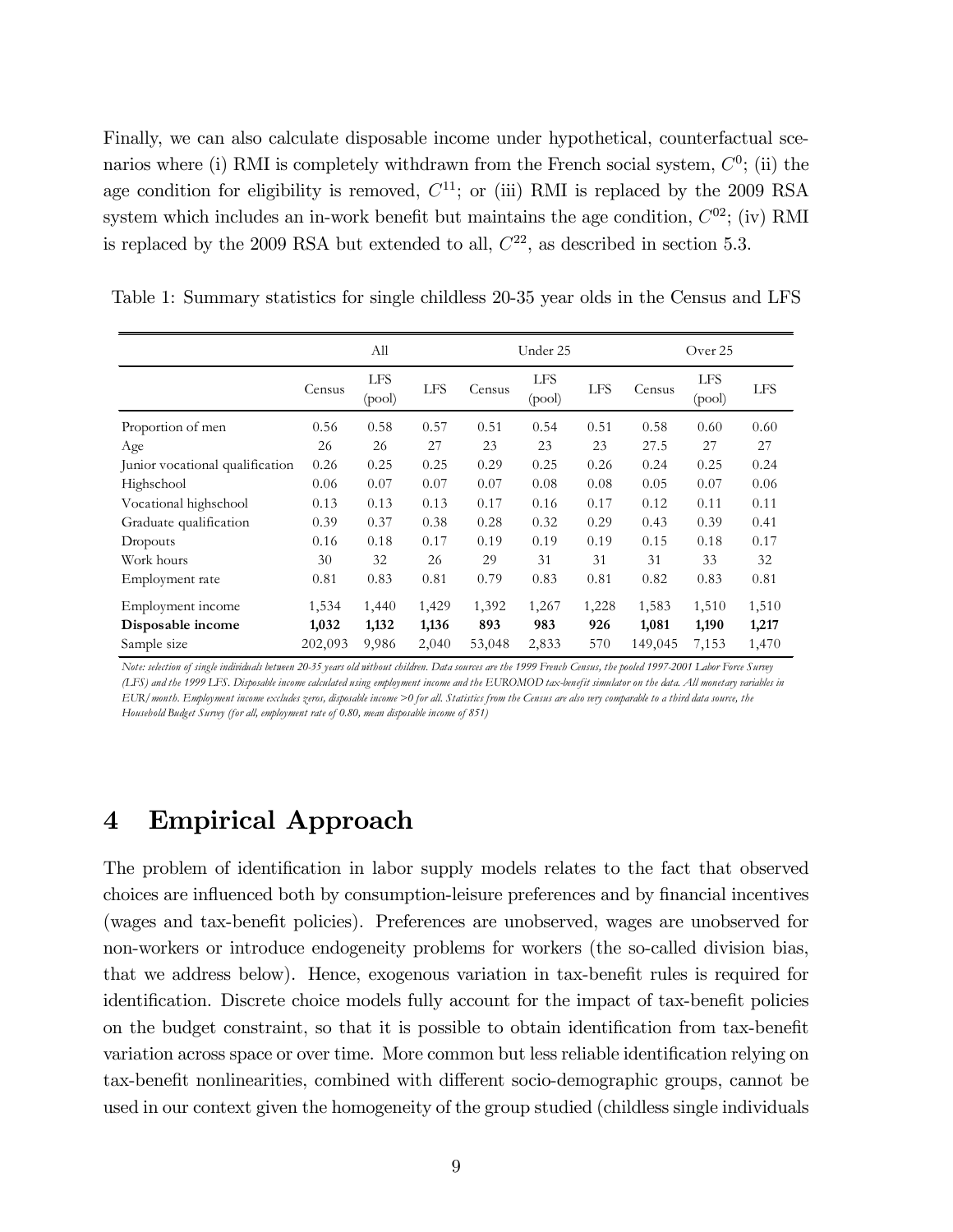aged 20-30). The age discontinuity in social assistance eligibility is, therefore, used as the key source of identification. Before turning to the structural model, we discuss how the age discontinuity in the RMI program can be exploited to measure the disincentive effect of this welfare program on labor market participation.

#### 4.1 RD Design

We start from Rubin's framework, denoting  $Y_i$  the participation binary variable and  $T_i$  the treatment variable for each unit i. Here, being treated refers to the possibility of availing of the welfare program. As in Lemieux and Milligan (2008), this is simply determined by the age eligibility condition for the program, that is,  $T_i = I(A_i \geq \underline{A})$  with A the forcing variable (age) and  $\underline{A}$  the age limit. Age is available in days so that we know exactly what age people are at Census day and their employment status at that date. Consequently, and because the treatment variable is a deterministic function of age, we are in the presence of a "sharp" RD design. We denote  $Y_{i1}$  the potential outcome (participation decision) if exposed to treatment, i.e. if in the eligible age range, and  $Y_{i0}$  the potential outcome otherwise. Considering age in days as a continuous variable, we can make the usual assumption:

**Condition 1** (local continuity) The mean values of  $Y_1$  and  $Y_0$ , conditional on A, are continuous functions of A at  $\underline{A}$ 

Condition 1 leads to a measure of the average treatment effect of the program at  $\overline{A}$  as captured by any discontinuity at this threshold:

$$
ATE(\overline{A}) = \lim_{A \to \underline{A}^+} E(Y_1/A = \underline{A}) - \lim_{A \to \underline{A}^-} E(Y_0/A = \underline{A}).
$$

This RD design can be expressed parametrically. In fact, this becomes necessary when the forcing variable is discrete, which is a more reasonable framework when age is expressed in years or quarters: This is a more appropriate setting since it is not clear when the potential labor supply response should occur (after turning  $25$ ).<sup>10</sup> Also, cells would be very small and would display a very erratic pattern if age is expressed in days. A discrete dependent variable means that we cannot compare observations "close enough" on both sides of the cutoff point to be able to identify the effect. Hence, we rely on various parametric functions of the forcing variable  $A$  in order to balance the usual trade-off between precision and bias (Lee and Card, 2008). Consider the regression model with  $Y_i^*$ denoting the propensity to be employed for individual i:

$$
Y_i^* = \alpha + \beta \cdot T_i + \gamma \cdot \delta(A_i) + \varepsilon_i. \tag{1}
$$

<sup>&</sup>lt;sup>10</sup>Using panel administrative data and a very similar setting for Denmark, Jonassen (2013) shows that transitions in and out of social assistance driven by the age condition take place within 26 weeks.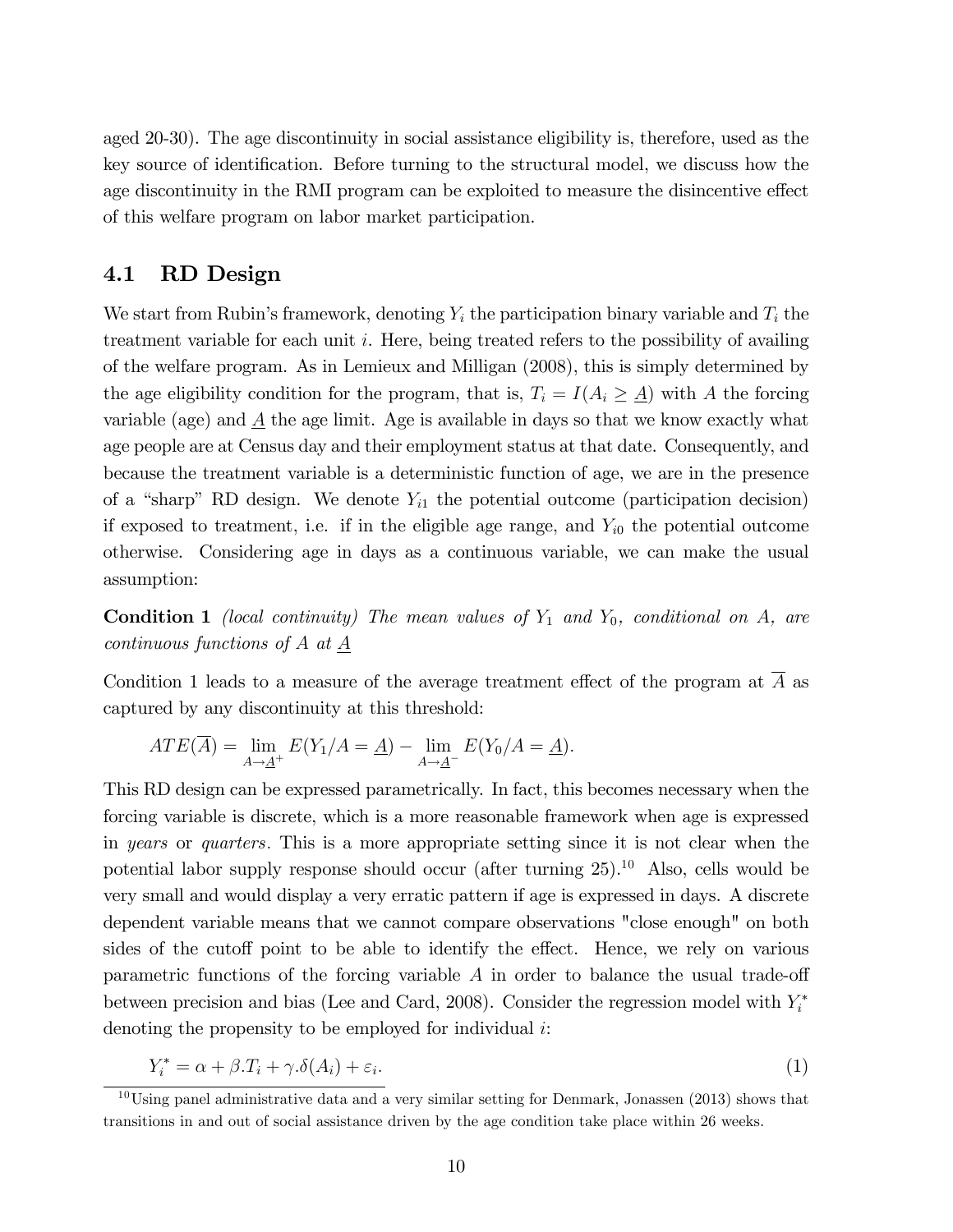The model is easily estimated by logit or probit techniques, with employment  $Y_i = 1$  for those with  $Y_i^* > 0$  and 0 otherwise. Alternatively, a simple linear probability model can be used by replacing  $Y_i^*$  by  $Y_i$  in (1) (see Lemieux and Milligan, 2008). The effect of age  $A_i$ on the outcome variable is captured by a smooth function  $\delta(A_i)$  and by  $T_i = I(A_i \geq \underline{A}).$ Under the identification assumption of  $\delta(\cdot)$  being a continuous function, the parametric version of condition 1, the treatment effect  $\eta$  is obtained by estimating the discontinuity in the empirical regression function at the point where the forcing variable switches from 0 to 1.

Coefficients may also be linear functions of a set  $Z_i$  of individual characteristics other than age (gender, education), and be written with the subscript  $i$ . Because of their weaker attachment to the labor market, HS dropouts may also behave differently from other education groups so that we must differentiate the employment effect for HS dropouts from those with a degree. We refrain from using more detailed education categories for comparability with the next model, as explained further below. The model becomes:

$$
Y_i^* = \alpha_i + \beta_i \cdot I(A_i \geq \underline{A}) + \gamma_i \cdot \delta(A_i) + \varepsilon_i \tag{2}
$$

At this stage, it becomes clear that the RD design allows only limited extrapolation. The employment elasticity of social assistance parameters can be calculated. For instance, denoting  $\overline{Y}$  the employment rate and focusing on the benefit level R, we can derive the employment elasticity of a change in social assistance  $\frac{dY}{dR/R}$  (around  $-.05$  in Bargain and Doorley, 2011, and  $-.04$  in Lemieux and Milligan, 2008). Yet it is difficult to say much more. For instance, we cannot tell anything about the effect of a change in the mean wage at 24. We cannot extrapolate further away from the discontinuity, for instance to answer our initial question regarding the employment effect of extending social assistance to those under 25. At a minimal cost, putting structure on the RD design shall allow us to do so.

#### 4.2 Adding Structure

The interpretation of a potential disincentive effect of social assistance in the above RD design coincides with the assumption made in static structural labor models (for instance, van Soest, 1995). That is, in their discrete version, these models are based on the assumption of agents choosing the weekly worked hours option  $j = 1, ..., J$  in a discrete set of J common work durations (for instance non-participation, part-time, full-time and overtime). Adopting a flexible specification, where preference parameters vary with the alternative  $j$ , we can write utility at choice  $j$  as:

$$
U_{ij} = a_{ij} + b_{ij} \cdot C(w_i H_j; A_i) + g_{ij} \cdot \delta(A_i) + \epsilon_{ij}
$$
\n
$$
(3)
$$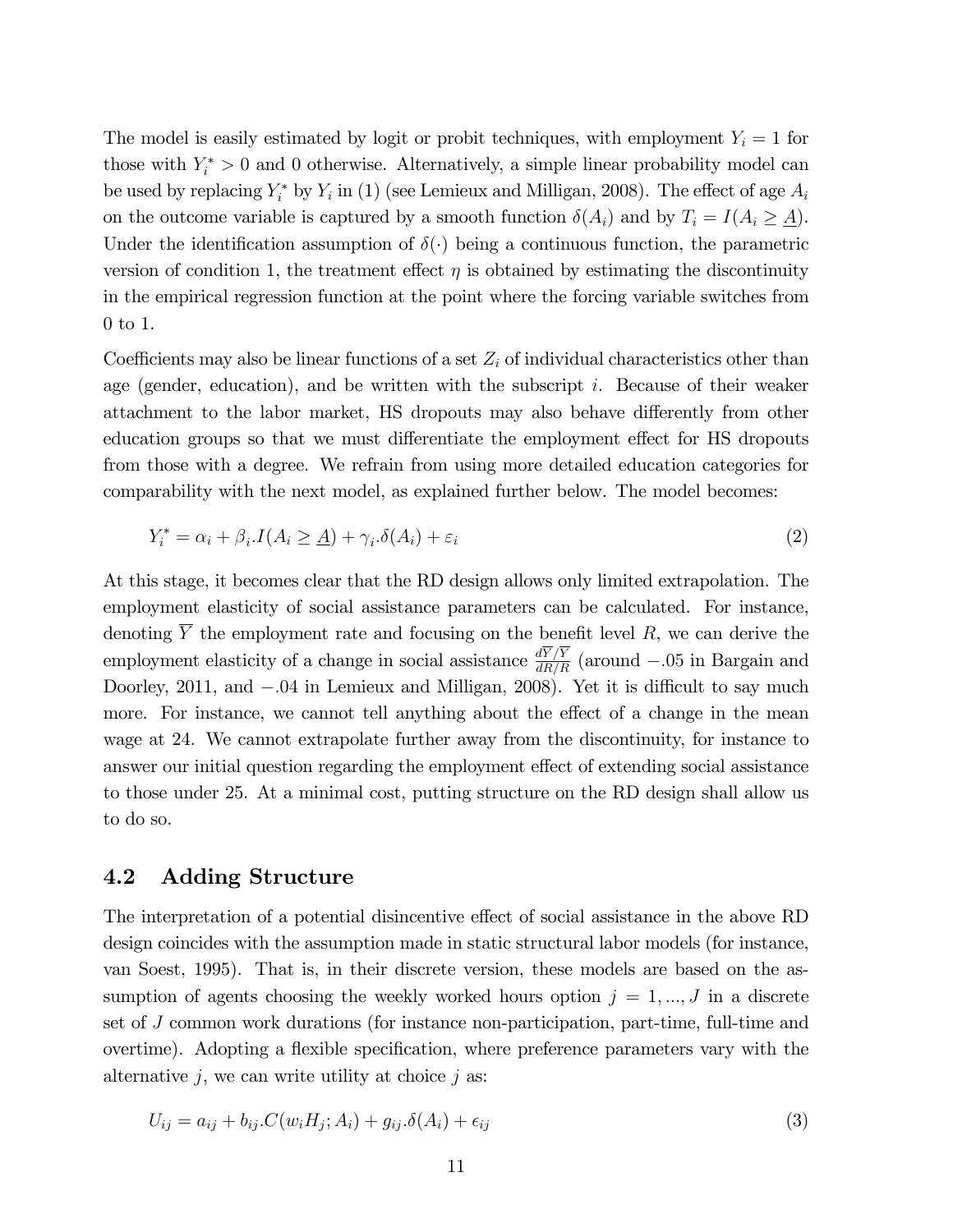with disposable income  $C(w_iH; A_i)$  (equivalent to consumption in this static framework) and hours worked  $H_j$ . The deterministic utility levels are completed by i.i.d. error terms  $\epsilon_{ij}$ , assumed to follow an extreme value type I (EV-I) distribution and to represent possible observational errors, optimization errors or transitory situations. Coefficients are choice-specific but also vary linearly with several taste-shifters (gender, education) and some coefficients may vary with a normally-distributed random term for unobserved heterogeneity. Notice that this specification of the model is fairly general, notably with the "disutility" of work (or leisure utility) specified through choice-specific terms  $a_{ij}$  and  $g_{ij}$   $\delta(A_i)$ , i.e. not forced to vary linearly or quadratically with  $H_j$  as in standard functional forms (for instance in Blundell et al., 2000).<sup>11</sup> While it is obvious that  $\beta_i$  is identified at the age discontinuity and cannot, itself, vary with age in the reduced form equation (2), we must impose such a simple restriction in the structural equation:

**Condition 2** (exclusion restriction) Marginal utility of consumption  $b_{ij}$  does not vary with age

That is, the direct effect of age on utility,  $\delta(A_i)$ , enters the utility function in an (additive) separable way. In a standard labor supply model, this means that one of the usual taste shifters, age, is left out of some of some of the coefficients. This exclusion restriction is debatable, yet it is obviously the price for identification based on the age discontinuity and it is totally consistent with the reduced form RD equation. Moreover, age affects the utility function in other, relevant ways: (i) through preference specification with the smooth function  $\delta(A_i)$ , which may reflect how age changes work preferences, fixed costs of work or search costs (these three components are usually not identified from each others, see van Soest et al., 2002) and (ii) through consumption, since age is a determinant of wages  $w_i$  and of the tax-benefit function  $C(\cdot, A_i)$ .

Since the identification stemming from the discontinuity changes only the financial conditions between working and not working, we focus on the participation margin. This is also the choice of Laroque and Salanié (2002) who estimate labor supply on French data and justify this focus by the small variability in work hours in France. More generally, this is also the main margin of adjustment in the short-run (Heckman,  $1993$ ).<sup>12</sup> The choice of working full-time  $(j = 1)$  rather than staying out of the labor market  $(j = 0)$  depends only on the difference  $Y_i^* = U_{i1} - U_{i0}$  so that only the coefficients on consumption are identified while the other ones are normalized to zero for the non-working option  $(a_{i0} = g_{i0} = 0).^{13}$ 

 $11$ This specification nests the standard quadratic utility function in hours and consumption if we add a consumption squared term. Yet this term is not necessary in our application since we model participation only.

 $12$ In the short-run, labor market frictions ensure that people cannot adjust their work duration beyond the mere choice to participate or not, cf. Chetty et al. (2009).

<sup>&</sup>lt;sup>13</sup>Since utility is a cardinal concept, we could also normalize  $b_{i0}$  to 1.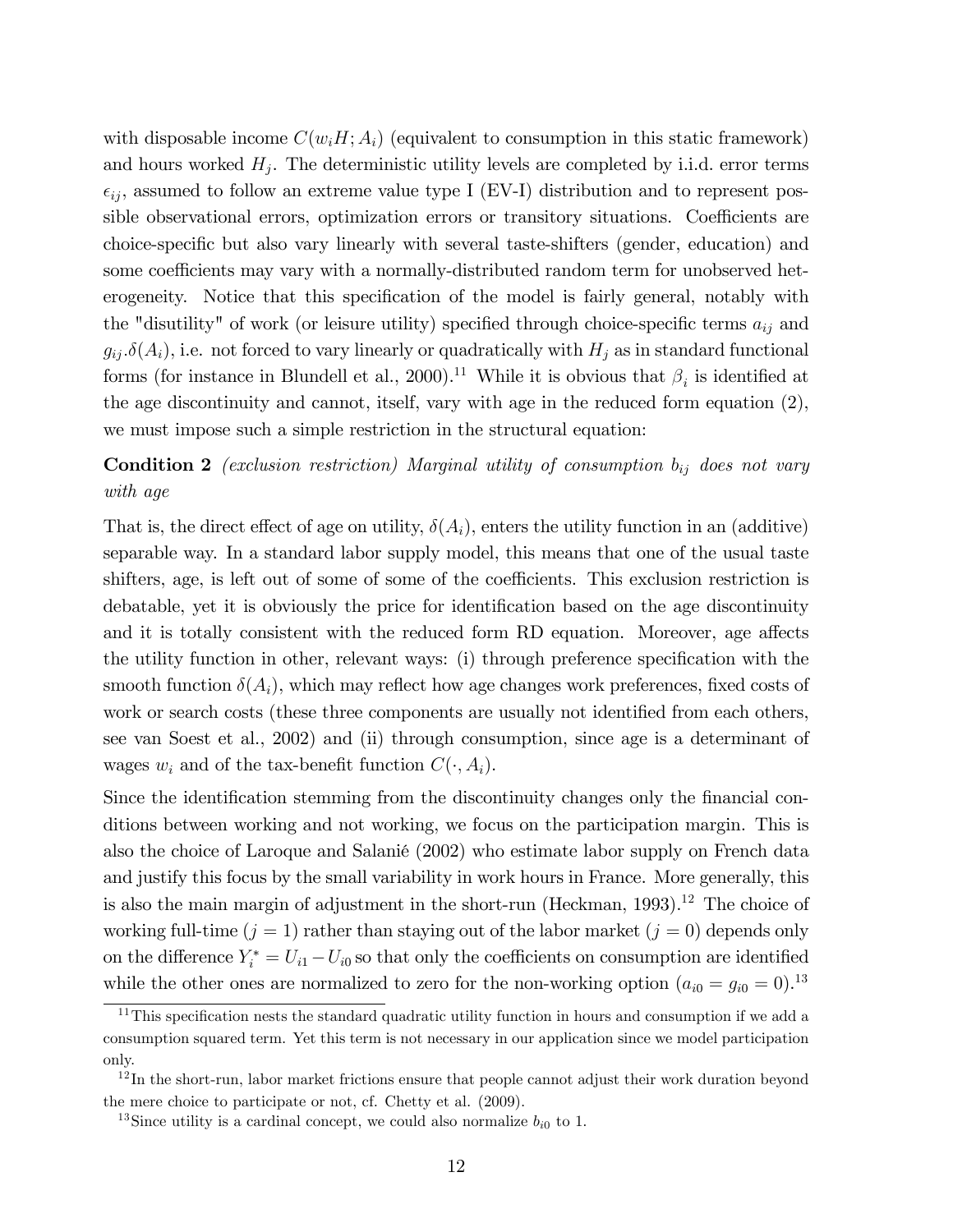Dropping subscript 1 from coefficients  $a_{i1}$  and  $g_{i1}$ , we thus write the propensity to be employed as:

$$
Y_i^* = a_i + b_{1i} \cdot C(w_i H; A_i) - b_{0i} \cdot C(0; A_i) + g_i \cdot \delta(A_i) + \epsilon_i.
$$
\n(4)

with  $\epsilon_i = \epsilon_{1i} - \epsilon_{0i}$ . The model is now very similar to the RD model in equation (2), as it contains the same constant and the same smooth function of age  $\delta(A_i)$  plus a term capturing the discontinuity. The main difference, however, is the structure put on the latter. The treatment effect, i.e. the age eligibility to RMI, affects individual decisions through financial gains to work, as measured by the distance between disposable income when employed,  $C(\widetilde{w}_iH; A_i)$  and disposable income when out of work,  $C(0; A_i)$ .<sup>14</sup> By focusing on a specific group of the population, i.e. childless singles, we rule out most of the usual sources of identification stemming, as explained above, from the nonlinearity of taxbenefit systems combined with variation in demographic composition. The identification of the model relies on the same behavioral assumption as in the RD design: (statically) optimizing agents decide upon their labor supply based on financial incentives, and those aged 25 have lower incentives to work than similar persons aged 24. The discontinuity is not in a reduced form but accounted for by different levels of income when unemployed, i.e.  $C(0; 25) >> C(0; 24)$ .

As in the reduced-form model, coefficients vary with gender and education. The latter is simply a dummy for HS dropouts: in addition to lower wage prospects, which should be reflected in wages  $w_i$ , people with only compulsory education may have lower attachment to the labor market than individuals with a degree (see Beffy et al., 2006; Gurgand and Margolis, 2008). In a supply-side model, this can be rationalized in the form of larger search costs, i.e. participation costs (see van Soest et al, 2008). Notice that we refrain from using more detailed education categories for identification purposes. Indeed, detailed education is the main information identifying wages and, hence, cannot also be used in preferences. This exclusion restriction is common in the literature (van Soest et al., 2008). We also add unobserved heterogeneity in coefficient  $b_{1i}$ , that is:

$$
b_{1i} = b_{1i}^0 + b_{1i}^1 Z_i + b_{1i}^2 u_i
$$

where  $u_i$  is a random, normally distributed term  $u_i$  (with zero mean and variance  $\sigma_u^2$ ). This term corresponds to the unobserved preference for work, so that the total distribution of the model is a mixture of a normal and an EV-I distribution. In this case, the

 $14$  In practice, as can be seen in equation (4), we do not force the model to depend on the exact difference between these two income levels. Instead, we let them freely affect the probability of employment. Indeed, individuals may value additional income when not working in a different way from in-work earnings, simply because of different marginal utilities of consumption at the two labor supply points (but also for other reasons like fixed costs of work or the stigma effect when living on welfare).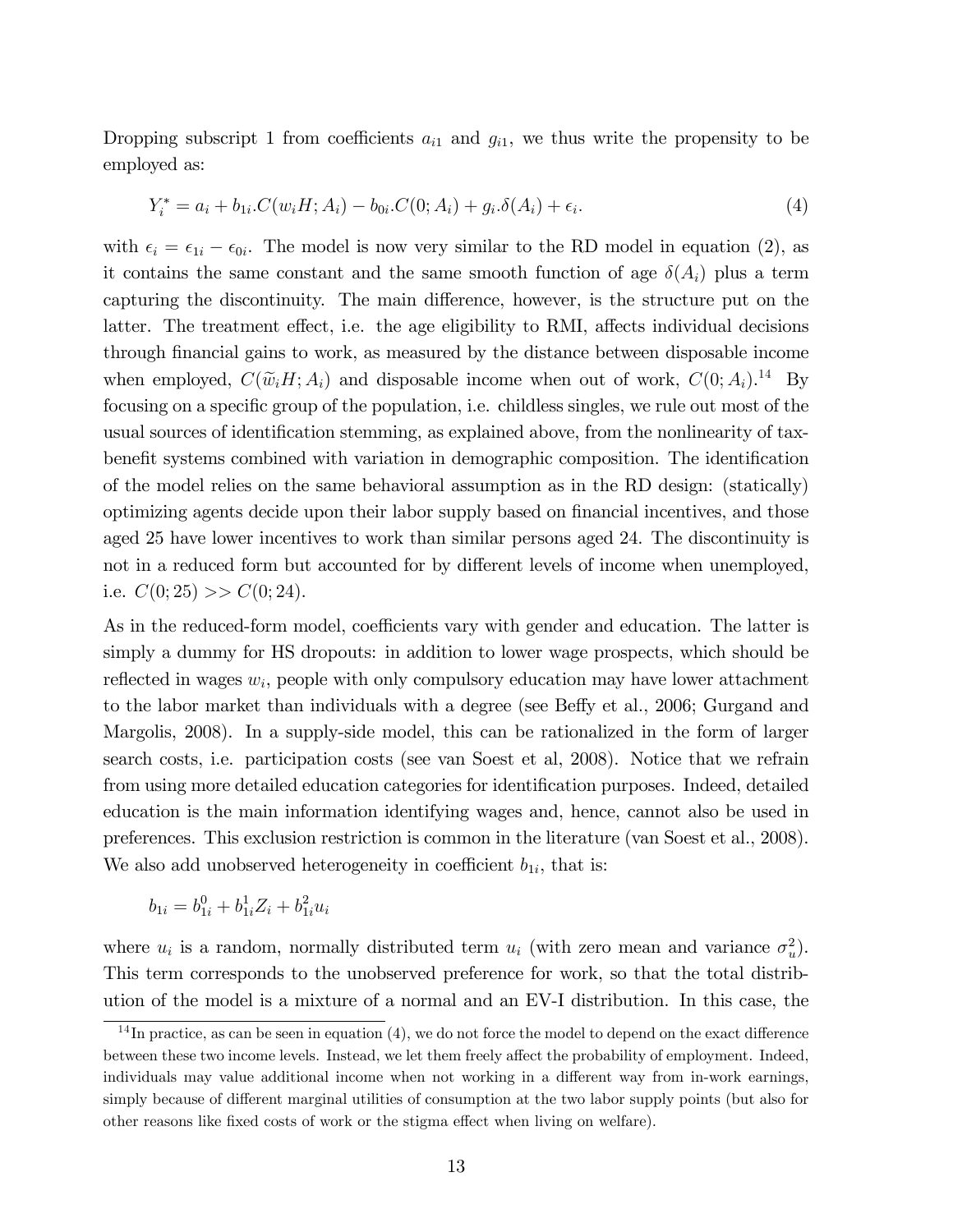model can be estimated by simulated maximum likelihood, integrating conditional choice probability over the distribution of random terms  $u_i$  (as explained below, residuals of the wage equation may also be integrated). We use sequences of Halton draws as suggested by Train (2003), which allows us to reduce the number of draws to a tractable level  $(r = 10)$ .

#### 4.3 Wages, Estimation Method and Discussion

Wage Imputation: Estimations. The central component of financial gains to work in equation (4) is the wage rate. When estimating structural models, it is standard to proceed in two stages, Örst with the estimation of a wage equation to predict wages for non-workers, then with the estimation of the labor supply model. The traditional labor supply literature has pointed to two issues relating to wage endogeneity. First, hourly wages may be partly determined by omitted unobservable variables (being hard working) that are associated with preferences, as discussed above. Here, we obtain identification from exogenous variation in social assistance rules. Nonetheless, wage estimation may control for selection bias, as discussed below. Second, calculated as earnings divided by worked hours, hourly wages may be contaminated by the same measurement error as those contained in worked hours, the so-called division bias. To avoid this bias, we predict wages for all observations, workers and non-workers. This also reduces the concern of using a different datasets for the wage estimation, as long as the second data source provides accurate information on wages. Like Wasmer and Chenin (2011), we rely on the LFS, which contains detailed and robust information on earnings (base salary plus all bonuses and extra time payment and in-kind advantages). While smaller than the Census, the LFS is large enough for credible imputation of wages according to a set of standard determinants. This is done by estimating the wage equation:

$$
w_i = \theta(A_i) + \zeta .EDUC_i + \kappa . Z_i + \rho \lambda_i + \nu_i \tag{5}
$$

on the LFS, assuming a normally distributed wage residual  $\nu_i$ . The same explanatory variables are also available in the Census so that wages can be predicted. They include a smooth function of age  $\theta(A_i)$ , the set of detailed education categories  $EDUC_i$  (whose definition is common to both datasets) and additional controls  $Z_i$  (gender). We correct for selection into employment using a Heckman selection model. The inverse Mills ratio  $\lambda_i$  is estimated on the basis of a reduced form employment probability, including the age function  $\theta(A_i)$ , controls  $Z_i$  and disposable income at zero hours  $C(0; A_i)$  as an instrument, relying again on the discontinuity at age 25 for identification. Wages are predicted for observations in the Census using estimates of the wage equation and drawing wage residuals in a normal distribution with zero mean and using the empirical variance of  $\nu_i$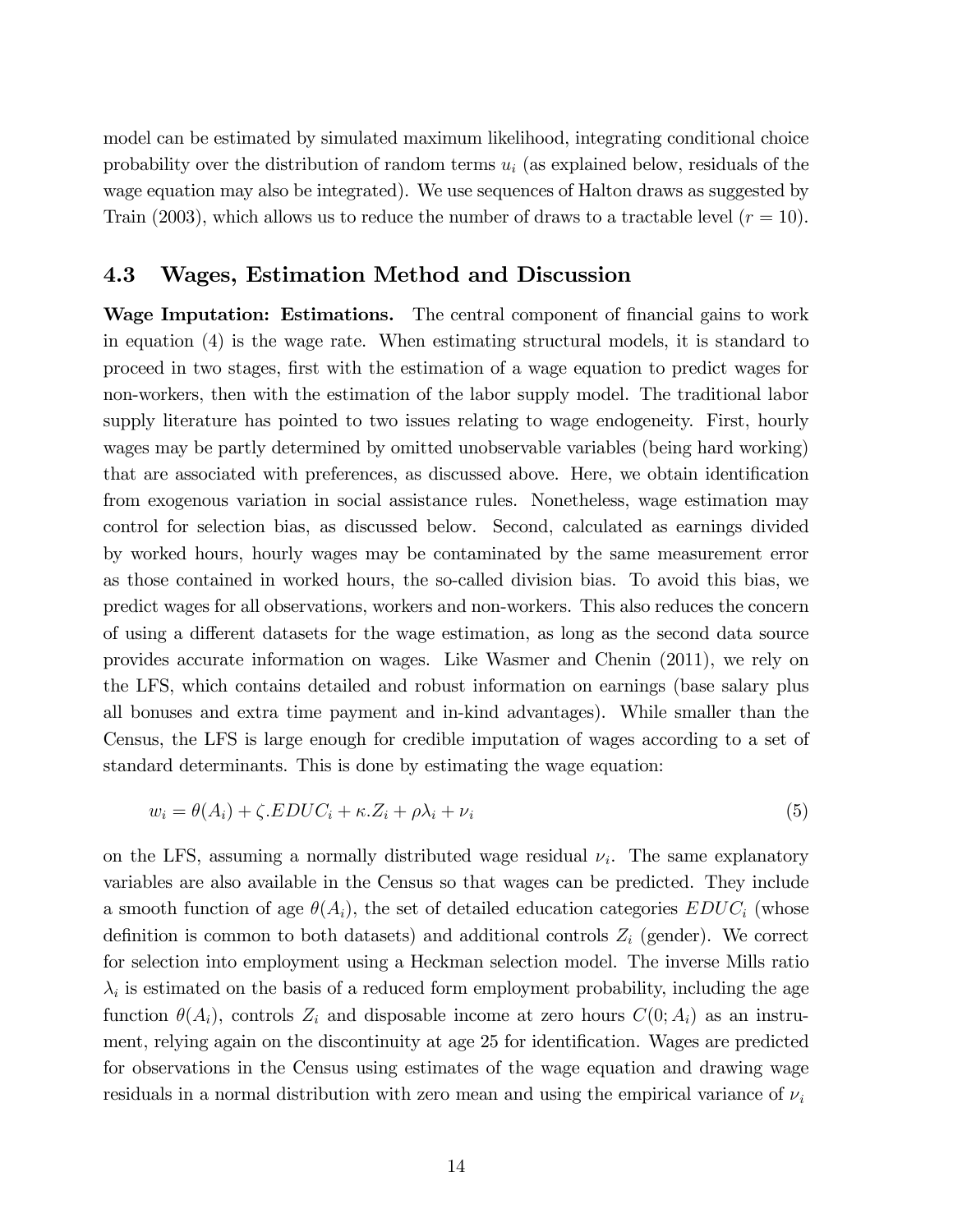Wage Imputation: Matching. The normality assumption may be a poor approximation for the specific population under study (childless single aged  $20-30$ ). Hence, we also suggest an alternative imputation method based on a matching approach. That is, for each observation in the Census, we pick a wage value randomly in her age-gendereducation group in the LFS. Over a large number of draws, this is equivalent to imputing the mean wage in a given cell  $\sim$  similar to the linear estimation procedure  $\sim$  but accounting for the empirical wage distribution rather than imposing normality on  $\nu_i$ .

**Estimation of the Structural Model.** Model (4) is estimated by simulated maximum likelihood. Under the assumption that error terms  $\epsilon_{ij}$  follow an EV-I distribution, the (conditional) probability for each individual of choosing a given alternative has an explicit analytical solution, i.e., a logistic function of deterministic utilities at all choices. This corresponds to the multinomial logit model, which boils down to a simple logit in this case. However, because the model is nonlinear, the wage prediction errors  $\tilde{\nu}_i$  are taken explicitly into account for a consistent estimation. The unconditional probability is obtained by integrating out the disturbance terms in the likelihood. In practice, this is done by averaging the conditional probability over a number of draws for  $u_i$  and  $\tilde{\nu}_i$ , recalculating disposable income each time. We use sequences of Halton draws as suggested by Train (2003), which allows us to reduce the number of draws to a tractable level  $(r = 10)$ . This baseline participation model with integration of wage draws is denoted (P) in the result section.

Non-employment and Demand-Side. Non-employment can be rationalized by (i) high preferences for leisure (low  $u_i$ ) or low financial gains to work (low  $\nu_i$ ); (ii) classic unemployment when productivity is below the minimum wage; (iii) "other" non-employment corresponding to frictional (the person is between two jobs) or cyclical (Keynesian) unemployment. The approach of Laroque and Salanié  $(2002)$  to model the supply-side  $(i)$ is very similar to ours; yet our treatment of (ii) and (iii) is a bit different. For (iii), they explicitly model a probability for the "other" non-employment, identified using diploma and age as explanatory variables. We make a different parametric modeling choice here, interpreting  $a_i + g_i \delta(A_i)$  as a non-identified combination of supply-side factors (work disutility, work costs, stigma of receiving welfare). The information content is however the same (it depends on gender, age and a HS dropout dummy). The interpretation of involuntary unemployment in a supply-side model as job search costs is also suggested by van Soest et al. (2008), among others. In Bargain and Doorley (2011), we show that the HS dropouts and those with a basic vocational training have similar financial gains to work but the latter show no drop in employment at 25, indicating that those with even basic qualifications have more attachment to the labor market, i.e lower job search costs.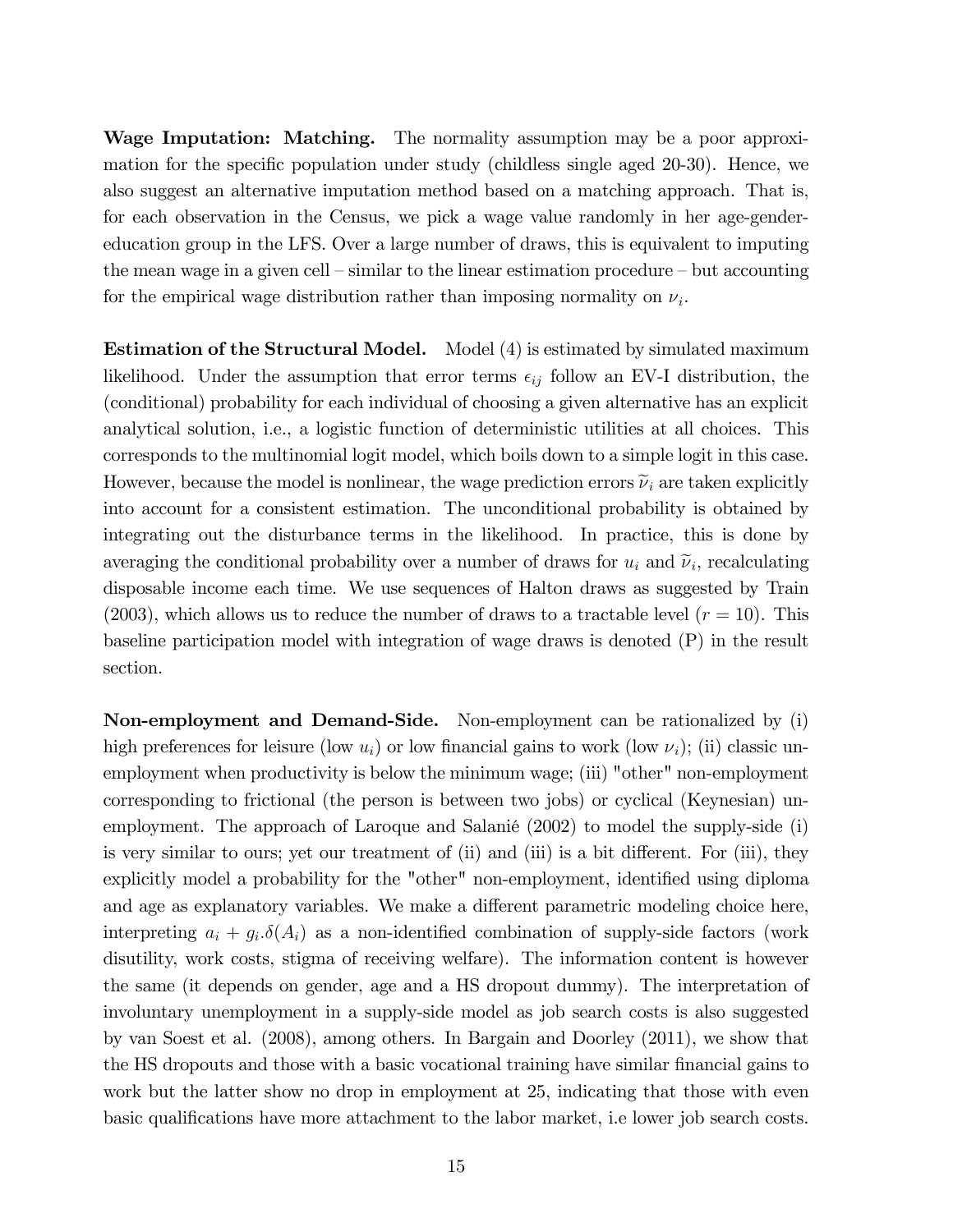Dynamics The RD design in the case of an age-based discontinuity is a special case of the standard RD design (Lee & Lemieux, 2010) as assignment to treatment, i.e., eligibility for the RMI, is inevitable as all subjects will eventually age into the program. Two issues arise in this case. Firstly, the discontinuity should be interpreted as the combined effect of all factors that switch on at the threshold. An extensive examination of any other potential influences on employment at age 25 is undertaken by Bargain  $\&$  Doorley (2011), confirming that there is no other factor at work at this age threshold, except the RMI.

Secondly, because treatment is inevitable with the passage of time, individuals may fully anticipate the change in regime and adjust their labour market behavior before the threshold.<sup>15</sup> In this case, optimizing behavior, in anticipation of eventual eligibility for the RMI, would accentuate observed effects. We believe that this is implausible for a number of reasons. Firstly, it seems unlikely that the group which displays the largest response to the RMI, highschool dropouts, would be fully aware of the benefit rules and, thus, work more until they turn 25 in order to be able to drop out of the labour market at age 25. Secondly, for a 20-25 year old, eligibility for the RMI will certainly happen at age 25 but may also happen if the individual has a child in the meantime or cohabits with somebody who is eligible. We, however, observe no accelerated fertility or cohabitation rates before age 25 (Bargain  $&$  Doorley, 2011) indicating limited anticipation effects in this respect. Thirdly, we do find evidence that the share of highschool dropouts on short-term contracts decreases discontinuously after age 25 (Bargain & Doorley, 2011) indicating that, rather than working more or harder, highschool dropouts are lingering in precarious activities until they become eligible for the RMI, at which point the cost of finding another shortterm contract may seem large when a minimum income is guaranteed anyway. Finally, a graphical inspection of the employment trends of 20-25 year olds in 1982 (before the introduction of the RMI), 1990 (one year after its introduction) in 1999 and in 2007 shows little evidence of a change in employment trends before the discontinuity (see Figure 1) The overall difference in employment rates from year to year is partly due to the steep increase in youth employment from the 1990's onwards and partly due to the fact that HS dropouts represent a smaller (and more negatively selected on the labour market) proportion of the overall population now than they did in the  $1980$ 's and  $1990$ 's/

<sup>&</sup>lt;sup>15</sup>To estimate intertemporal labor supply elasticities, Mulligan (1999) exploits the anticipated change in net-of-benefit wage corresponding to the end of eligibility for the AFDC benefit when the youngest child reaches the age of 18. A similar exercise, and the estimation of Frisch elasticities, could be suggested in our case if Census data provided information on wages.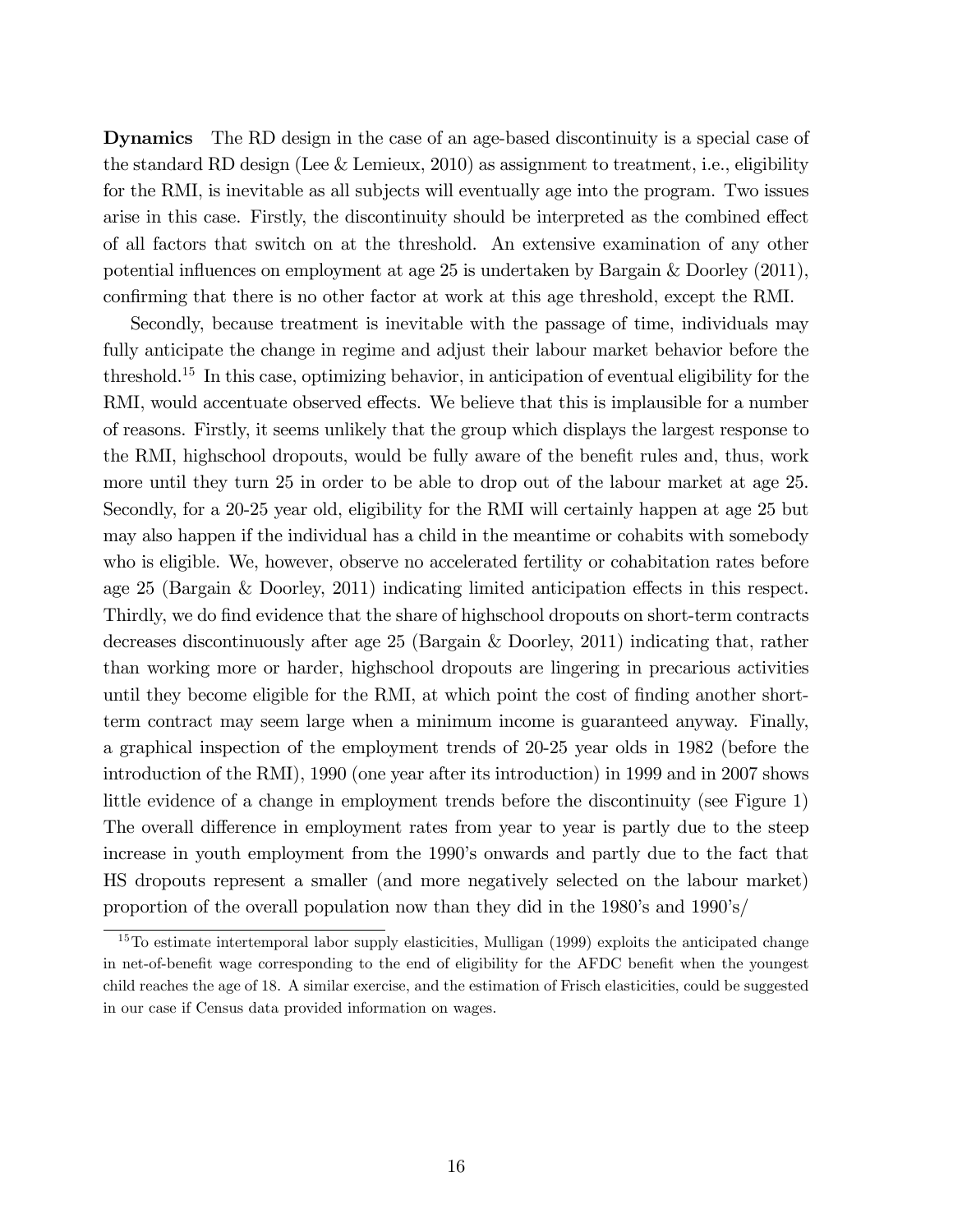Figure 1: Employment Rates of Childless Singles betwen 1982 and 2007 (kernel-weighted local polynomial smoothing)



### 5 Results

#### 5.1 Wage Imputation

Log hourly wage estimations using the LFS data are reported in Table B.1 in the Appendix. A significant gender gap can be observed, in line with the existence of a "sticky" floor" effect in France (Arulampalam et al, 2007) as well as a regular wage progression with the level of education. The Inverse Mills ratio is not significant. Disposable income at 0 hours of work is also insignificant in the first stage of the model (the participation decision) due to the fact that we use the LFS data to model wages. In this survey, the discontinuity does not appear to affect employment, which is certainly due to the erratic employment-age pattern discussed in Section 3. We check the robustness of the estimates in two steps. First, Figure A.1 in the Appendix shows the actual distribution of wages in the LFS, as well as the predicted distributions for workers only and for all (workers and non-workers). The vertical line shows the level of the minimum wage and, unsurprisingly, there is a large spike in log wages directly above the minimum wage level. Next, Figures A.2-A.4 compare the predicted distribution of wages for workers only and for all potential workers in the LFS and the Census (for all, men and women separately). As we constrain workers to earn at least the minimum wage, it is only in the distribution of wages "for all" that we see observations with less than the minimum wage. Reassuringly, the predicted wage distributions in the LFS and the Census resemble each other quite closely. Moving from wages to disposable incomes, we have seen in Table 1 that disposable incomes  $$ calculated using tax-benefit simulation, actual incomes (in the LFS) and work duration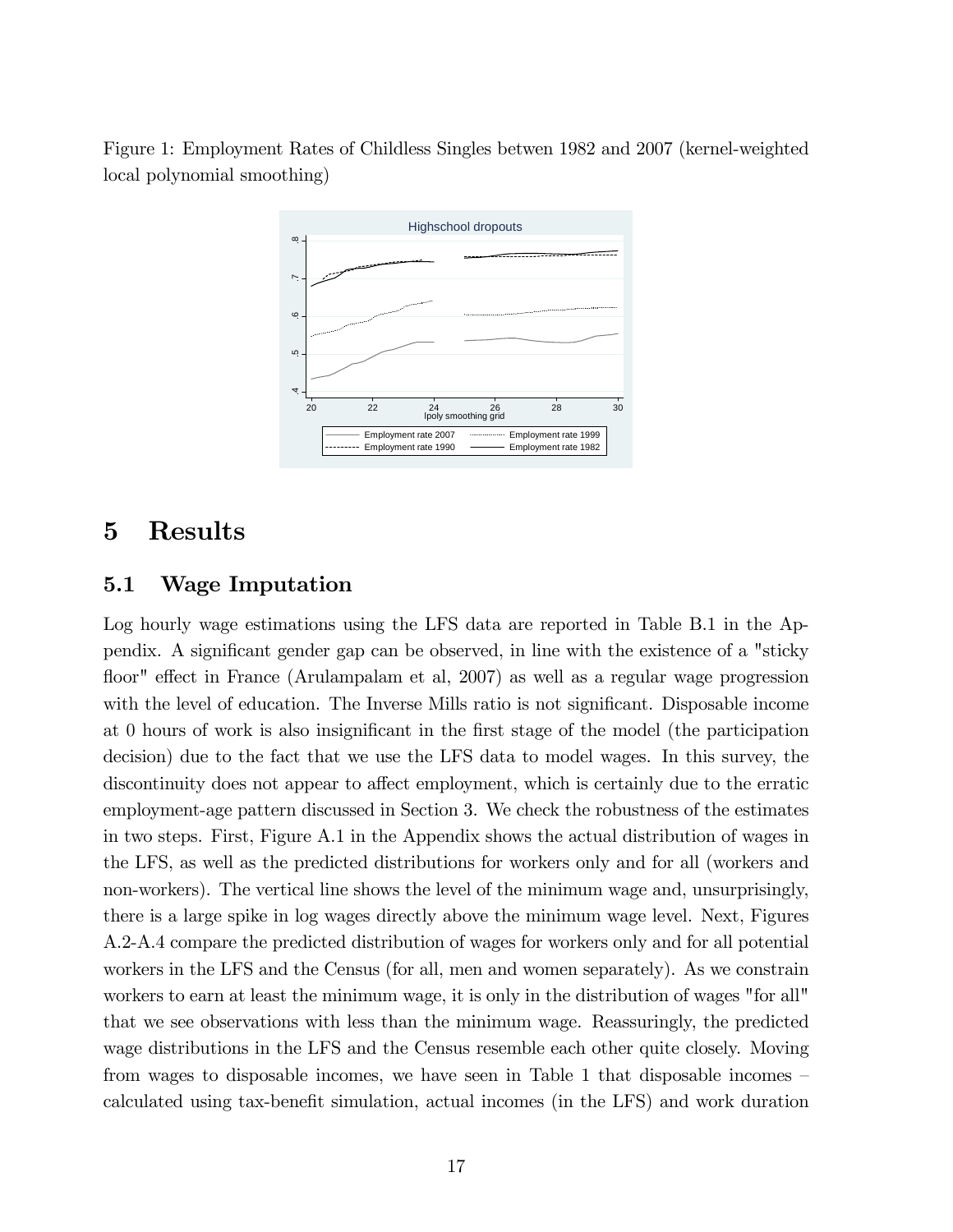plus predicted wages (in the Census) – line up quite closely in the two datasets.

#### 5.2 Estimations and Comparisons

Model Estimates We first present a graphical representation of the RMI effect. In Figure 2, we plot raw employment rates by age, along with  $95\%$  confidence intervals using our selected sample from the 1999 Census. We distinguish between the full sample and the sub-group of HS dropouts. The graphical representation of this discontinuity suggests that employment drops sharply in the latter group at age 25, by around 4 percentage points (ppt). In Bargain and Doorley (2011), we suggest several robustness checks for this result. In particular, we check that no other policy or institutional features could be the cause for a discontinuous drop in employment at that particular age. We also compare this result to the changes in employment at age 25 for a number of control groups not affected by the discontinuity (uneducated workers prior to the introduction of RMI, uneducated workers with children and, hence, not affected by the age condition, etc.), for whom we find no significant employment change. In contrast, the employment effect of the total sample is relatively modest.

For  $\delta(\cdot)$ , we present results with a cubic form, which is flexible enough for our purpose. We have used a variety of polynomial forms, including standard linear, quadratic, cubic, linear and quadratic splines (separate regressions on both sides of the discontinuity). In Bargain and Doorley  $(2011)$ , we show that results do not change much with the specification. Equally important is whether results are sensitive to the distance of observations from the discontinuity. The parametric estimation provides global estimates of the regression function over all values of the forcing variable, while the RD design depends instead on local estimates of the regression function at the cutoff point. Thus we have also checked whether the treatment effect vary in a linear spline model for an increasingly small window around age 25. We find very stable estimates, which is additionally confirmed by nonparametric estimations with varying bandwiths (see Bargain and Doorley, 2011)

Table B.2 in the Appendix shows the estimates of the RD model and of the participation model P. Coefficients for models P0, P25 and P50, which account for different degrees of correlation between wages and unobserved preference heterogeneity, are also presented (as well as model D, which will be discussed in the robustness section). The constant for the RD model is in line with the treatment effect for uneducated females as reported in Table 2  $(-3.3)$ . Looking at the constant in the coefficients on in-work and out-of-work income in models  $P - P50$ , the marginal effect of 1 additional EUR on participation is very different whether we consider in-work or out-of-work income. The effect of income at zero hours is roughly four times smaller, which could reflect (i) the fact that financial incentives depend primarily on income prospects on the labor market,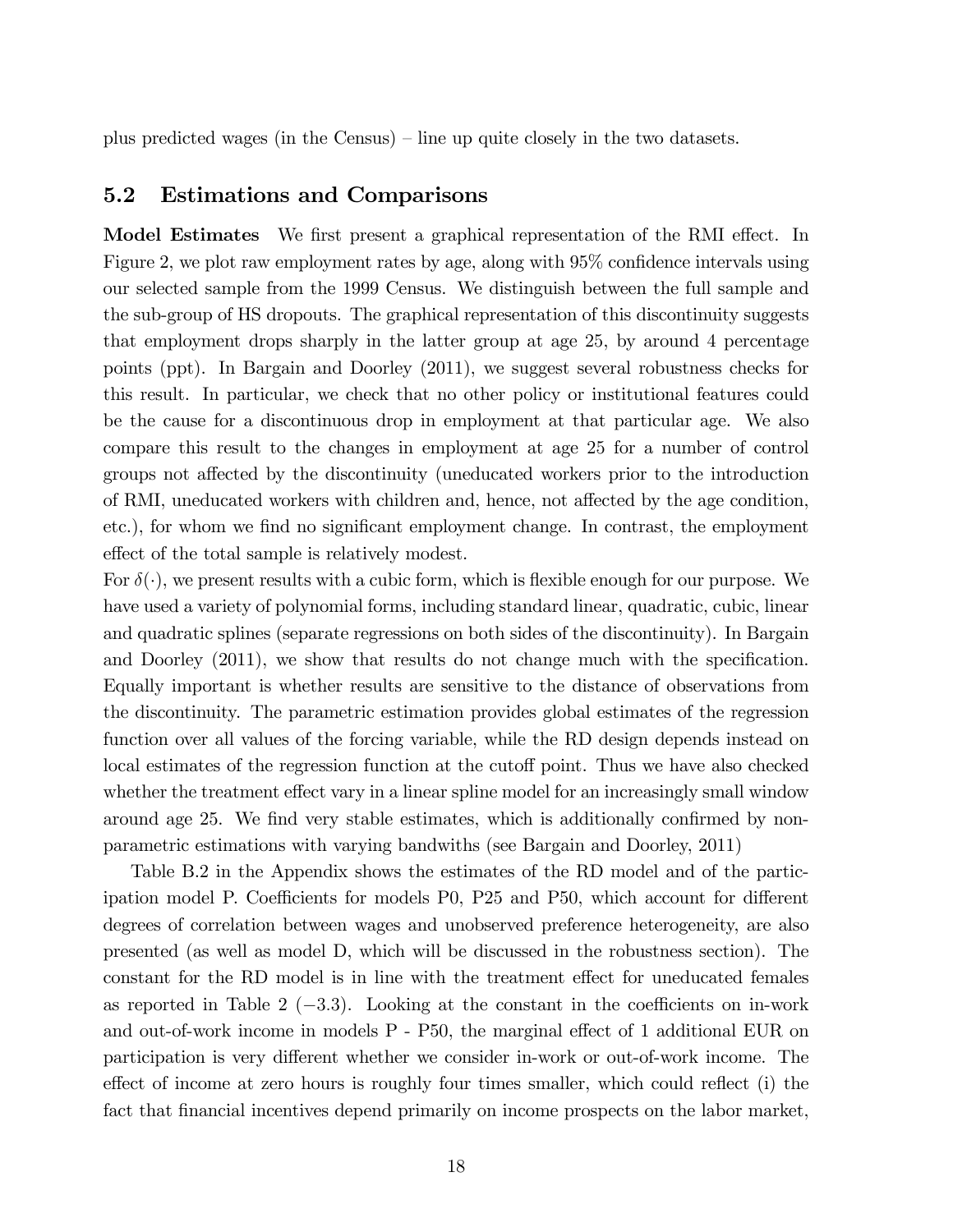

Figure 2: Employment Rate of Childless Singles and Discontinuity

 $(2)$  the negative effects attached to welfare payments (e.g., stigma), (3) other reasons including the lack of variability in  $C(0, A)$  for the identification of a differentiated effect. For educated females, the effect of welfare income is reduced by half in each model. The second observation is that the effect of income at zero hours is relatively constant across models. This explains the results we find in the next section, that model predictions do not vary much despite very different assumptions on the degree of endogeneity. Finally, the effect of income at full-time work declines with the level of correlation between wages and preferences for work. This points to the fact that in the case of extreme endogeneity between wage and preferences, participation becomes much less responsive to financial incentives due to in-work income (wage prospects but also taxes, tax credits, etc.). Models ignoring this heterogeneity must considerably overstate the effect of policies that affect in-work income (for instance EITC-type of reforms). This is crucial, given the current trend in in-work transfers and, notably, the 2009 reform in France which has extended the RMI to the working poor (see Bargain and Vicard, 2012). It means that using participation models, even identified on exogenous variations like policy discontinuities, would lead to hazardous predictions of the effect of policies affecting in-work income rather than out-of-work income.

RD and Structural Model: Comparisons. The first columns of Table 2 report the actual employment rates at 24 and 25 years of age. The difference is  $-0.7$  ppt in the broader group compared to  $-3.4$  ppt among HS dropouts. In the RD framework, accounting for the age trends to extrapolate toward the threshold, we obtain treatment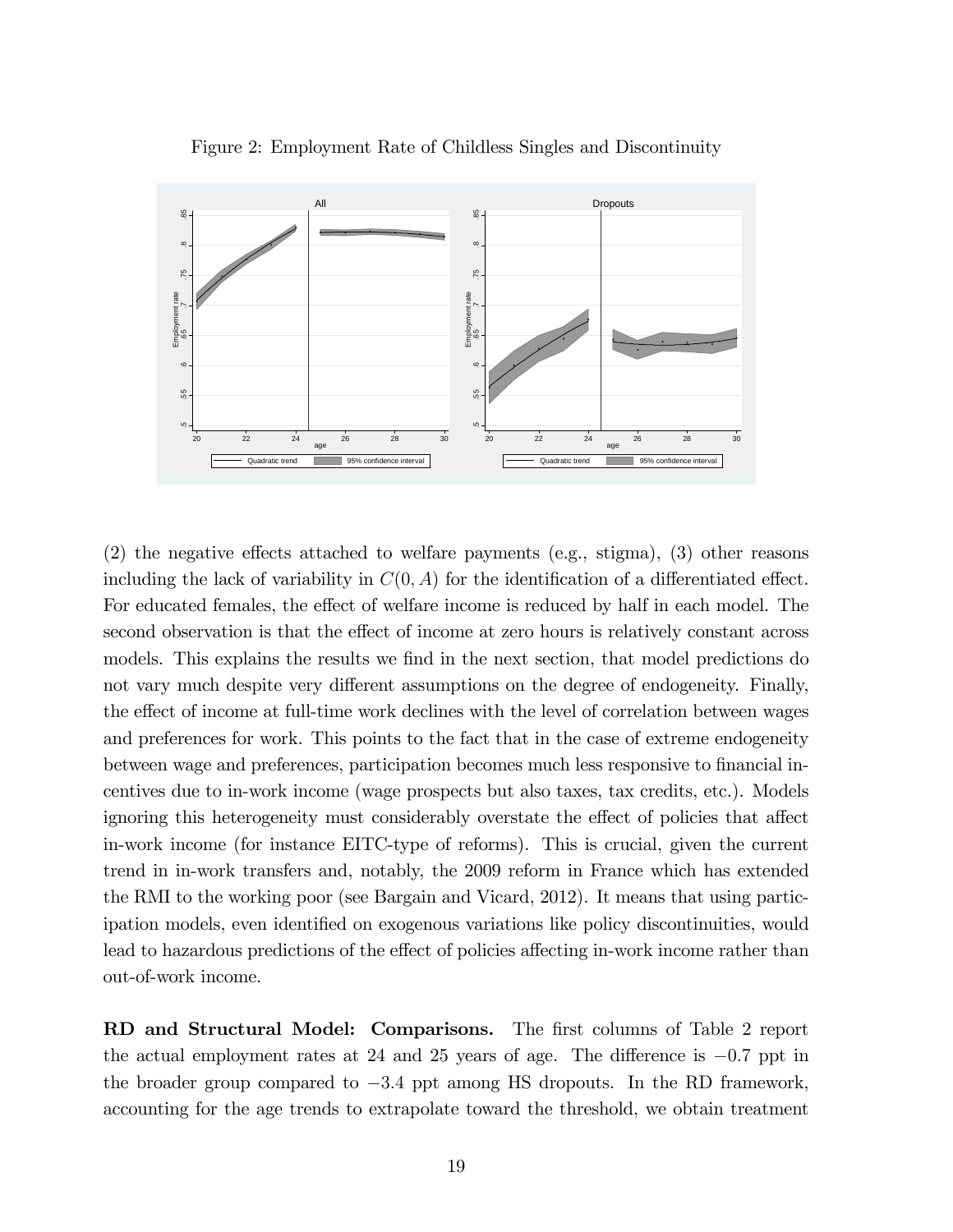effects of  $-1.6$  ppt and  $-3.9$  ppt for these two groups respectively. Both effects are statistically significant and confirm a substantial negative effect of the RMI on uneducated singles. The effect is largely similar for women and men within specifications. To estimate the percentage decrease in employment, we divide the treatment effect by the employment rate at age 24 and find that employment decreased by  $6\%$  among highschool dropouts at age 25.

Turning to the baseline participation model (model P), we find slightly more homogenous results across gender groups, in contrast to the RD estimates.<sup>16</sup> The overall effect, however, is in line with the RD results:  $-1.5$  and  $-3.9$  ppt for the whole selected sample and for HS dropouts respectively. These effects are not significantly different from those of the RD approach. The treatment effects for models accounting for unobserved heterogeneity, as discussed in section 4 (models P0, P25 and P50) are very similar to those obtained using model  $P$  (results available from authors upon request). An alternative specification of the smooth function of age (quadratic) does not affect these conclusions qualitatively, and quantitative differences are relatively small (see Table 4).

|                      | Actual Participation Predicted Participation |       |  |                                                                            |  | Treatment |          |                  |  |  |
|----------------------|----------------------------------------------|-------|--|----------------------------------------------------------------------------|--|-----------|----------|------------------|--|--|
|                      |                                              | Rates |  | Rates (Model P)                                                            |  | Effect    |          | Treatment Effect |  |  |
|                      |                                              |       |  | Age 24 Age 25 Diff. Age 24 Age 25 Diff. $RD$                               |  | s.e.      | Model P  | s.e.             |  |  |
|                      |                                              |       |  |                                                                            |  |           |          |                  |  |  |
| All education groups |                                              |       |  |                                                                            |  |           |          |                  |  |  |
| A11                  |                                              |       |  | $82.9\%$ $82.2\%$ $-0.7\%$ $81.8\%$ $81.2\%$ $-0.6\%$ $-1.6\%$ $0.004$ *** |  |           | $-1.5\%$ | $0.002$ ***      |  |  |
| Male                 |                                              |       |  | $83.4\%$ $83.3\%$ $-0.1\%$ $82.8\%$ $82.0\%$ $-0.8\%$ $-0.7\%$ 0.006       |  |           | $-1.7\%$ | $0.003$ ***      |  |  |
| Female               |                                              |       |  | $82.4\%$ $80.8\%$ $-1.6\%$ $80.6\%$ $80.2\%$ $-0.4\%$ $-2.5\%$ 0.007 ***   |  |           | $-1.3%$  | $0.003$ ***      |  |  |
|                      |                                              |       |  |                                                                            |  |           |          |                  |  |  |
| <b>HS</b> Dropouts   |                                              |       |  |                                                                            |  |           |          |                  |  |  |
| A11                  |                                              |       |  | $67.7\%$ $64.3\%$ $-3.4\%$ $65.9\%$ $62.6\%$ $-3.2\%$ $-3.9\%$ 0.014 ***   |  |           | $-3.9\%$ | $0.002$ ***      |  |  |
| Male                 |                                              |       |  | $70.5\%$ 66.5% -4.0% 68.0% 64.5% -3.5% -4.2% 0.018 **                      |  |           | $-4.1\%$ | $0.002$ ***      |  |  |
| Female               |                                              |       |  | $63.1\%$ $60.8\%$ $-2.3\%$ $62.3\%$ $59.6\%$ $-2.8\%$ $-3.4\%$ $0.024$     |  |           | $-3.6%$  | $0.003$ ***      |  |  |

Table 2: Employment Effects of the RMI: RD vs. Structural Model

*Model P is a participation model with a cubic age specification estimated by simulated ML with conditional probabilities averaged over*

Out-of-sample Prediction Ideally we would like to check the external validity of the models and, more precisely, the identifying role of the discontinuity in a year when the RMI was not in place. The RMI was introduced in 1989, ten years before the year of the data we use. Unfortunately, the closest pre-reform year of census data is 1982, which is

 $16$ How the policy effect at threshold is measured is explained in Appendix A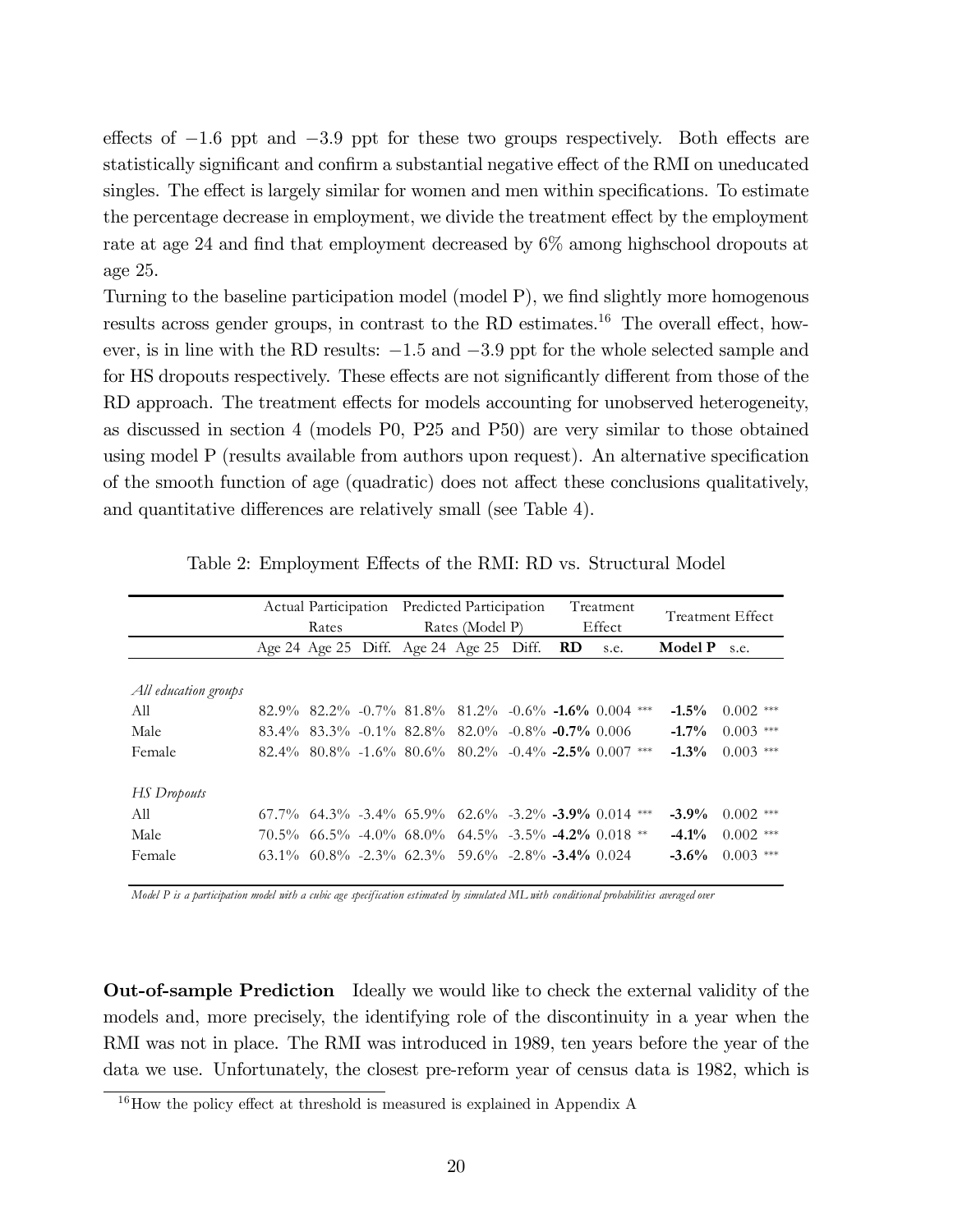too old to be used for this purpose. Therefore, we rely on a cross-validation sample to provide a Örst check of the external validity of the structural model. The advantage of such a strategy, compared to using another year of data, is that we do not need to control for time changes that may affect the sample and which could be different for the "treated" and the "control" groups (the main difficulty in difference-in-difference studies). Here we rely on two sub-samples for the same year of data (1999). We estimate our base model P on the first subsample (estimation sample), i.e. a random half of the selected sample, and use estimates to predict employment rates at all ages, as well as the treatment effect, on the other half (the holdout sample).

|                      | Actual Participation<br>Rates |                                             |       | Treatment<br>Effect |      | Predicted<br>Participation Rates |           |                                                             | Treatment Effects |                                                                                                 |             |  |
|----------------------|-------------------------------|---------------------------------------------|-------|---------------------|------|----------------------------------|-----------|-------------------------------------------------------------|-------------------|-------------------------------------------------------------------------------------------------|-------------|--|
|                      | Age<br>24                     | Age<br>25                                   | Diff. | RD.                 | s.e. |                                  | Age<br>24 | Age<br>25                                                   |                   | Diff. Model P                                                                                   | s.e.        |  |
| All education groups |                               |                                             |       |                     |      |                                  |           |                                                             |                   |                                                                                                 |             |  |
| All                  |                               |                                             |       |                     |      |                                  |           |                                                             |                   | $82.8\%$ $82.3\%$ $-0.5\%$ $-1.1\%$ $0.006 *$ $81.8\%$ $81.0\%$ $-0.8\%$ $-2.0\%$ $0.003$ $***$ |             |  |
| Male                 |                               |                                             |       |                     |      |                                  |           |                                                             |                   | $83.6\%$ $83.8\%$ $0.2\%$ $-1.7\%$ $0.007$ ** $82.6\%$ $81.7\%$ $-0.9\%$ $-2.1\%$               | $0.005$ *** |  |
| Female               |                               | $80.9\%$ $80.2\%$ $-0.7\%$ $-0.4\%$ $0.007$ |       |                     |      |                                  |           |                                                             |                   | $80.9\%$ $80.2\%$ $-0.7\%$ $-1.8\%$                                                             | $0.005$ *** |  |
| <b>HS</b> Dropouts   |                               |                                             |       |                     |      |                                  |           |                                                             |                   |                                                                                                 |             |  |
| All                  |                               |                                             |       |                     |      |                                  |           | $66.8\%$ 64.1\% -2.7\% -3.5\% 0.016 ** 65.7\% 62.6\% -3.1\% |                   | $-4.1\%$                                                                                        | $0.003$ *** |  |
| Male                 |                               |                                             |       |                     |      |                                  |           |                                                             |                   | $70.9\%$ 65.9% -4.9% -4.1% 0.017 ** 67.3% 64.0% -3.3% -4.2% 0.003 ***                           |             |  |
| Female               |                               |                                             |       |                     |      |                                  |           |                                                             |                   | $59.9\%$ $61.2\%$ $1.3\%$ $-2.5\%$ $0.018$ $63.0\%$ $60.3\%$ $-2.7\%$ $-3.9\%$                  | $0.004$ *** |  |

Table 3: Employment Effects of the RMI: using Cross-validation Samples

*Continuous function of age: cubic. Participation model estimated by simulated ML with conditional probabilities averaged over ten wage draws (Model P) using estimation sample (1/2 half of Census selection); all figures above are actual and predicted on holdout sample (the other*

Results are reported in Table 3. The first observation is that the treatment effect on the holdout sample, measured by RD, is very similar to what was found for the full sample  $(-1.1$  and  $-3.5$  for the whole selection and for HS dropouts respectively). The participation model seems to perform relatively well, even if treatment effects are larger than the "true" response as measured by the RD at  $-2.0$  and  $-4.1$  for the whole selection and for HS dropouts respectively In line with the RD results, the model points to larger responses by single men compared to single women, both in the full sample and among HS dropouts. A more advanced validation should rely on a "holdout sample" which would differ from the sample used in the estimation and whose policy regime is well outside the support of the data.

First Check: Predicting Employment Rates A first check of the performance of the structural model is whether the model can predict employment rates well at all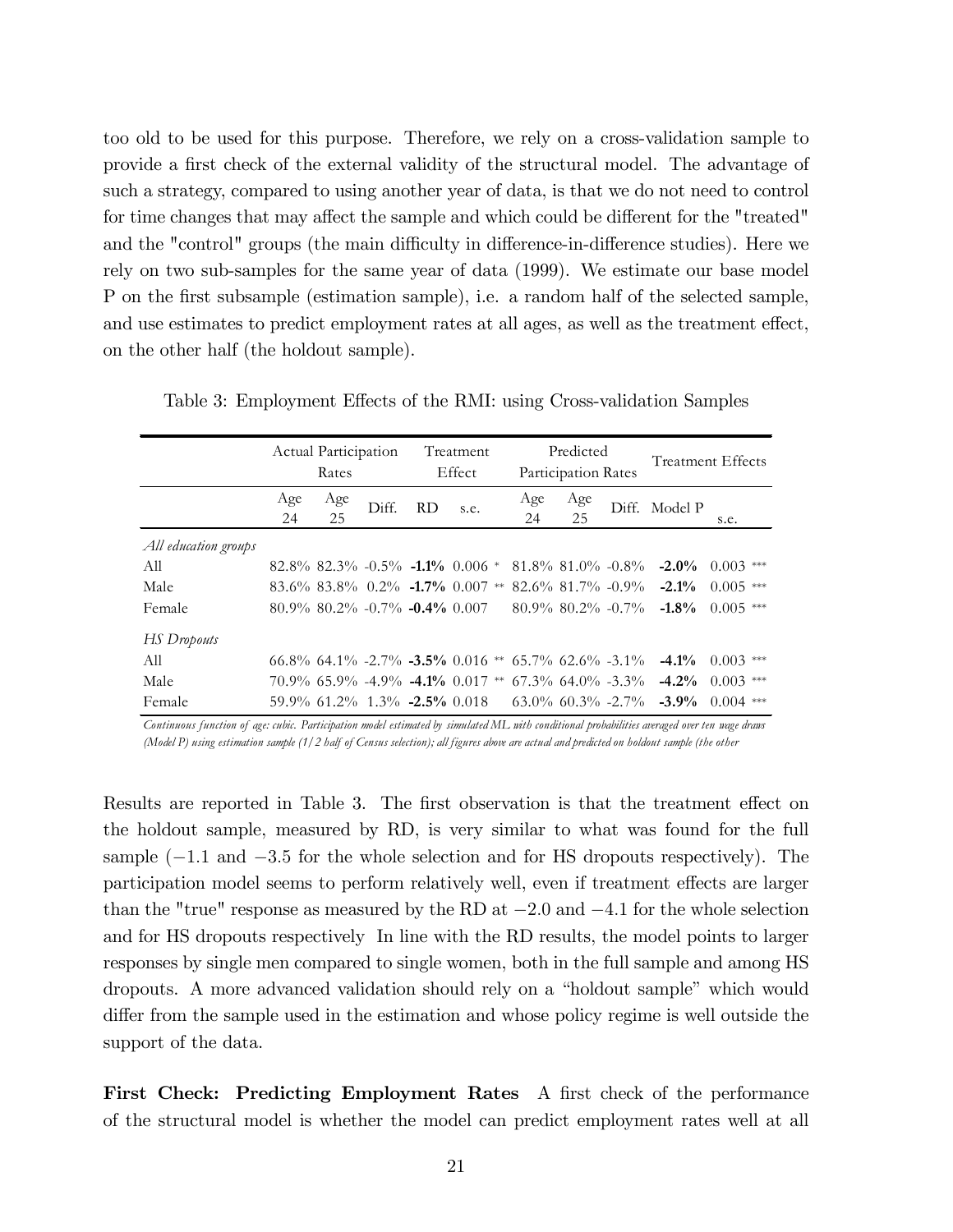age levels. Figure 3 reports actual employment levels at all ages as well as predicted employment rates in the baseline situation (using model P, with a cubic function of age), for the whole selection and for HS dropouts respectively. The model actually shows a good fit for the entire selection of years around the discontinuity, which confirms the role of the discontinuity in the identification of the model. This gives us confidence in the extrapolation we perform next, based on this structural model

As discussed in Section 4.3, we also experiment with an alternative wage imputation which simply matches individuals in the census with a wage from their age-gender-education category. The employment rates predicted using this alternative wage imputation are shown in Figure 8 in Appendix B and correspond closely, both to the actual employment rates and to the predicted employment rates from figure 3.



Figure 3: Employment Rate of Single Childless Individuals

Second Check: Predicting the Effect of the 2009 reform As a second check, we compare the results of (i) our RD and structural model estimates of the discontinuity in 1999 and (ii) our structural model predictions of the discontinuity in 2009 with previous results from Bargain and Vicard (2012). The results from Bargain and Vicard (2012) come from a basic Difference-in-Difference between  $Y(24)-Y(25)$  in 2009-10 and  $Y(24)-Y(25)$ in 2005-08. As such, this is a relatively informal comparison since the results do not take account of the crisis or potential changes in nature of the census data. Nevertheless, the two sets of results are comparable. Our preferred specification (cubic age polynomial) indicates a 4.7ppt decrease in the disincentive effect of the RMI for HS dropouts upon the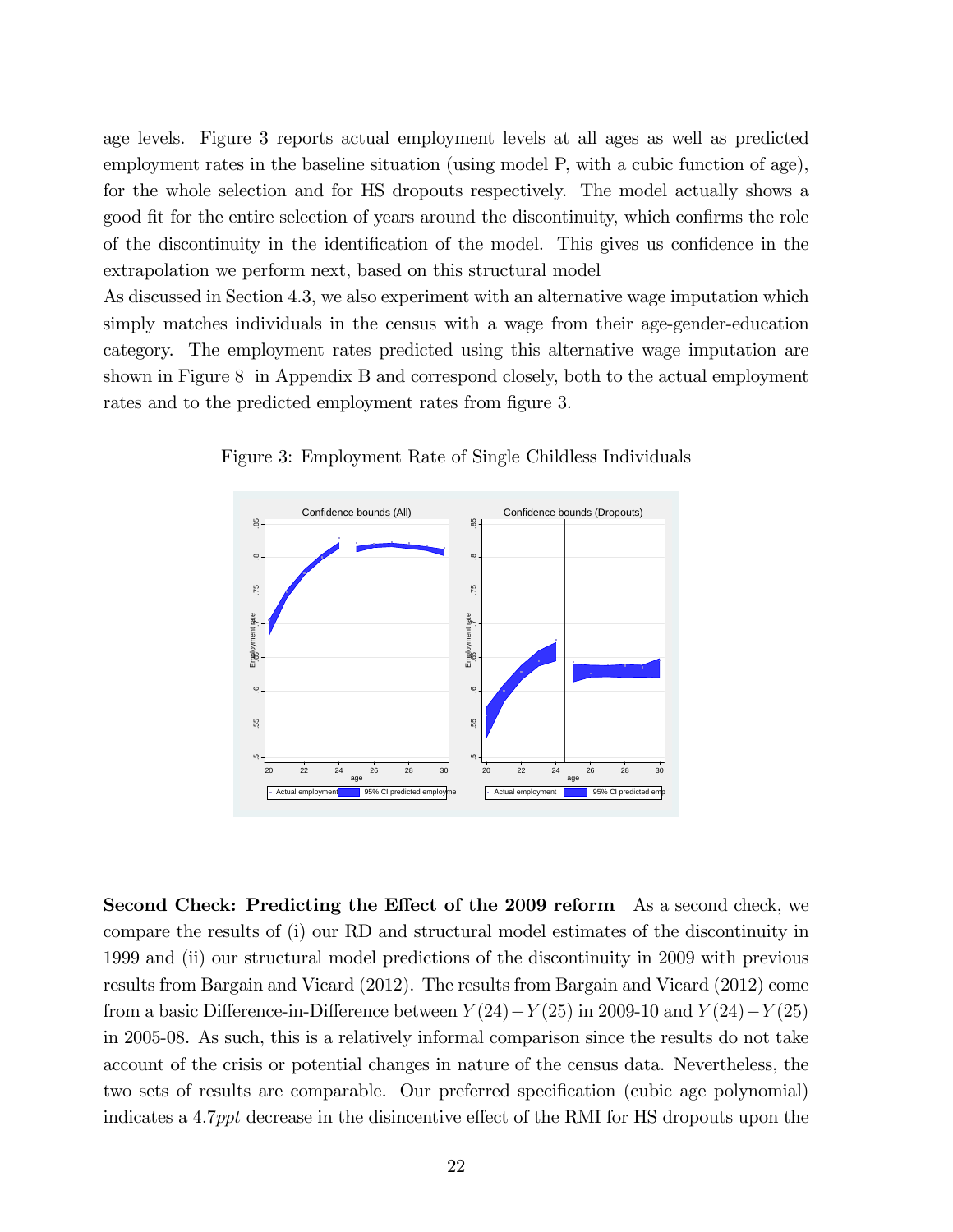introduction of the in-work-benefit RSA component. Comparing the disincentive effect found using RD in 2004-08 to 2010-11, Bargain and Vicard  $(2012)$  find a 4.5*ppt* decrease in this disincentive effect.

Table 4: Comparing the Employment Effects of the RMI and RSA using RD and Counterfactual Simulation

| Age specification | 1999 RMI<br>effect (RD) | 1999 RMI<br>effect<br>(simulation) | 1999 RSA<br>effect<br>(simulation) | <b>Difference</b> |         | 2004-08<br>RMI effect<br>(RD) | 2010-2011<br>RSA effect<br>(RD) | <b>Difference</b> |
|-------------------|-------------------------|------------------------------------|------------------------------------|-------------------|---------|-------------------------------|---------------------------------|-------------------|
|                   | '1)                     | 2)                                 | 3)                                 | $(3) - (2)$       |         | (4)                           | (5)                             | $(5) - (4)$       |
| Ouadratic         | $-0.058$ ***            | $-0.055$ ***                       | $-0.008$ ***                       | $0.047$ ***       | 0.000   | $-0.034$ **                   | $-0.014$                        | 0.020             |
|                   | (0.011)                 | (0.002)                            | (0.002)                            | (0.003)           | (0.000) | (0.015)                       | (0.016)                         | (0.021)           |
| Cubic             | $-0.039$ ***            | $-0.039$ ***                       | $0.007$ ***                        | $0.047$ ***       | 0.000   | $-0.035$ ***                  | 0.009                           | $0.045**$         |
|                   | (0.014)                 | (0.002)                            | (0.002)                            | (0.003)           | (0.000) | (0.009)                       | (0.018)                         | (0.020)           |

*Selection: childless single individuals aged 20-30, HS dropouts. Note: significance level at 1%, 5%, 10% indicated by \*\*\*, \*\* and \**

### 5.3 Counterfactual Simulations

Abolishing RMI Our first simulation examines the effect of abolishing the RMI (as defined at the end of section 3). Interestingly, Figure 4 shows that abolishing the RMI would increase participation just over the 25-year-old threshold but the response fades away with higher age levels. This is consistent with the fact that wage prospects increase with age so that inactivity traps are less pronounced at older age groups.

**Extending the RMI** Youth unemployment is a severe issue in France like in several EU countries. It has received renewed attention recently as it becomes even more accentuated in a recessionary context. As the young are more at risk of unemployment and less likely to have made enough contributions to claim unemployment benefit, the RMI can be an important source of income for them. Currently, their limited access to welfare programs results in very large poverty rates (twice as large as that of the 25-30 years-old, i.e., almost 11% when the poverty line is half the median income). This raises the question of extending the RMI to those under 25 years of age. Of course, this strategy runs the risk of increasing welfare dependency by fostering it at a younger age and of further increasing unemployment among young workers if inactivity traps exist.

Figures 5 and 6 simulate (i) abolishing the age condition, which corresponds to a reform extending the RMI to those aged 20-25  $(C(0, A)$  replaced by  $C^1(0, A)$  and (ii) simulating the 2009 reform of the RMI which essentially reduced the withdrawal rate from 100% to  $32\%$ , introducing an in-work-benefit component. This new minimum income is called the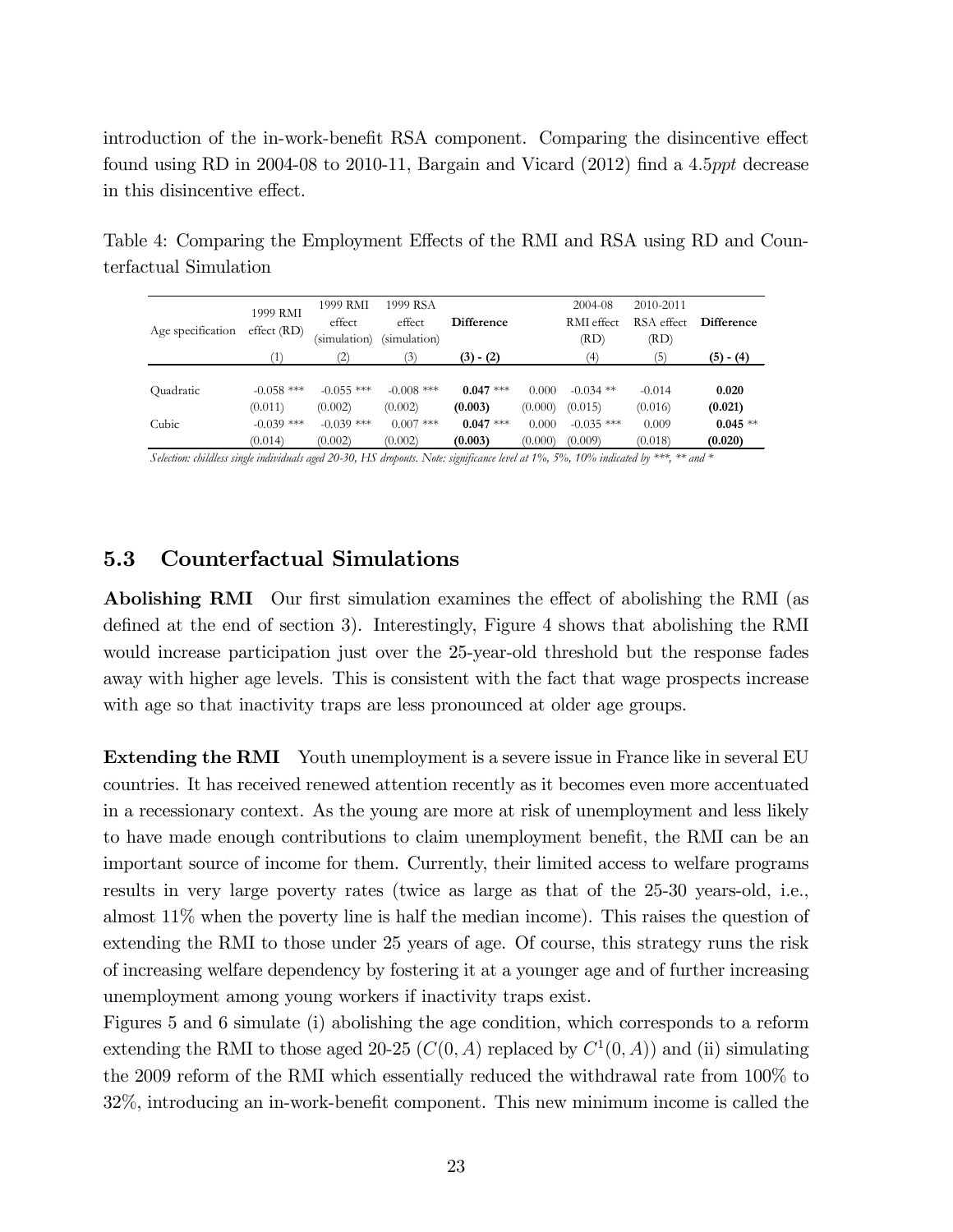

Figure 4: Counterfactual employment Rate of Single Childless Individuals: Abolish RMI

Figure 5: Counterfactual employment Rate of Single Childless Individuals: Extend RMI

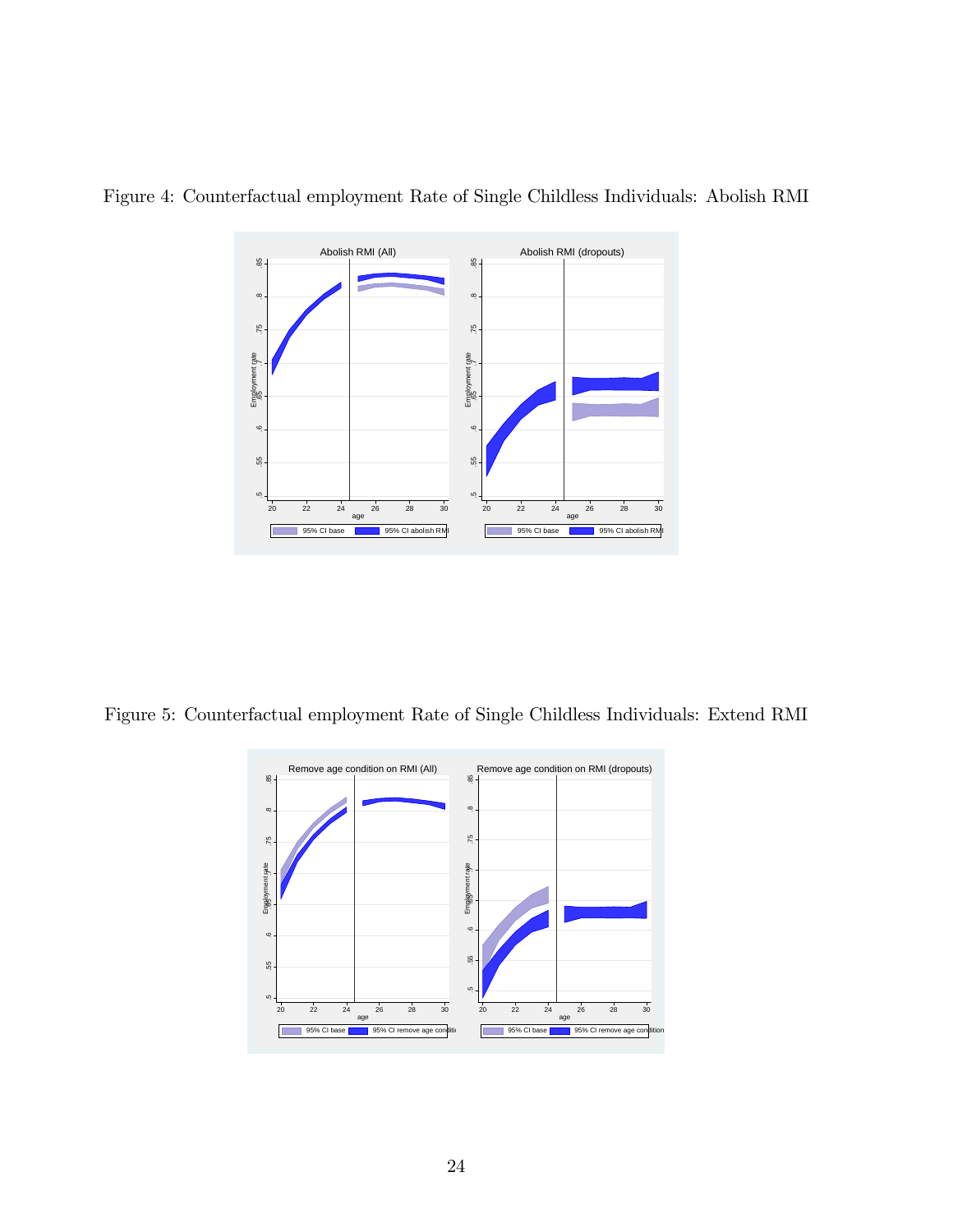Revenu de Solidarite Active (RSA). While these hypothetical reforms have little effect on the whole sample, the HS dropouts show a response to both reforms. Introducing the RMI for those under 25 induces a drop in participation of 5 percentage points for those under 25 years of age. Symmetrically to the effect of abolishing the RMI, this shows that young workers with low wage prospects may be tempted to claim the RMI and live on welfare, which casts doubts on the desirability of extending the RMI to this group. The simulation of the RSA reform has a small positive effect on the over-25 employment rates for the whole selection. For the group of HS dropouts, it has a larger positive effect on employment rates of about  $3ppt$ , which fades towards age 30. The change in the disincentive effect, due to the RSA, is almost as large as the effect of abolishing the RMI altogether, as seen in Figure 4

Figure 6: Counterfactual employment Rate of Single Childless Individuals: Replace RMI with RSA



Extending the RSA to the Youth One further simulation, which is relevant given the current policy debate in France (see Bargain and Vicard, 2012 and Cahuc et al., 2008), examines the effect of extending the RSA to the under- $25$ 's. The results, in figure 6, show that extending the RSA to the under-25's would not have a significant employment effect, either for the whole population or for the more vulnerable high-school dropouts. This is because, although potential out-of-work income doubles for the under-25 population, potential in-work income also increases for some low-earners, due to the withdrawal rate of 38%. Responses to in-work income are stronger than responses to out-of-work income,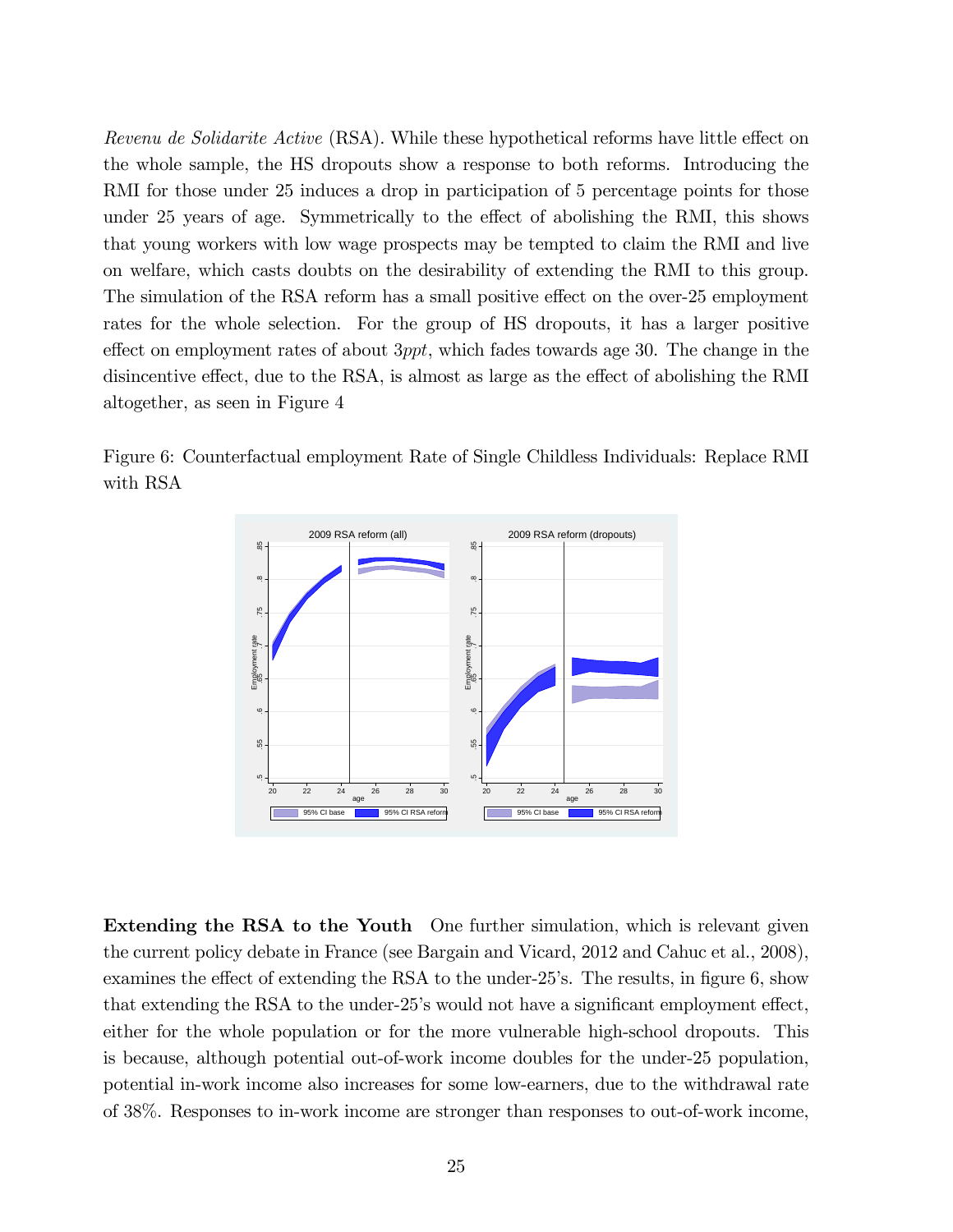euro for euro (see table  $B.2$  in the Appendix), making the overall employment effect ambiguous. This is in stark contrast to the extension of the RMI to the under-25 population, depicted in Figure 5. As the RMI lacks any in-work incentives, the employment effect is negative and becomes large for the population of HS dropouts.



Figure 7: Counterfactual employment Rate of Single Childless Individuals: Extend TSA

### 6 Conclusions

We study the labor supply effect of the pre-2009 French social assistance program around age 25, i.e. the age limit under which young workers are not eligible. This discontinuity provides a neat identification of the policy effect around the cutoff. However, RD estimates do not allow extrapolation further away from it or the simulation of alternative systems. Hence, we estimate a more structural model identified on the same discontinuity and on an additional exclusion restriction which allows extrapolations. The model reproduces the participation drop at age 25 and also predicts employment levels at other age levels satisfactorily. It allows the simulation of counterfactual policies and, notably, the extension of the scheme to the young, pointing to significant disincentive effects at all ages between 20 and 25. Compared to recent RD results for the 2009 reform, the model performs relatively well in showing that this reform and, notably, its in-work bene-Öt component, restore Önancial incentives to work and alleviate the inactivity trap for HS dropouts. With this new system which combines transfers to both workless and working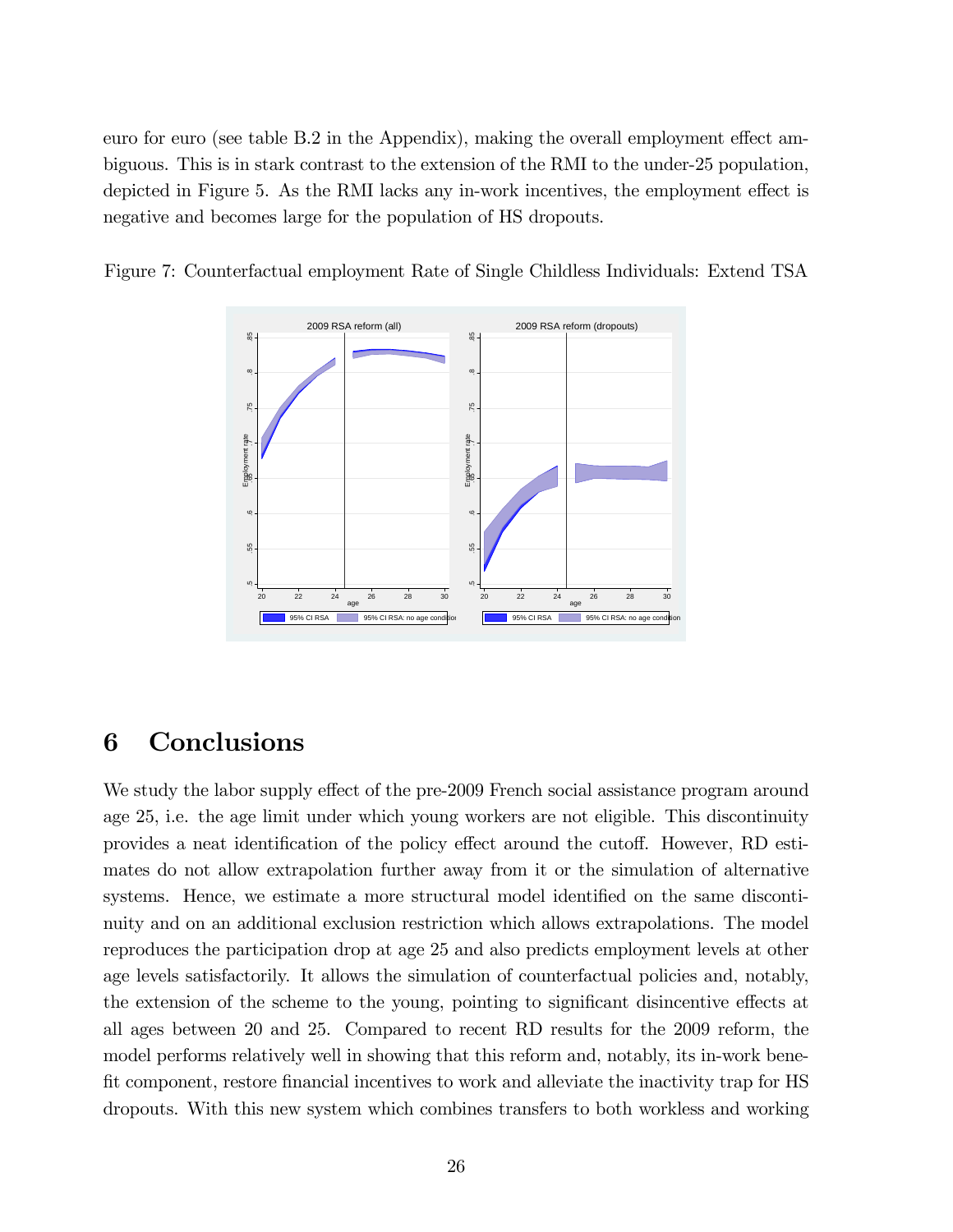poor, the extension to the under-25 year olds does not seem to create any significant disincentive effects.

We have focused on a structural participation model. The extensive margin is, arguably, the primary dimension that merits investigation in the context of youth unemployment. This is surely the margin with the greatest degree of potential response in the short run, simply because people can always opt out of the labor market (in contrast, finding a different hour contract may be difficult and subject to constraints, cf. Chetty et al, 2009). In this respect it is, therefore, the best ground for reconciling structural models and natural experiments as we do here. Note, however, that the general labor supply model presented above could be identified and estimated using additional sources of exogenous variation, e.g., other discontinuities affecting the financial gans to work part-time versus full-time. We leave this for future research. Moreover, labor supply models rarely account for the interaction between labor supply adjustment and the demand-side of the economy. Future work should integrate the two approaches more systematically. Finally, the external validity of our structural model should be tested, notably the exclusion restriction that allows extrapolation further away from the age cutoff. For this, better data are required. For instance, consecutive years of Census data with changes in the nature of the discontinuity could be used to control for year (business cycle) effects and age effects while checking the prediction of the model regarding changes in the size of the social welfare discontinuity over time.

## References

- [1] Angrist, J.D., and Pischke, J.S., (2009) "Mostly Harmless Econometrics", Princeton University Press.
- [2] Angrist, J.D. and Pischke, J.S.,  $(2010)$  "The credibility revolution in empirical economics: How better research design is taking the con out of econometrics", Journal of Economic Perspectives, 24, 3–30.
- [3] Arulampalam, W., A. Booth & M. Bryan (2007): "Is There a Glass Ceiling over Europe? Exploring the Gender Pay Gap across the Wage Distribution," Industrial and Labor Relations Review, 60(2), 163-186.
- [4] Athey, S., J. Levin, and E. Seira, (2004), "Comparing Open and Sealed Bid Auctions: Theory and Evidence from Timber Auctions," Unpublished Paper.
- [5] Attanasio, O., Meghir, C., Santiago, A., (2011) "Education choices in Mexico: Using a structural model and a randomized experiment to evaluate PROGRESA<sup>n</sup>, Review of Economic Studies.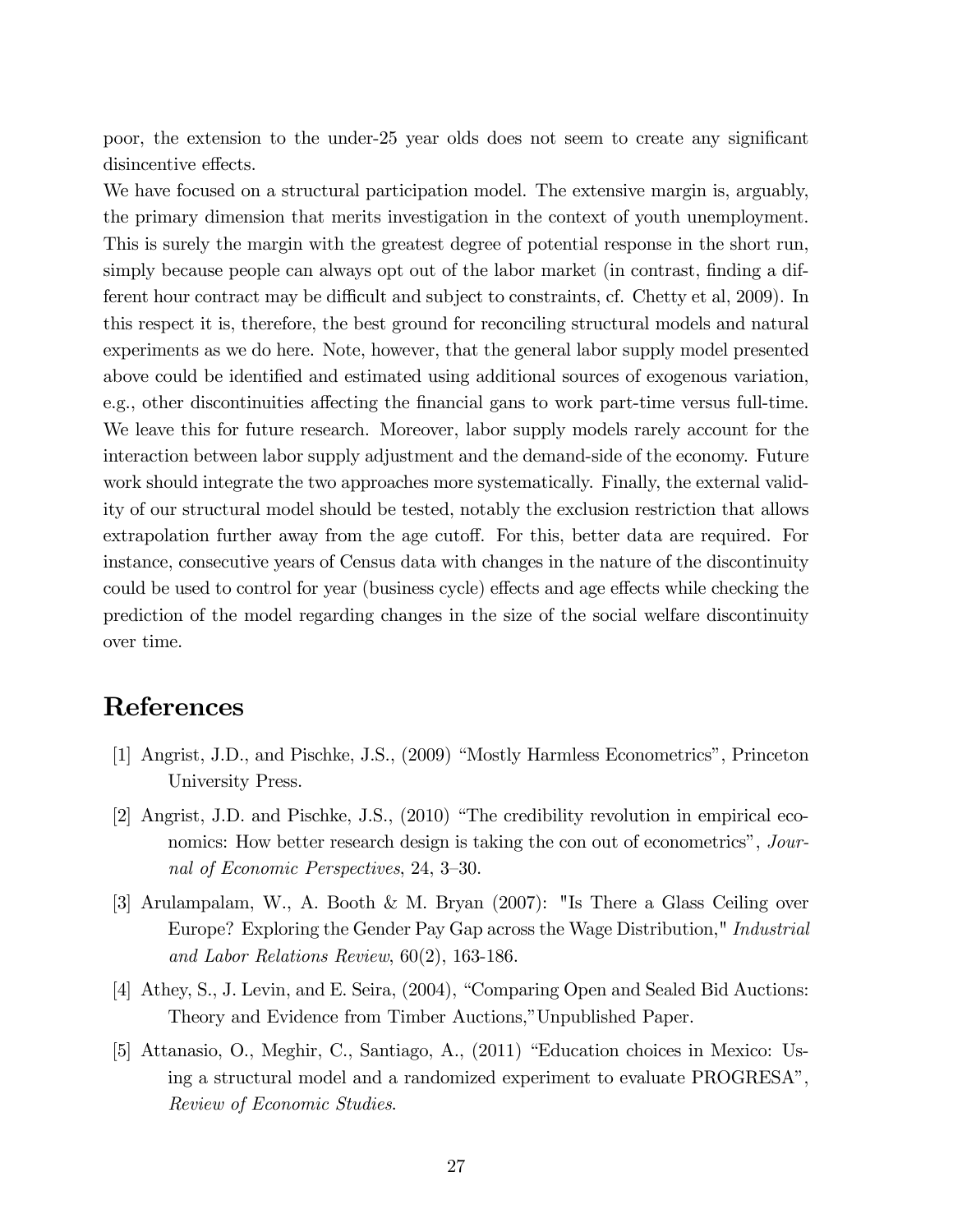- [6] Bargain, O. and K. Doorley (2011): "Caught in the Trap? Welfareís Disincentive and the Labor Supply of Single Men", Journal of Public Economics, 95(9-10), 1096-1110.
- [7] Bargain, O, and A. Vicard (2012): "Le RMI puis le RSA dÈcouragent-ils certains jeunes de travailler ? Une analyse sur les jeunes autour de 25 ans", working paper INSEE, France.
- [8] Beffy, M., M. Buchinsky, D. Fougère, T. Kamionka, F. Kramarz (2006): "The Returns to Seniority in France (and Why Are They Lower than in the United States?)", IZA DP No. 1935
- [9] Blundell, R. (2006): "Earned income tax credit policies: Impact and optimality: The Adam Smith Lecture, 2005," Labour Economics, Elsevier, vol. 13(4), pages 423-443, August.
- [10] Blundell, R., (2012) "Tax policy reform: The role of empirical evidence", Journal of the European Economic Association, 10, 43–77.
- [11] Blundell, R. et T. MaCurdy (1999), "Labor Supply: A Review of Alternative Approaches," in Handbook of Labor Economics, Vol. 3A. Ashenfelter and Card eds.
- [12] Blundell, R., Duncan, A. and Meghir, C. (1998): "Estimating Labour Supply Responses Using Tax Reforms", *Econometrica*  $66(4)(4)$ : 827–861.
- [13] Blundell, R., A. Duncan, J. McCrae and C. Meghir (2000): "The Labour Market Impact of the Working Families' Tax Credit", *Fiscal Studies*, 21, 1, 75-103.
- [14] Bourguignon, F. and T. Magnac  $(1990)$ : "Labour supply and taxation in France", Journal of Human Resources, 25, 358-389.
- [15] Cahuc, P., G. Cette and A. Zylberberg (2008): "Salaire minimum et bas revenus : comment concilier justice sociale et efficacité économique ?", CAE report, La Documentation Française.
- [16] Cai, L., G. Kalb, Y-P Tseng, H. Vu (2008): "The Effect of Financial Incentives on Labour Supply: Evidence for Lone Parents from Microsimulation and Quasi-Experimental Evaluation", Fiscal Studies, 29, 2, 285–325
- [17] Card, D., and D. Hyslop, (2005), "Estimating the Effects of a Time-Limited Earnings Subsidy for Welfare-Leavers,' Econometrica, Vol 73(6):1723-1770
- [18] Chetty, R. (2008): "Sufficient Statistics for Welfare Analysis: A Bridge Between Structural and Reduced-Form Methods", Annual Review in Economics, inaugural issue.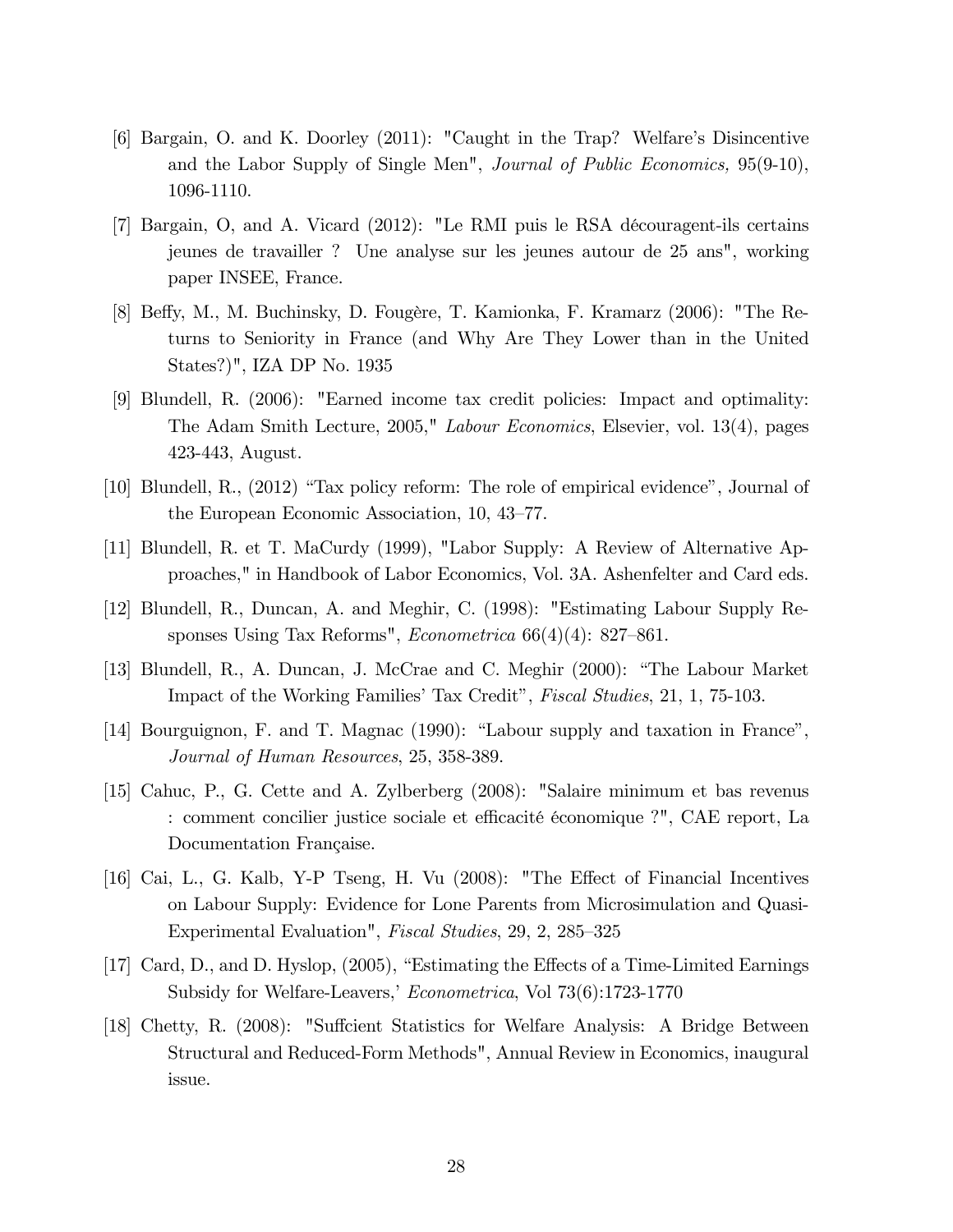- [19] Chetty, R., J. Friedman, T. Olsen and L. Pistaferri  $(2009)$ : "The effect of adjustment costs and institutional constraints on labor supply elasticities: evidence from Denmark", Working Paper.
- [20] Choi, E.J. (2011): "Evaluating a Structural Model of Labor Supply and Welfare Participation: Evidence from State Welfare Reform Experiments", mimeo
- [21] Deaton, A., (2009) "Instruments of development: randomization in the Tropics and the search for the elusive keys to economic developmentî, Proceedings of the British Academy, 162, 123-160, Oxford: Oxford University Press
- [22] Duflo, E., R. Hanna, and S. Ryan  $(2007)$ , "MonitoringWorks: Getting Teachers to Come to School,"unpublished manuscript, department of economics, MIT
- [23] Eissa, N. and J.B. Liebman (1996): "Labor supply response to the Earned Income Tax Credit", Quarterly Journal of Economics  $111(2)$ : 605-637.
- [24] Euwals, R. and A. Van Soest (1999): "Desired and actual labour supply of unmarried men and women in the Netherlands", *Labour Economics*, 6, 95-118.
- [25] Fougère, D., F. Kramarz, J. Pouget (2009): "Youth unemployment and crime in France", Journal of the European Economic Association, 75(5), 909-938
- [26] Francesconi, M. and W. Van der Klaauw (2007): "The Socioeconomic Consequences of 'In-Work' Benefit Reform for British Lone Mothers", Journal of Human Resources, 42(1), 1-31
- [27] Geyer, J. P. Haan and K. Wrohlich (2012): "Labor supply of mothers with young children: Validating a structural model using a natural experiment", IZA discussion paper
- [28] Gurgand M. and D. Margolis (2008): "Does work pay in France? Monetary incentives, hours constraints, and the guaranteed minimum income", *Journal of Public*  $Economics, 92,1669-1697$
- [29] Hahn, J., van der Klaauw, W., Todd, P. (2001): "Identification and estimation of treatment effects with a regression-discontinuity design", *Econometrica* 69, 201– 209.
- [30] Hansen, J. & X. Liu, 2011. "Estimating Labor Supply Responses and Welfare Participation: Using a Natural Experiment to Validate a Structural Labor Supply Model," IZA Discussion Papers 5718, Institute for the Study of Labor (IZA).
- [31] Hausman, J., (1981), Stochastic Problems in the Simulation of Labor Supply, No 0788, NBER Working Papers, National Bureau of Economic Research, Inc.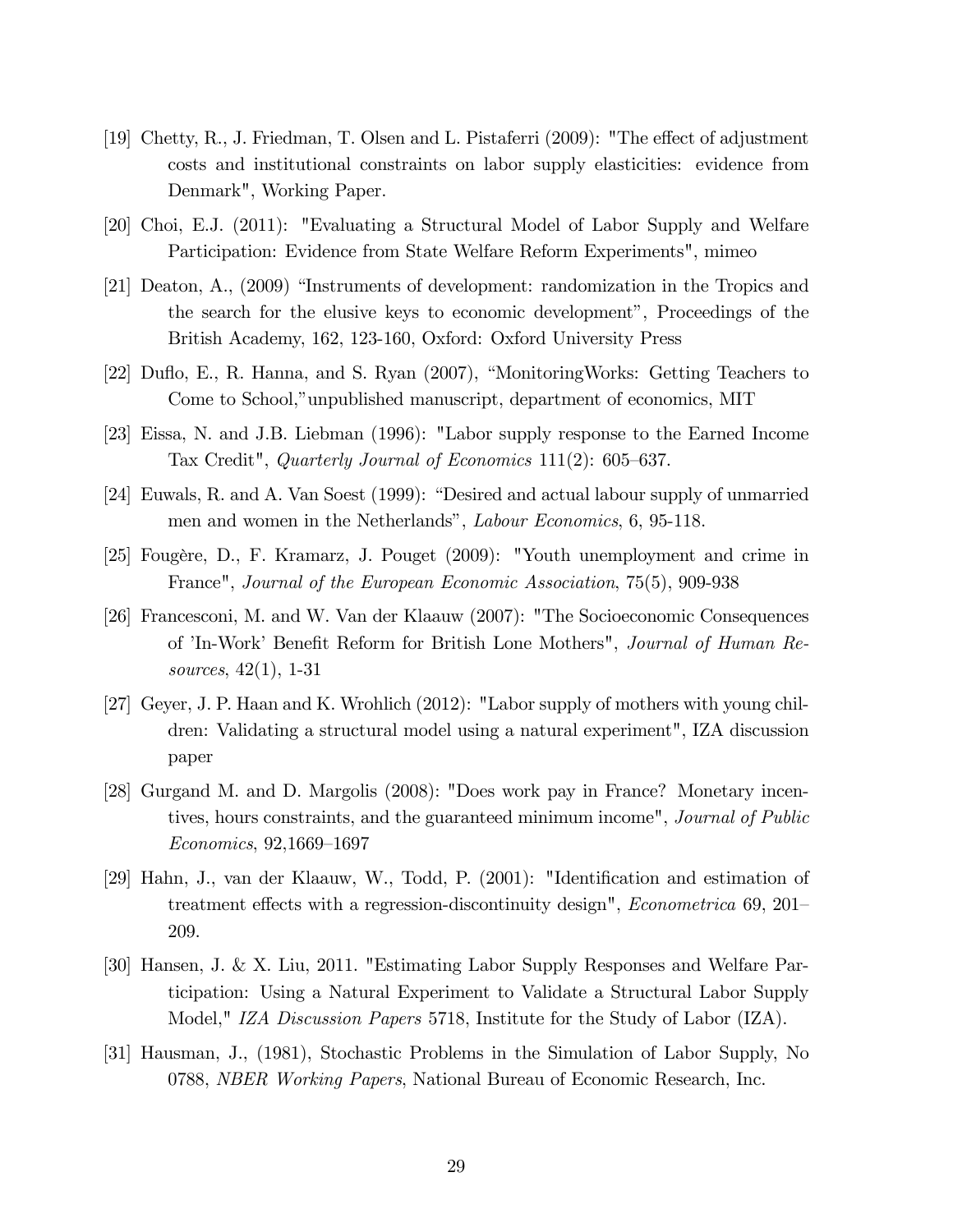- [32] Hausman, J., and D. Wise, (1979), "Attritin Bias in Experimental and Panel Data: The Gary Income Maintenance Experiment, Econometrica, Vol. 47(2): 455-473.
- [33] Heckman, J.J., and Urzua, S., (2010) "Comparing IV with Structural Models: What Simple IV Can and Cannot Identifyî, Journal of Econometrics, 156, 27-37
- [34] Heckman, J., 1993."What Has Been Learned about Labor Supply in the Past Twenty Years?," American Economic Review, American Economic Association, vol. 83(2), pages 116-21, May.
- [35] Heckman, J. and E. Vytlacil (2005): "?Structural Equations, Treatment Effects, and Econometric Policy Evaluation", ?Econometrica, 73(3), 669?-738.
- [36] Hoynes, H. W. (1996): "Welfare transfers in two-parent families: Labor supply and welfare participation under AFDC-UP", Econometrica, 64(29), 295-332.
- [37] Imbens, G. W. (2010) "Better LATE than Nothing: Some Comments on Deaton (2009) and Heckman and Urzua  $(2009)$ ", Journal of Economic Literature, 48, 399-423
- [38] Imbens, G., D. Rubin, and B. Sacerdote, (2001): "Estimating the Effect of Unearned Income on Labor Supply, Earnings, Savings and Consumption: Evidence from a Survey of Lottery Players", emphAmerican Economic Review 91, 778-794
- [39] Immervoll H., H. J. Kleven, C. T. Kreiner and E. Saez (2007): "Welfare reform in European countries: A microsimulation analysis", Economic Journal, 117(516), 1-44.
- $[40]$  Jonassen, A.  $(2013)$ : "Disincentive effect of a generous social assistance scheme", Aarhus university.
- [41] Keane, M. and K. Wolpin (2007): "Exploring The Usefulness Of A Nonrandom Holdout Sample For Model Validation: Welfare Effects On Female Behavior," International Economic Review, 48(4), 1351-1378.
- [42] Lalonde, R.J., (1986): "Evaluating the Econometric Evaluations of Training Programs with Experimental Data", American Economic Review, 76, 604-620
- [43] Laroque G. and B.SalaniÈ (2002): "Labour market institutions and employment in France", Journal of Applied Econometrics, 17, 25-48
- [44] Lee, D.S. and Card, D. (2008): "Regression discontinuity inference with specification error", Journal of Econometrics, 142(2), 655-674
- [45] Lee, D.S, and T. Lemieux (2010): "Regression discontinuity designs in Economics", Journal of Economic Literature, 48, 281–355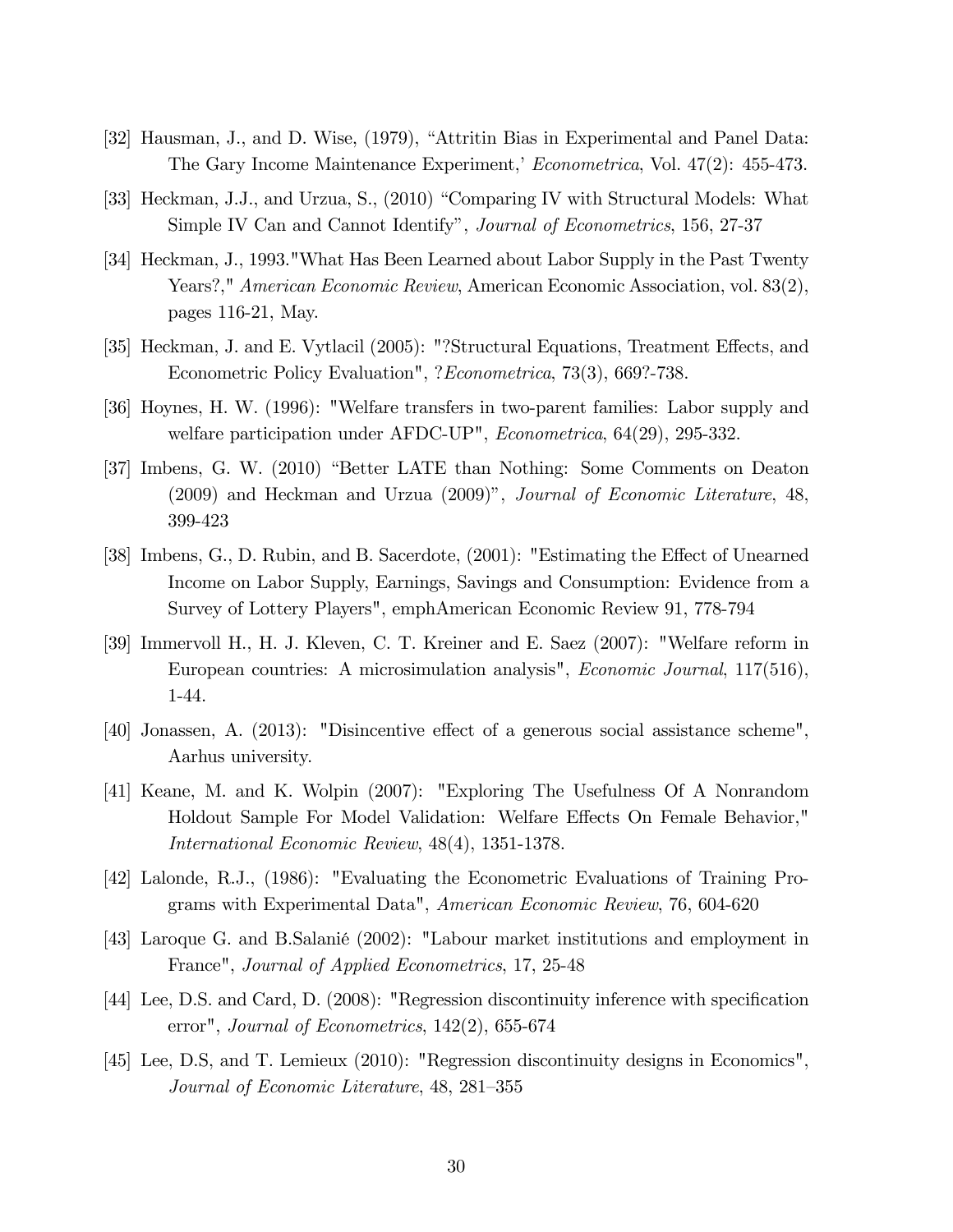- [46] Lemieux, T. and K. Milligan  $(2008)$ : "Incentive effects of social assistance: a regression discontinuity approach", Journal of Econometrics,  $142(2)$ ,  $807-828$
- [47] Pronzato, C. (2012): "Comparing Quasi-Experimental Designs and Structural Models for Policy Evaluation: The Case of a Reform of Lone Parental Welfare", CHILD Discussion Papers.
- [48] Rosenzweig, M. and K. Wolpin (2000): "Natural Natural Experiments in Economics", Journal of Economic Literature 38(4): 827-874.
- [49] Saez, E., J. Slemrod, and S. H. Giertz (2012): "The Elasticity of Taxable Income with Respect to Marginal Tax Rates: A Critical Review". Journal of Economic Literature 50 (1), 3{50
- [50] Thoresen, T.O. and T.E. Vatt $\varphi$  (2012): "Income Responses to Tax Changes. Reconciling Results of Quasi-Experimental Evaluation and Structural Labor Supply Model Simulations", mimeo
- [51] Todd, P., and K. Wolpin (2003), "Using a Social Experiment to Validate a Dynamic Behavioral Model of Child Schooling and Fertility: Assessing the Impact of a School Subsidy Program in Mexico,îPenn Institute for Economic Research Working Paper 03-022
- [52] Train, K. (2003), Discrete Choice Models using Simulation. Cambridge, UK: Cambridge University Press.
- [53] van Soest, A. (1995): "Structural Models of Family Labor Supply: a Discrete Choice Approach", Journal of Human Resources, 30, 63-88.
- [54] van Soest, A., M. Das and X. Gong  $(2002)$ : "A structural labor supply model with non-parametric preferencesî, Journal of Econometrics, 107 (1-2), 345-374
- $[55]$  van Soest, A. and M. Das  $(2001)$ : "Family labor supply and proposed tax reforms in the Netherlands", De Economist,  $149(2)$ ,  $191-218$ .
- [56] Wasmer, E. et M. Chemin (2011) : "Ex-ante and ex-post evaluation of the 1989 French welfare reform using a natural experiment : the 1908 social laws in Alsace-Moselle  $\gg$ , working paper.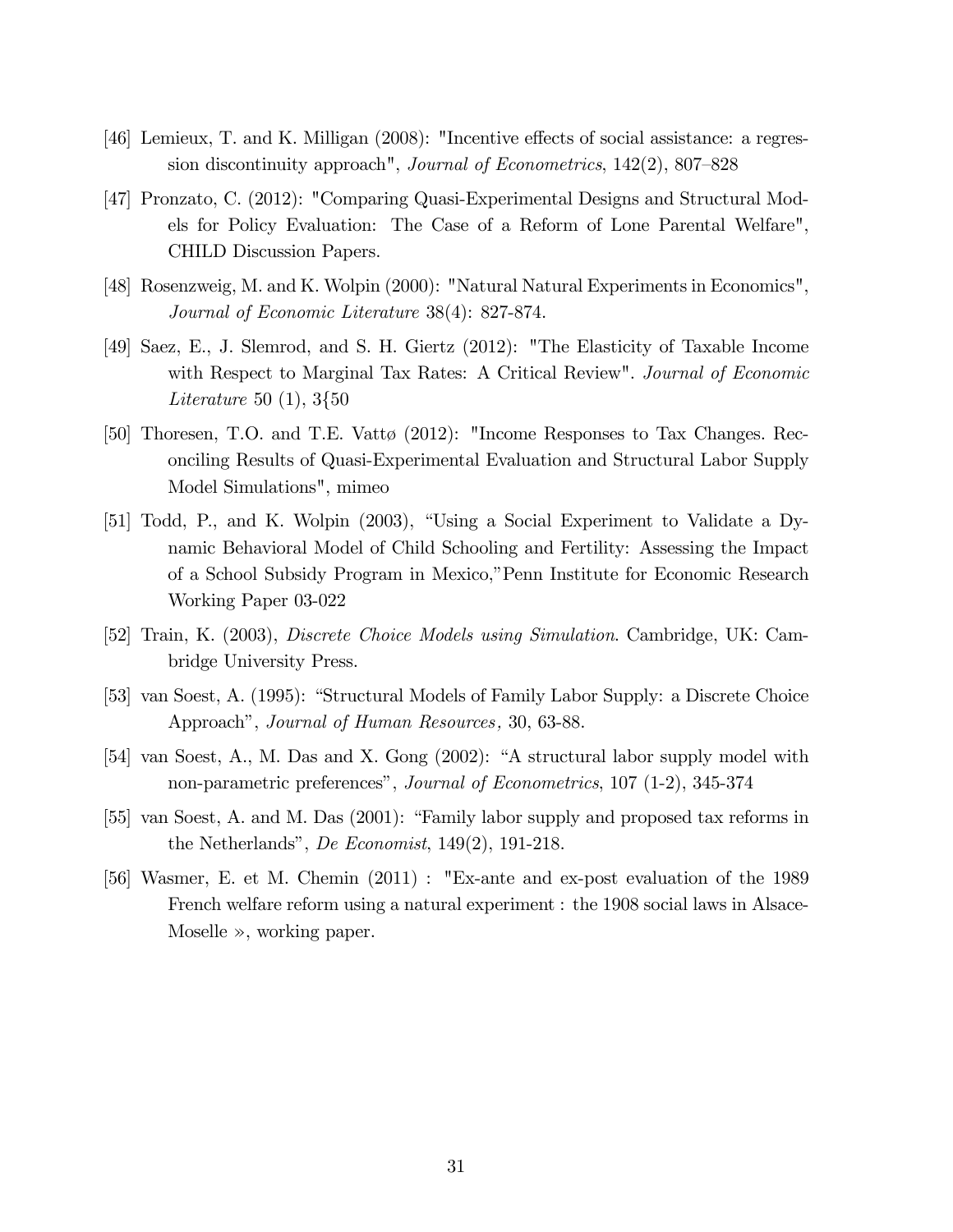### A Measuring the Treatment Effect

We can use the structural model to predict employment levels at 24 and 25, and check whether predictions reproduce the actual discontinuity in employment-age patterns. The age differential in employment level is not exactly equal to the treatment effect, however. Ignoring individual heterogeneity and assuming we use a linear probability model to ease notation, we can write the treatment effect in the RD design as:

$$
\beta = \overline{Y}_{25} - \overline{Y}_{24} + \gamma \left[ \delta(25) - \delta(24) \right] \tag{6}
$$

with  $\overline{Y}_A$  the average participation level at age A. By analogy, we can define the treatment effect in the structural model as:

$$
\overline{Y}_{25} - \overline{Y}_{24} + g. [\delta(25) - \delta(24)].
$$
\n(7)

When assuming  $b_1 = b_0 = b > 0$ , this also corresponds to

$$
b\left\{ [C(\widetilde{w}_iH; 25) - C(0; 25)] - [C(\widetilde{w}_iH; 24) - C(0; 24)] \right\},\
$$

i.e. a change in the financial gains to work between 25 and 24 years of age. This definition fails to account for the differentiated effect of age on wages at age 24 and 25, however. Therefore, the correct measure of the policy effect at the cutoff requires the evaluation of the employment gap at age 25, accounting for the counterfactual situation  $C^0$  (no RMI):

$$
[\{b_1C(\widetilde{w}_iH;25)-b_0C(0;25)\}-\{b_1C^0(\widetilde{w}_iH;25)-b_0C^0(0;25)\}].
$$

The policy effect at the cutoff is therefore:

$$
\overline{Y}_{25} - \overline{Y}_{24} + g. [\delta(25) - \delta(24)]
$$
\n
$$
+ b_0 \{ C(0; 25) - C^0(0; 24) \} - b_1 \{ C^0(\tilde{w}_i H; 25) - C(\tilde{w}_i H; 24) \}
$$
\n(8)

In this formula,  $C(0, 25) - C^{0}(0, 24)$  is zero by definition. Hence, the only difference with  $(7)$  is a correction for the difference in wage levels between age 25 and 24 in the last term.

# B Comparing Datasets, Model Estimates and Wage Estimations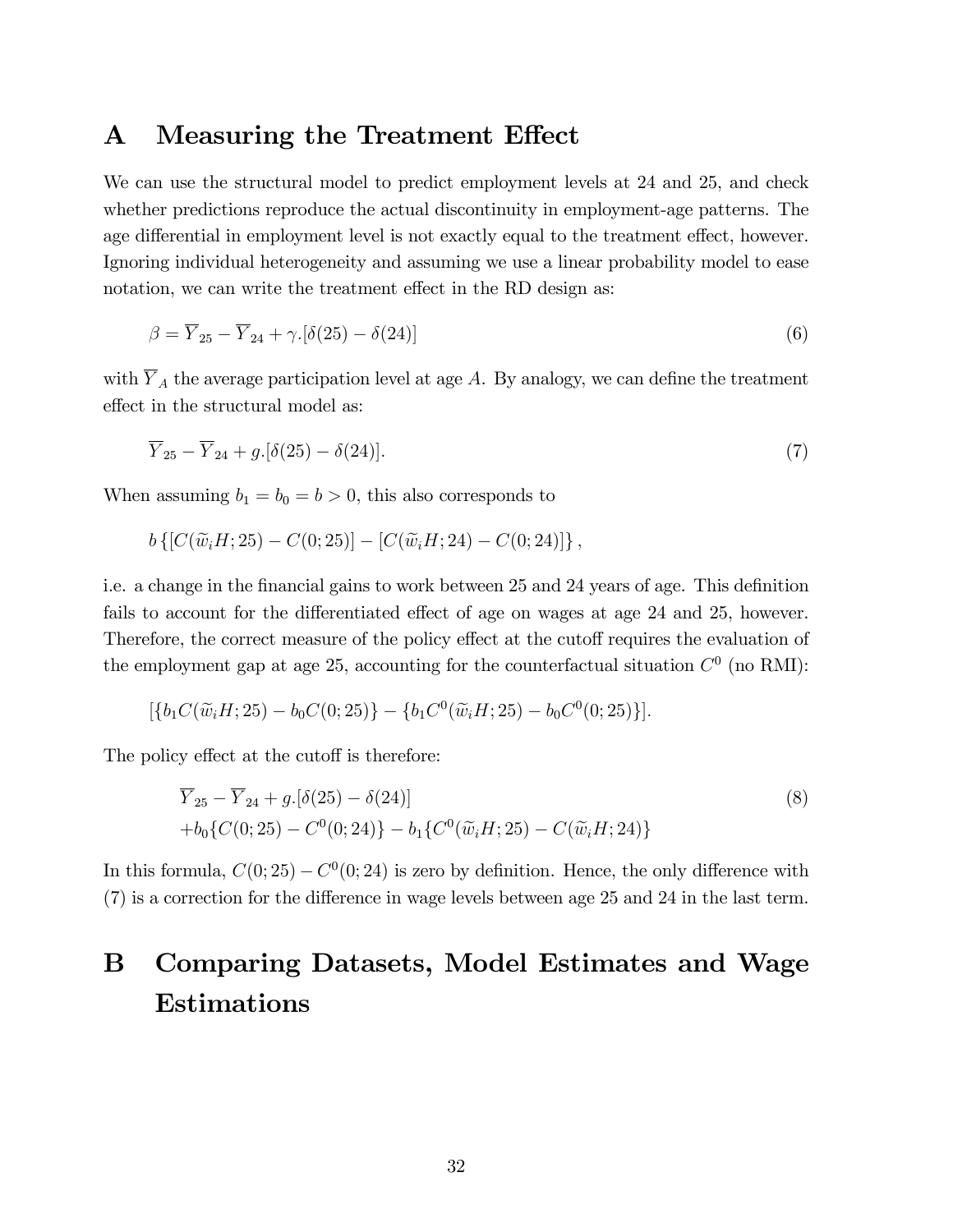| Variables                          | Log wage             | Employment           |  |  |  |
|------------------------------------|----------------------|----------------------|--|--|--|
| Age                                | $-0.048$<br>$-0.023$ | $-0.055$<br>0.079    |  |  |  |
| Age square $/ 100$                 | 0.001<br>0.000       | $-0.002$<br>$-0.001$ |  |  |  |
| Female                             | $-0.112$<br>$-0.007$ | 0.042<br>$-0.022$    |  |  |  |
| Junior vocational qualification    | $-0.011$<br>0.054    |                      |  |  |  |
| Highschool diploma                 | 0.168<br>$-0.016$    |                      |  |  |  |
| Vocational highschool dipl.        | $-0.013$<br>0.131    |                      |  |  |  |
| Graduate qualification             | $-0.011$<br>0.352    |                      |  |  |  |
| Disposable income $0$ hours/ $100$ |                      | $-0.006 - 0.017$     |  |  |  |
| Inverse Mills ratio                | $-0.003$<br>0.101    |                      |  |  |  |
| Constant                           | 4.177<br>$-0.301$    | $-0.338 -1.263$      |  |  |  |
| Observations                       | 7,101                | 9,986                |  |  |  |

Table B.1: Wage Estimation on LFS Data

Table B.2: Estimates: RD and Participation Models

|                                                                                | <b>RD</b>        |       | Model P          |        | Model P0    |        | Model P25      |        | Model P50   |        | Model D          |       |
|--------------------------------------------------------------------------------|------------------|-------|------------------|--------|-------------|--------|----------------|--------|-------------|--------|------------------|-------|
|                                                                                | Coefficient s.e. |       | Coefficient      | s.e.   | Coefficient | s.e.   | Coefficient    | s.e.   | Coefficient | s.e.   | Coefficient s.e. |       |
| Preference for work                                                            |                  |       |                  |        |             |        |                |        |             |        |                  |       |
| Age                                                                            | 0.721            | 0.221 | 2.837            | 1.217  | 2.893       | 1.332  | 2.875          | 1.355  | 3.047       | 1.350  | $-1.459$         | 1.022 |
| Age2                                                                           | $-0.027$         | 0.009 | $-0.104$         | 0.049  | $-0.105$    | 0.054  | $-0.104$       | 0.055  | $-0.111$    | 0.055  | 0.075            | 0.041 |
| Age3                                                                           | 0.000            | 0.000 | 0.001            | 0.001  | 0.001       | 0.001  | 0.001          | 0.001  | 0.001       | 0.001  | $-0.001$         | 0.001 |
| Age*educated                                                                   | $-0.366$         | 0.244 | $-1.206$         | 1.421  | $-1.070$    | 1.545  | $-1.097$       | 1.566  | $-1.195$    | 1.560  | $-0.181$         | 1.200 |
| Age2*educated                                                                  | 0.015            | 0.010 | 0.051            | 0.057  | 0.046       | 0.062  | 0.048          | 0.063  | 0.052       | 0.063  | 0.008            | 0.048 |
| Age3*educated                                                                  | 0.000            | 0.000 | $-0.001$         | 0.001  | $-0.001$    | 0.001  | $-0.001$       | 0.001  | $-0.001$    | 0.001  | 0.000            | 0.001 |
| Male                                                                           | 0.061            | 0.005 | 0.557            | 0.059  | 0.664       | 0.063  | 0.799          | 0.062  | 0.805       | 0.061  | 0.275            | 0.033 |
| Male*educated                                                                  | $-0.031$         | 0.005 | 0.043            | 0.029  | 0.038       | 0.032  | 0.150          | 0.032  | 0.130       | 0.032  | 0.016            | 0.029 |
| Educated                                                                       | 3.228            | 1.994 | 10.869           | 11.635 | 9.836       | 12.652 | 10.318         | 12.821 | 10.866      | 12.777 | 2.565            | 9.941 |
| Constant                                                                       | $-5.857$         | 1.805 | $-27.041$        | 9.953  | $-28.051$   | 10.892 | $-28.181$      | 11.079 | $-29.195$   | 11.040 | 7.297            | 8.447 |
| Coefficients on Age >=25                                                       |                  |       |                  |        |             |        |                |        |             |        |                  |       |
| Educated                                                                       | 0.027            | 0.012 |                  |        |             |        |                |        |             |        |                  |       |
| Male                                                                           | $-0.009$         | 0.004 |                  |        |             |        |                |        |             |        |                  |       |
| Constant                                                                       | $-0.033$         | 0.012 |                  |        |             |        |                |        |             |        |                  |       |
| Coefficients on Income when $H=0$ (divided by 100)                             |                  |       |                  |        |             |        |                |        |             |        |                  |       |
| Educated                                                                       |                  |       | $-0.025$         | 0.022  | $-0.036$    | 0.024  | $-0.036$       | 0.024  | $-0.032$    | 0.024  |                  |       |
| Male                                                                           |                  |       | 0.011            | 0.008  | 0.013       | 0.009  | 0.003          | 0.009  | 0.003       | 0.009  |                  |       |
| Constant                                                                       |                  |       | 0.047            | 0.020  | 0.062       | 0.022  | 0.066          | 0.022  | 0.062       | 0.022  |                  |       |
| Coefficients on Income when $H=39$ hours/week (divided by 100)                 |                  |       |                  |        |             |        |                |        |             |        |                  |       |
| Educated                                                                       |                  |       | $-0.070$         | 0.007  | $-0.083$    | 0.007  | $-0.142$       | 0.007  | $-0.123$    | 0.007  |                  |       |
| Male                                                                           |                  |       | $-0.039$         | 0.005  | $-0.046$    | 0.005  | $-0.071$       | 0.005  | $-0.069$    | 0.005  |                  |       |
| Constant                                                                       |                  |       | 0.214            | 0.007  | 0.247       | 0.008  | 0.309          | 0.007  | 0.264       | 0.007  |                  |       |
| Coefficients on <i>[Income (H=39)</i> - Income $(H=0)$ <i>[divided by 100)</i> |                  |       |                  |        |             |        |                |        |             |        |                  |       |
| Educated                                                                       |                  |       |                  |        |             |        |                |        |             |        | $-0.060$         | 0.006 |
| Male                                                                           |                  |       |                  |        |             |        |                |        |             |        | $-0.027$         | 0.004 |
| Constant                                                                       |                  |       |                  |        |             |        |                |        |             |        | 0.192            | 0.007 |
| Log Likelihood                                                                 |                  |       | $-91701$         |        | $-105129$   |        | $-105025$      |        | $-105776$   |        | $-91778$         |       |
| prob > chi2                                                                    |                  |       | $\boldsymbol{0}$ |        | $\theta$    |        | $\overline{0}$ |        | $\theta$    |        | $\theta$         |       |
| Observations                                                                   | 202093           |       | 202093           |        | 202093      |        | 202093         |        | 202093      |        | 202093           |       |

Model P is a participation model estimated by simulated ML nith conditional probabilities averaged over ten nuge draws. Model P0, P25 and P50 additionally include unobserved heterogeneity assumed to be<br>potentially correlat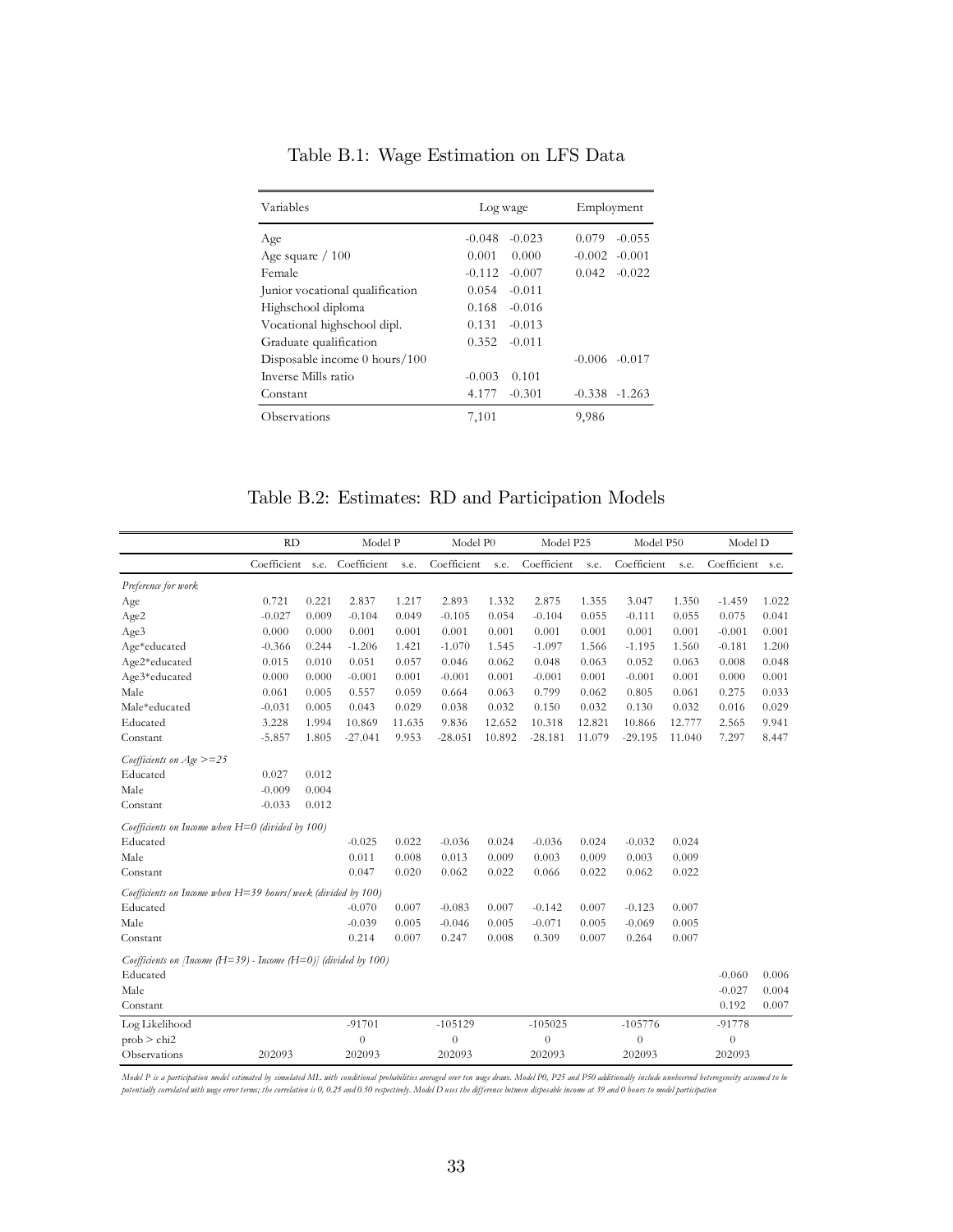

Figure A.1: Predicted and Actual Log Wage Distributions in LFS



Figure A.2: Comparing Predicted Log Wage Distributions in LFS and Census Data (All)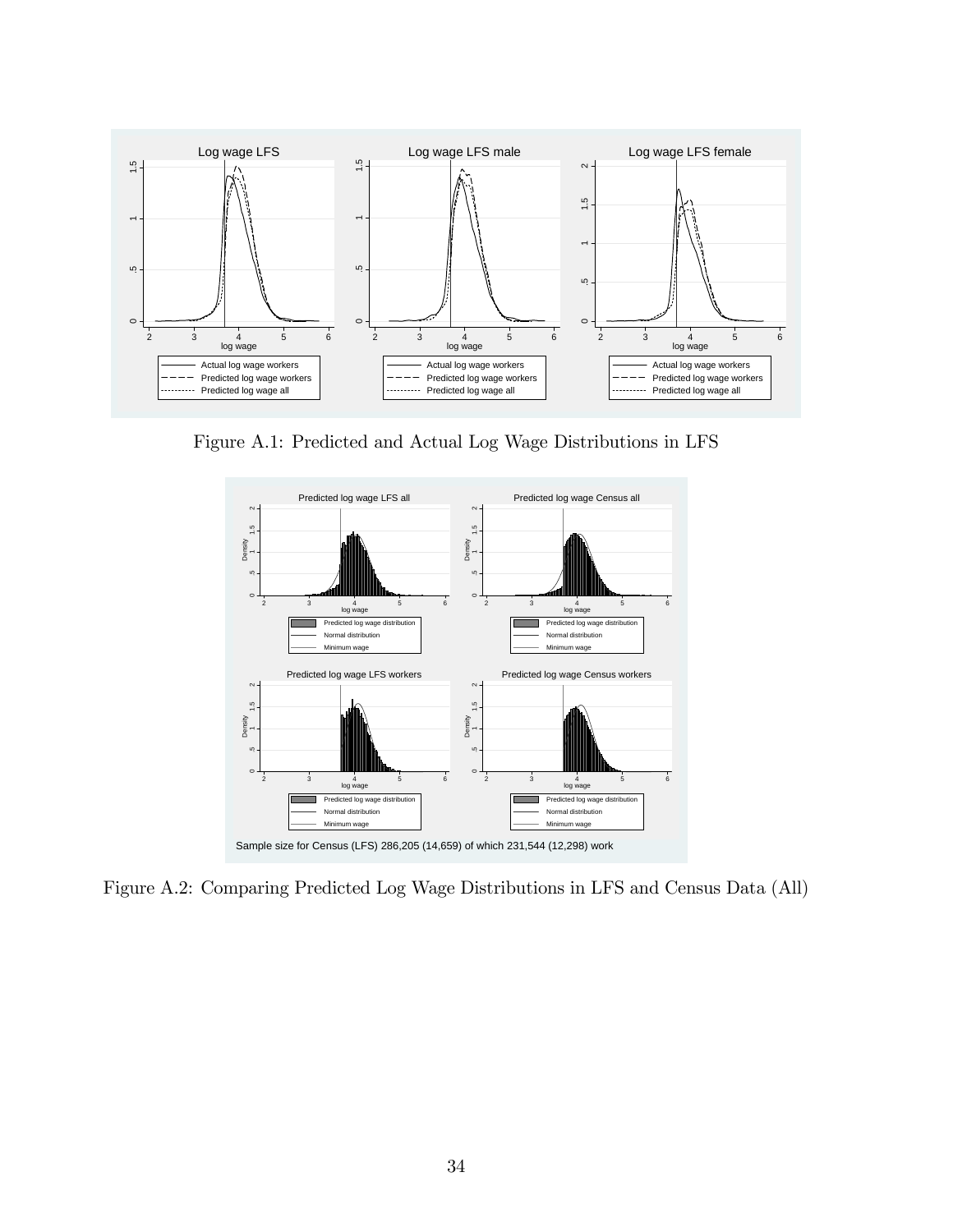

Figure A.3: Comparing Predicted Log Wage Distributions in LFS and Census Data (Men)



Figure A.4: Comparing Predicted Log Wage Distributions in LFS and Census Data (Women)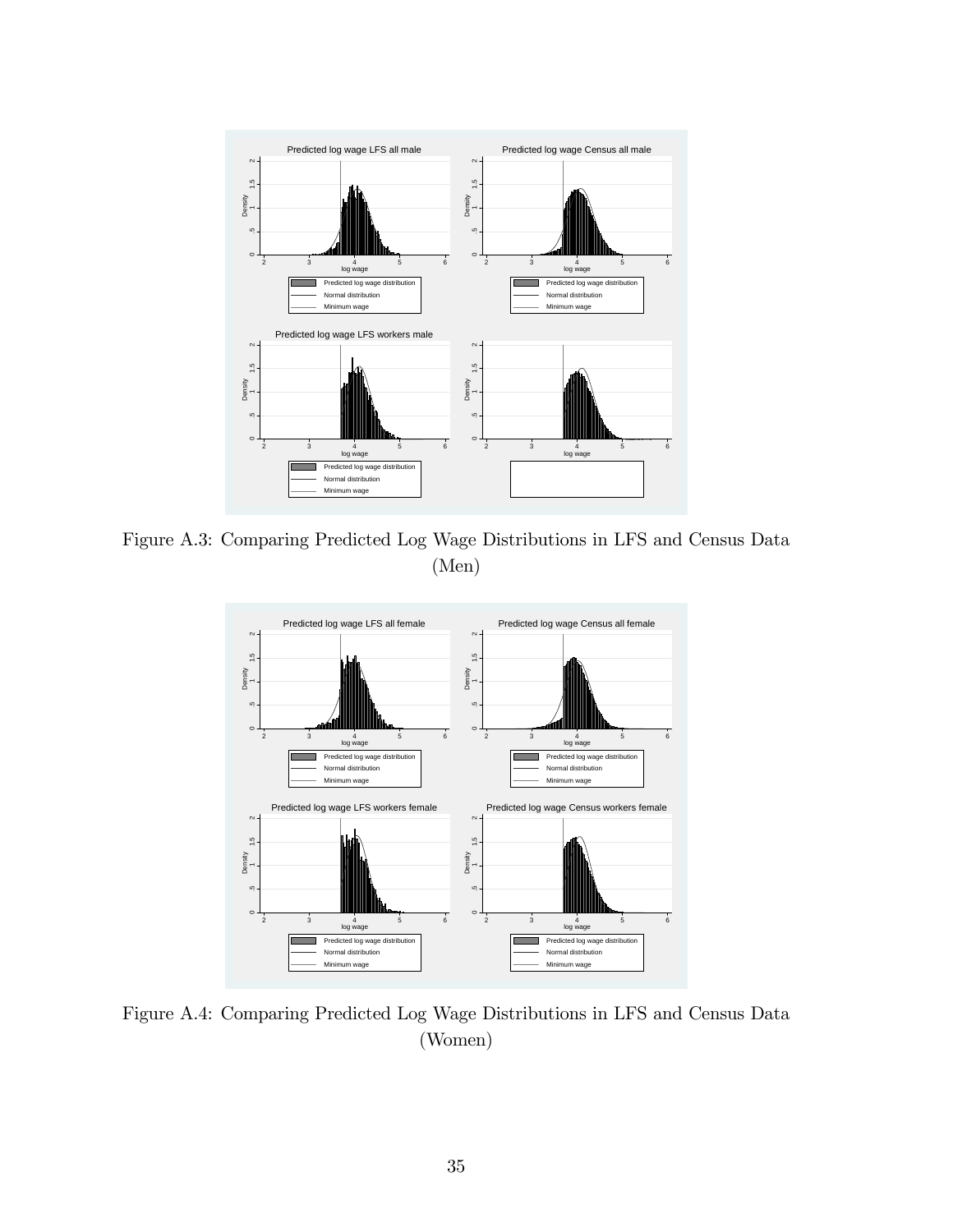

Figure A.5: Comparing Log Wage Distributions in LFS and Imputed Log Wage Distributions in the Census Data (All - matched)



Figure A.6: Comparing Log Wage Distributions in LFS and Imputed Log Wage Distributions in the Census Data (Men - matched)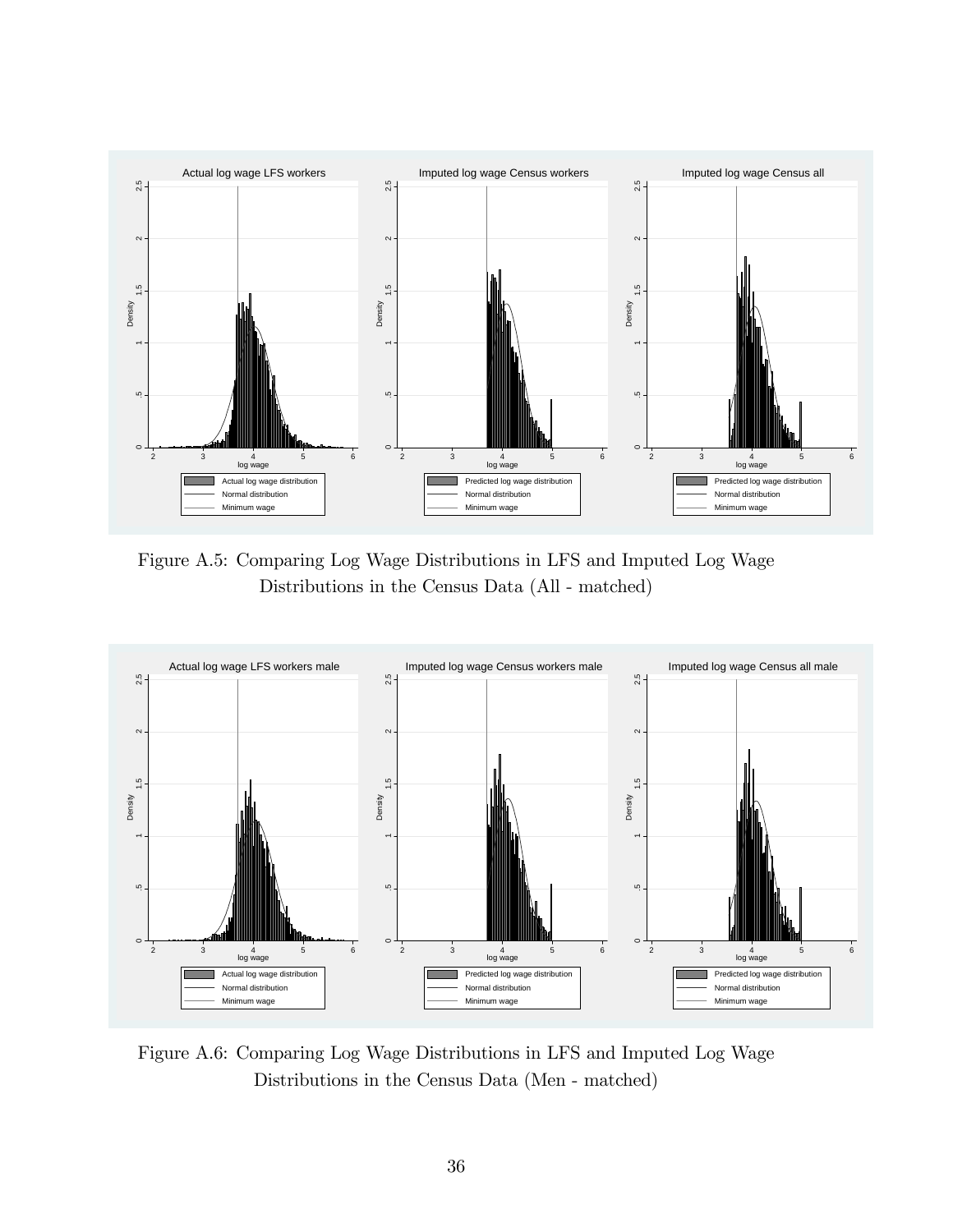

Figure A.7: Comparing Log Wage Distributions in LFS and Imputed Log Wage Distributions in the Census Data (Women - matched)

## C Results with Matching Wage Imputation

The wage estimation outlined in section 4.3 appears to give reasonable estimates of the wage distribution in the LFS and, correspondingly reasonable predictions of the wage distribution in the census data (see figures  $A1$  to  $A4$ ). However, the insignificance of the age-25 dummy in the first stage of the selection model with the LFS data may lead to erroneous estimates. For this reason, we suggest an alternative, simpler, wage estimation strategy and compare the results of the two methods.

To re-estimate wages in the census data, we define mean wages in the LFS data by detailed characteristic category (age, sex, education). For example, we define a mean wage for all 20 year old female dropouts, for all 20 year old male dropouts, etc. The empirical variance of wages by detailed category is retrieved from the wage distribution in the LFS and used to impute a random component  $\tilde{\nu}_i$ , to be added to each mean wage imputed in the Census. Once again, we discard draws that lead to  $\widetilde{w}_i < MW$  for those who are observed working in the Census, while those who do not work can earn any wage in the random distribution of wages. The estimated distribution of wages in the LFS and the census using this methodology is depicted in figures  $A5$  to  $A7$ . The imputed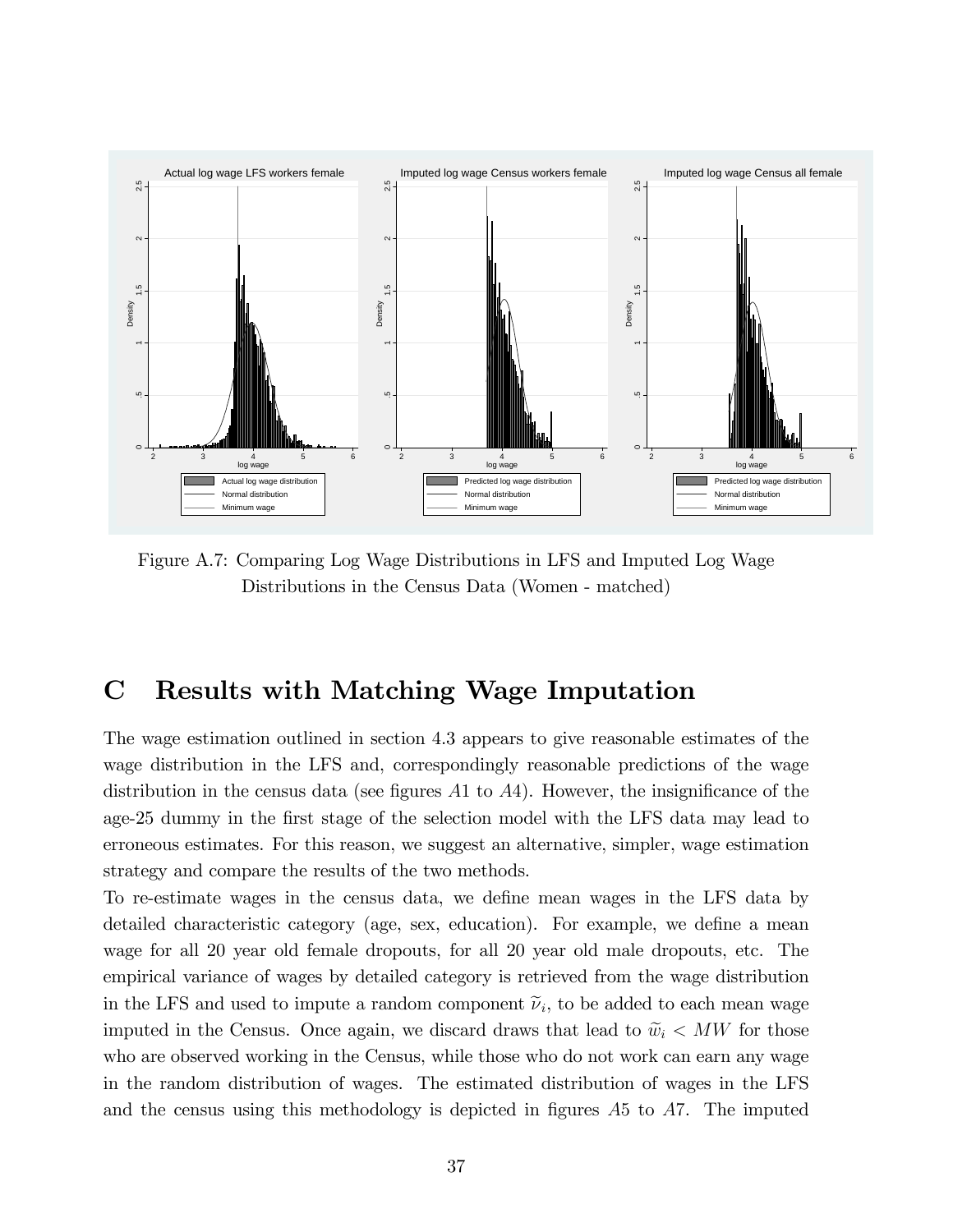distributions are more concentrated in the census data than the actual distribution in the LFS due to the fact that we simply draw means by category.

Next, we compare the baseline results using the wage estimation technique to the baseline results using this new wage imputation technique. Figure 8 shows that this model predicts employment levels well, as does the model using the former wage estimation technique (see Figure 3). Table C.1 shows that the participation models' estimates of the employment drop is the same for the whole selection of men and women  $(-1.5ppt)$ , regardless of the wage imputation method used. For the group of highschool dropouts, the estimations are very close at  $-3.4ppt$  using matched wages compared to  $-3.9ppt$  with the former wage estimation technique. Both are comparable to the RD estimation of  $-3.9$ ppt for HS dropouts.